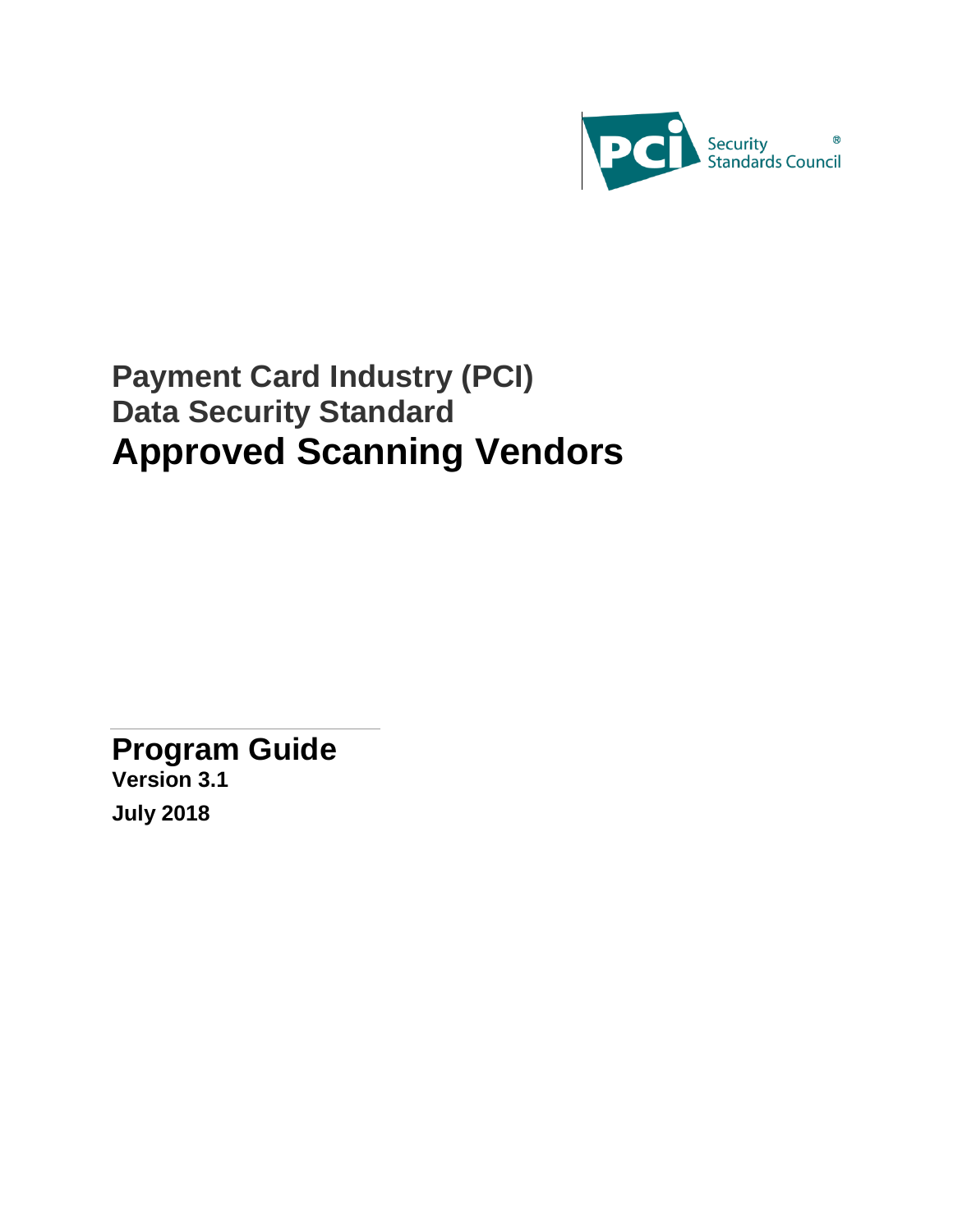

# <span id="page-1-0"></span>**Document Changes**

| <b>Date</b>                                                                       | <b>Version</b>                                                                                                                                                                                                                                                                                            | <b>Description</b>                                                                                                                                                                                                                                                                                              |  |
|-----------------------------------------------------------------------------------|-----------------------------------------------------------------------------------------------------------------------------------------------------------------------------------------------------------------------------------------------------------------------------------------------------------|-----------------------------------------------------------------------------------------------------------------------------------------------------------------------------------------------------------------------------------------------------------------------------------------------------------------|--|
| February<br>2010                                                                  | Approved Scanning Vendors (ASV) Program Guide Reference Document 1.0 of<br>the PCI (DSS) 1.2: this is the first release of the ASV Program Guide.<br>1.0<br>Constructed by the ASV Taskforce and finalized by PCI SSC's Technical<br>Working Group (TWG) and approved by the PCI SSC Executive Committee. |                                                                                                                                                                                                                                                                                                                 |  |
| May<br>2.0<br>2013<br>This document is intended for use with PCI DSS version 2.0. |                                                                                                                                                                                                                                                                                                           | ASV Program Guide updated to provide a number of minor clarifications in<br>response to feedback from the ASV and scanning community, including<br>clarification on resolving inconclusive scans due to scan interference. Changes<br>to formatting, punctuation and grammar also made throughout the document. |  |
|                                                                                   |                                                                                                                                                                                                                                                                                                           | Updated to align with PCI DSS v3.2 and other PCI SSC program documents<br>and provide clarification in response to feedback from ASV, merchant/service<br>provider and acquirer communities.                                                                                                                    |  |
|                                                                                   |                                                                                                                                                                                                                                                                                                           | Added new scan components:                                                                                                                                                                                                                                                                                      |  |
|                                                                                   |                                                                                                                                                                                                                                                                                                           | Anonymous (non-authenticated) key-exchange protocols                                                                                                                                                                                                                                                            |  |
|                                                                                   |                                                                                                                                                                                                                                                                                                           | Embedded links from out-of-scope domains<br>٠                                                                                                                                                                                                                                                                   |  |
|                                                                                   | 3.0                                                                                                                                                                                                                                                                                                       | <b>Insecure Services</b>                                                                                                                                                                                                                                                                                        |  |
|                                                                                   |                                                                                                                                                                                                                                                                                                           | <b>Unknown Services</b>                                                                                                                                                                                                                                                                                         |  |
|                                                                                   |                                                                                                                                                                                                                                                                                                           | Virtualization Components<br>٠                                                                                                                                                                                                                                                                                  |  |
| February                                                                          |                                                                                                                                                                                                                                                                                                           | Added guidance for aggregating multiple failing scan reports to total one passing<br>scan report.                                                                                                                                                                                                               |  |
| 2017                                                                              |                                                                                                                                                                                                                                                                                                           | Increased scan-report retention period from two years to three years to align<br>with ASV Qualification Requirements evidence retention period.                                                                                                                                                                 |  |
|                                                                                   |                                                                                                                                                                                                                                                                                                           | Updated reporting requirements and templates:                                                                                                                                                                                                                                                                   |  |
|                                                                                   |                                                                                                                                                                                                                                                                                                           | Clarification of passing scan report being the initial scan or the result of<br>multiple failing scans in Appendix A: Attestation of Scan Compliance.<br>Allow ASVs to omit Low severity/non-compliance impacting vulnerabilities<br>from Appendix B: ASV Scan Report Summary.                                  |  |
|                                                                                   |                                                                                                                                                                                                                                                                                                           | Require ASVs to report all detected/open ports and services in Appendix<br>C: Scan Report Vulnerability Details.                                                                                                                                                                                                |  |
|                                                                                   |                                                                                                                                                                                                                                                                                                           | Added Appendix D: ASV Scan Report Summary Example.                                                                                                                                                                                                                                                              |  |
|                                                                                   |                                                                                                                                                                                                                                                                                                           | Removed Appendix E: Remote Access Security Features.                                                                                                                                                                                                                                                            |  |
|                                                                                   | 3.1                                                                                                                                                                                                                                                                                                       | Removed requirement to report components no longer used/owned by the scan<br>customer for an additional quarter (section 5.5.3)                                                                                                                                                                                 |  |
| July                                                                              |                                                                                                                                                                                                                                                                                                           | Removed requirement to report information leakage as an automatic failure<br>(Table 1)                                                                                                                                                                                                                          |  |
| 2018                                                                              |                                                                                                                                                                                                                                                                                                           | Updated requirements related to SSL/early TLS to aslign with PCI DSS v3.2.1<br>(Table 1)                                                                                                                                                                                                                        |  |
|                                                                                   |                                                                                                                                                                                                                                                                                                           | Clarified details in Scan Report Summary Example (Appendix D)                                                                                                                                                                                                                                                   |  |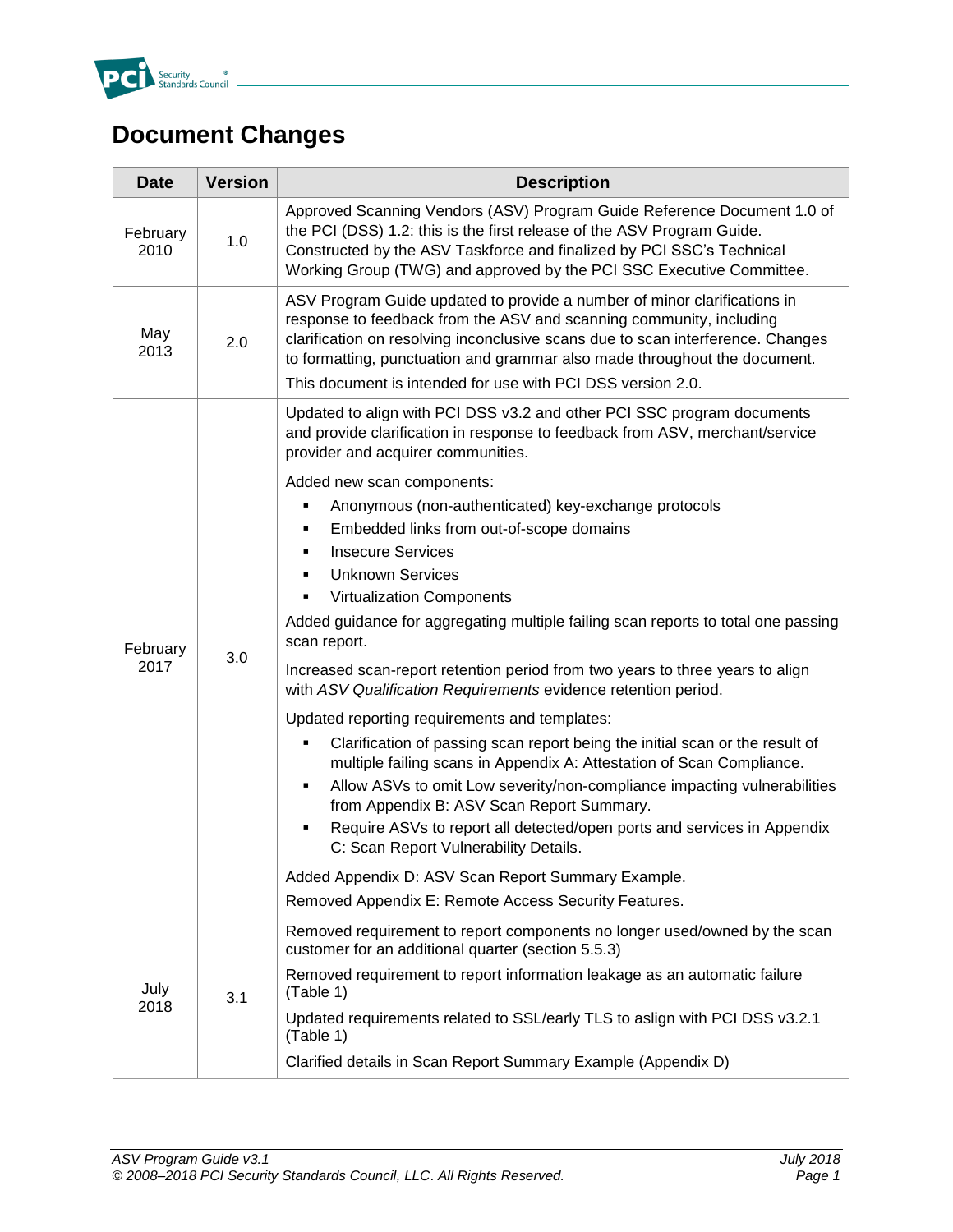

# **Table of Contents**

| 1              |            |                                                                                         |  |
|----------------|------------|-----------------------------------------------------------------------------------------|--|
|                | 1.1        |                                                                                         |  |
|                | 1.2        |                                                                                         |  |
| $\overline{2}$ |            |                                                                                         |  |
|                | 2.1        |                                                                                         |  |
| 3              |            |                                                                                         |  |
| 4              |            |                                                                                         |  |
|                | 4.1        |                                                                                         |  |
|                | 4.2        |                                                                                         |  |
|                | 4.3        |                                                                                         |  |
|                | 4.4        |                                                                                         |  |
|                | 4.5<br>4.6 |                                                                                         |  |
| 5              |            |                                                                                         |  |
|                |            |                                                                                         |  |
|                | 5.1<br>5.2 | Can a Merchant or Service Provider Perform its own External Vulnerability Scanning?  13 |  |
|                | 5.3        |                                                                                         |  |
|                | 5.4        |                                                                                         |  |
|                | 5.5        |                                                                                         |  |
|                | 5.6        |                                                                                         |  |
| 6.             |            |                                                                                         |  |
|                | 6.1        |                                                                                         |  |
|                | 6.2        |                                                                                         |  |
|                | 6.3        |                                                                                         |  |
| $\overline{7}$ |            |                                                                                         |  |
|                | 7.1        |                                                                                         |  |
|                | 7.2        |                                                                                         |  |
|                | 7.3<br>7.4 |                                                                                         |  |
|                | 7.5        |                                                                                         |  |
|                | 7.6        |                                                                                         |  |
|                | 7.7        |                                                                                         |  |
|                | 7.8        |                                                                                         |  |
|                | 7.9        |                                                                                         |  |
|                | 7.10       |                                                                                         |  |
| 8              |            |                                                                                         |  |
|                | 8.1        |                                                                                         |  |
|                | 8.2        |                                                                                         |  |
|                | 8.3<br>8.4 |                                                                                         |  |
|                |            |                                                                                         |  |
|                |            |                                                                                         |  |
|                |            |                                                                                         |  |
|                |            |                                                                                         |  |
|                |            |                                                                                         |  |
|                |            |                                                                                         |  |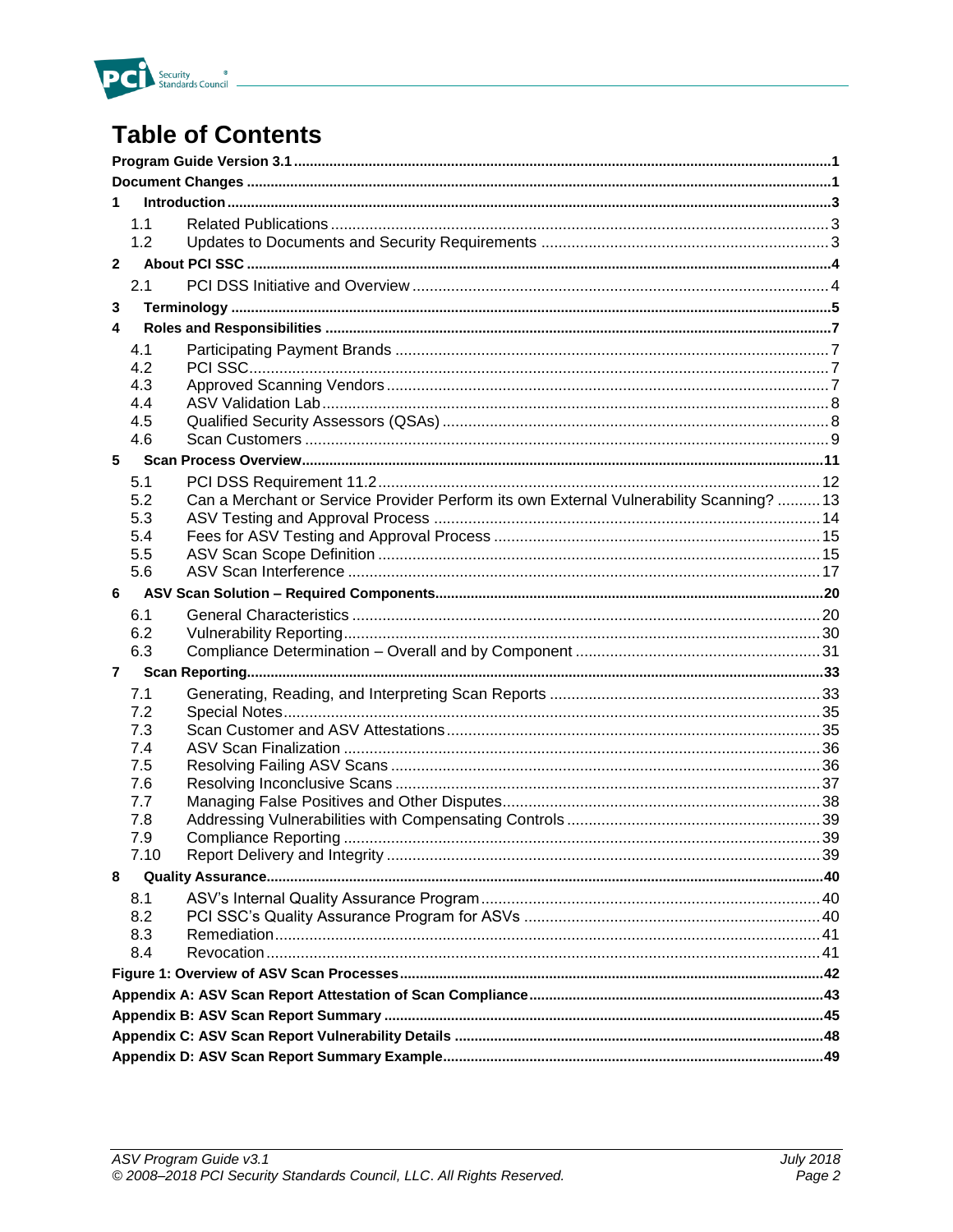

# <span id="page-3-0"></span>**1 Introduction**

This *Approved Scanning Vendor (ASV) Program Guide* explains the purpose and scope of PCI DSS external vulnerability scans for merchants and service providers undergoing scans as part of validating compliance with PCI DSS Requirement 11.2.2, and also provides guidance and requirements for ASVs who perform these scans.

The requirements in this document apply specifically to the quarterly EXTERNAL vulnerability scans required by PCI DSS Requirement 11.2.2. PCI SSC recommends, but does not require, that scan customers use this document for other vulnerability scanning required by PCI DSS Requirement 11.2, including internal vulnerability scanning, scanning performed after a significant change to the network or applications, and any scanning performed in addition to the required quarterly external scans/rescans.

## <span id="page-3-1"></span>**1.1 Related Publications**

Requirement 11.2.2 of the PCI DSS requires quarterly external vulnerability scans by an Approved Scanning Vendor (ASV) approved by PCI SSC. The PCI DSS provides the foundation for this and all other PCI DSSrelated requirements and procedures.

In regard to the ASV Program, the following additional documents are used in conjunction with the PCI DSS:

- *Payment Card Industry (PCI) Data Security Standard and Payment Application Data Security Standard Glossary of Terms, Abbreviations, and Acronyms*
- **Payment Card Industry (PCI) Qualification** *Requirements for Approved Scanning Vendors (ASV)*

*Note: The PCI DSS provides the specific technical requirements and assessment procedures used by merchants and service providers to validate PCI DSS compliance and document the assessment. PCI DSS Requirement 11.2.2 specifically requires quarterly external vulnerability scans that must be performed by an ASV. The* ASV Qualification Requirements *define the requirements that must be met by an ASV in order to perform PCI DSS quarterly external vulnerability scans for ASV Program purposes.*

*All ASV Program-related documents are available in electronic form on www.pcisecuritystandards.org.*

## <span id="page-3-2"></span>**1.2 Updates to Documents and Security Requirements**

PCI SSC updates PCI DSS requirements in accordance with a standards lifecycle management process. The *ASV Program Guide* may be updated when threats evolve, or as necessary to reflect changes to the PCI DSS.

PCI SSC reserves the right to change, amend, or withdraw the PCI DSS and/or ASV Requirements at any time, and works closely with its community of Participating Organizations regarding such changes.

The final published version of this document supersedes *ASV Program Guide v3.0.*

ASVs may begin using this document and the included report templates immediately, and must implement the requirements set forth in this document effective 1 July, 2018.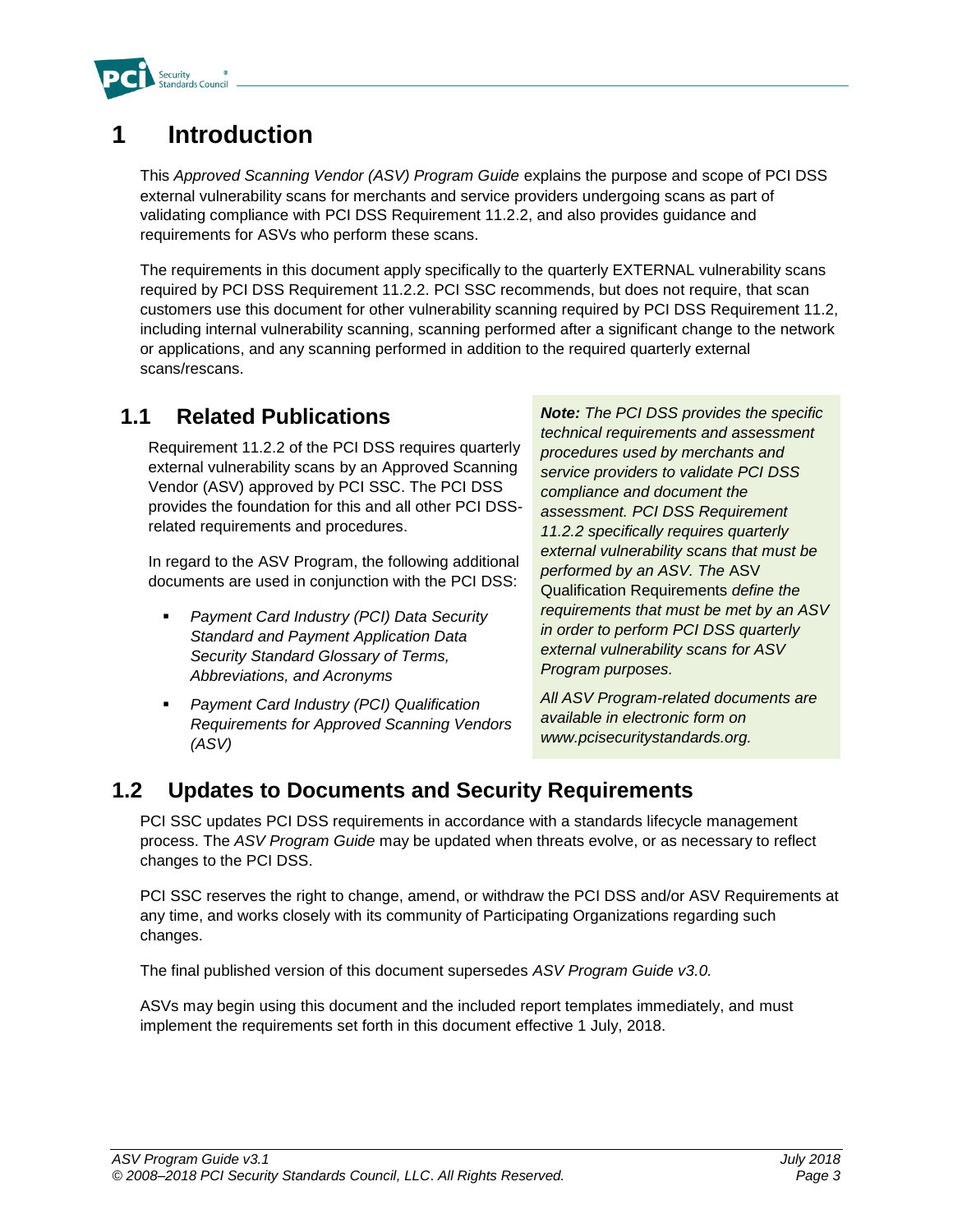

# <span id="page-4-0"></span>**2 About PCI SSC**

PCI SSC reflects a desire among constituents at all levels of the Payment Card Industry to standardize security requirements, security assessment procedures, and processes for external vulnerability scans and validation of ASV scan solutions. The ASV Program documents and PCI DSS together define a common security assessment framework that is currently recognized by each Participating Payment Brand.

All stakeholders in the payments value chain can benefit from the standardized requirements:

- Scan customers benefit from a broad selection of ASVs and gain assurance that if they use ASV scan solutions, those solutions have been validated by an ASV Validation Lab as satisfying applicable PCI DSS requirements.
- **•** Consumers gain assurance that merchants and service providers are receiving vulnerability scans from validated ASV scan solutions.
- **Acquiring banks and Participating Payment Brands receive consistent reports to help** demonstrate merchant and service provider compliance with applicable PCI DSS requirements.

For more information regarding PCI SSC, see the Website.

### <span id="page-4-1"></span>**2.1 PCI DSS Initiative and Overview**

PCI DSS Requirement 11.2.2 requires that external vulnerability scanning be performed at least quarterly by an ASV qualified by PCI SSC. The *ASV Program Guide* sets forth a standard set of:

- Technical requirements for ASV scan solutions
- Reporting requirements for ASV scan solutions
- Processes for determining scan customers' compliance with PCI DSS external vulnerability scanning requirements using an ASV scan solution
- ASV testing and approval processes
- Quality assurance processes for ASVs
- Scan requirements and guidance for scan customers

#### *Note:*

*The ASV prepares scan reports in accordance with Section 7, "Scan Reporting," and submits those reports to the scan customer. The scan customer then submits those reports to its acquirers or Participating Payment Brands as directed by the Participating Payment Brands.*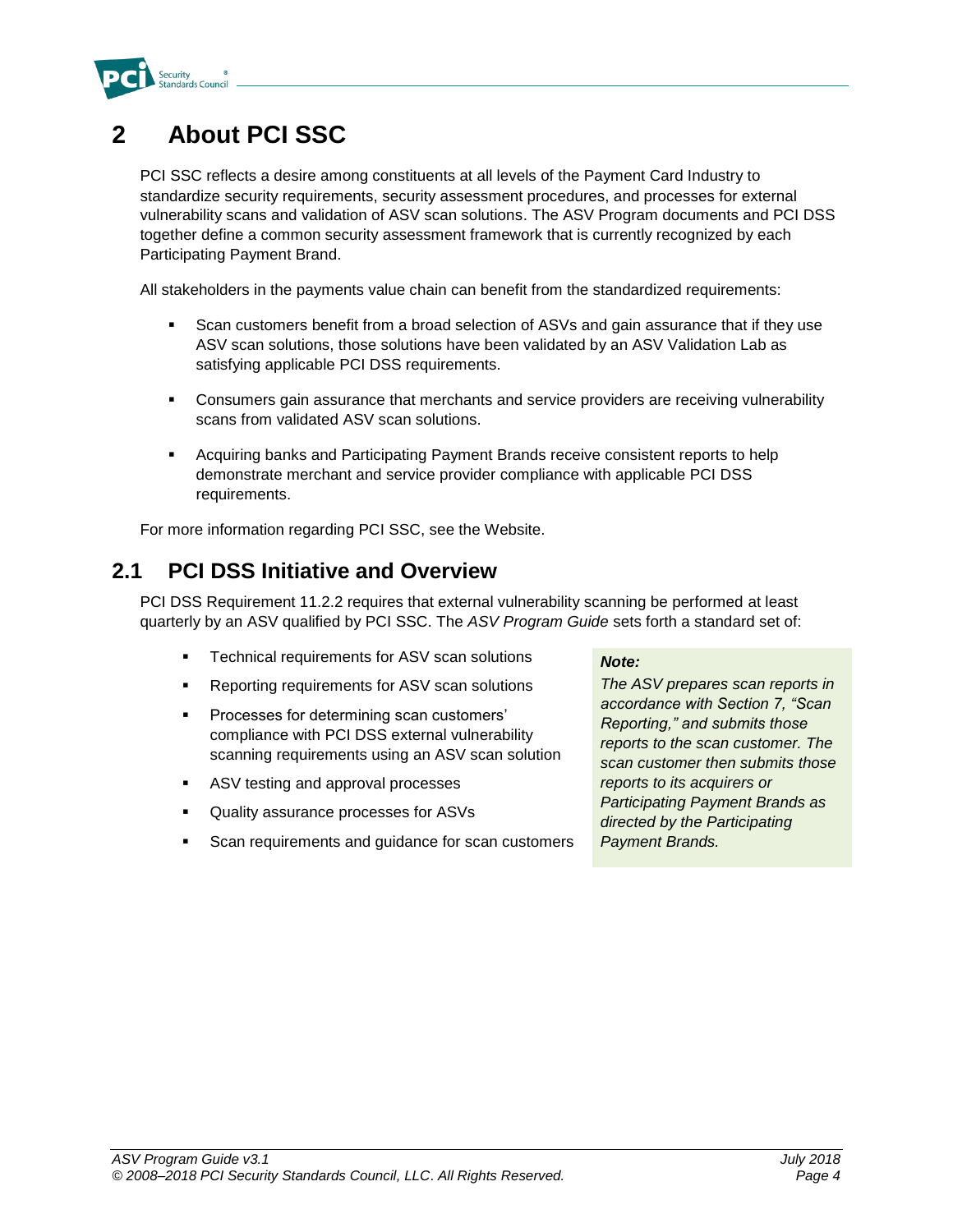

# <span id="page-5-0"></span>**3 Terminology**

| <b>Term</b>                                                                                                                                                                                                                                | <b>Meaning</b>                                                                                                                                                                                                                                                                                                                                                                                                                                                                                                                                                                                                                                                                                                                              |  |  |
|--------------------------------------------------------------------------------------------------------------------------------------------------------------------------------------------------------------------------------------------|---------------------------------------------------------------------------------------------------------------------------------------------------------------------------------------------------------------------------------------------------------------------------------------------------------------------------------------------------------------------------------------------------------------------------------------------------------------------------------------------------------------------------------------------------------------------------------------------------------------------------------------------------------------------------------------------------------------------------------------------|--|--|
| <b>ASV</b>                                                                                                                                                                                                                                 | Acronym for "Approved Scanning Vendor." Refers to a company qualified by<br>PCI SSC for ASV Program purposes to conduct external vulnerability<br>scanning services in accordance with PCI DSS Requirement 11.2.2.                                                                                                                                                                                                                                                                                                                                                                                                                                                                                                                          |  |  |
| <b>ASV Agreement</b>                                                                                                                                                                                                                       | The then-current version of (or successor document to) the PCI ASV<br>Compliance Test Agreement, the current version of which is attached as<br>Appendix A to the ASV Qualification Requirements.                                                                                                                                                                                                                                                                                                                                                                                                                                                                                                                                           |  |  |
| <b>ASV Program</b>                                                                                                                                                                                                                         | The Approved Scanning Vendor Program managed and operated by PCI<br>SSC (the "ASV Program").                                                                                                                                                                                                                                                                                                                                                                                                                                                                                                                                                                                                                                                |  |  |
| <b>ASV Qualification</b><br>Requirements                                                                                                                                                                                                   | The then-current version of (or successor documents to) the Payment Card<br>Industry (PCI) Qualification Requirements for Approved Scanning Vendors<br>(ASV), as from time to time amended and made available on the Website.                                                                                                                                                                                                                                                                                                                                                                                                                                                                                                               |  |  |
| <b>ASV Portal</b>                                                                                                                                                                                                                          | The then-current PCI SSC Assessor Portal (and its accompanying web<br>pages), which is currently available at https://programs.pcissc.org.                                                                                                                                                                                                                                                                                                                                                                                                                                                                                                                                                                                                  |  |  |
| ASV scan (or ASV<br>The external vulnerability scanning services performed by an ASV using an<br>ASV scan solution to validate the compliance of a scan customer with PCI<br>scanning)<br>DSS Requirement 11.2.2 for ASV Program purposes. |                                                                                                                                                                                                                                                                                                                                                                                                                                                                                                                                                                                                                                                                                                                                             |  |  |
| ASV scan solution<br>(or scan solution)                                                                                                                                                                                                    | A set of security services, tool and processes offered by an ASV to validate<br>the compliance of a scan customer in accordance with PCI DSS<br>Requirement 11.2.2 and that at the time of such validation appears on the list<br>of Approved Scanning Vendors on the Website. ASV scan solutions include<br>the tools, methods, procedures, associated scan reports, processes for<br>exchanging information between the ASV and the scan customer, and the<br>processes used by ASV Employees to:<br>Operate the ASV scan solution.<br>٠<br>Work with scan customer to coordinate and resolve matters.<br>Review and interpret scan results, as needed.<br>٠<br>Generate the scan report.<br>Submit the scan report to the scan customer. |  |  |
| <b>ASV Validation Lab</b>                                                                                                                                                                                                                  | Defined in the ASV Qualification Requirements.                                                                                                                                                                                                                                                                                                                                                                                                                                                                                                                                                                                                                                                                                              |  |  |
| CDE                                                                                                                                                                                                                                        | Acronym for "cardholder data environment." The people, processes, and<br>technology that store, process, or transmit cardholder data or sensitive<br>authentication data.                                                                                                                                                                                                                                                                                                                                                                                                                                                                                                                                                                   |  |  |
| CVE (Common<br>Vulnerabilities and<br>Exposures)                                                                                                                                                                                           | A publicly available and free-to-use list or dictionary of standardized<br>identifiers for common computer vulnerabilities and exposures.                                                                                                                                                                                                                                                                                                                                                                                                                                                                                                                                                                                                   |  |  |
| CVSS (Common<br><b>Vulnerability Scoring</b><br>System)                                                                                                                                                                                    | A vendor-agnostic, industry open standard designed to convey the severity of<br>computer system security vulnerabilities and help determine urgency and<br>priority of response.                                                                                                                                                                                                                                                                                                                                                                                                                                                                                                                                                            |  |  |

Throughout this document, the following terms shall have the meanings below.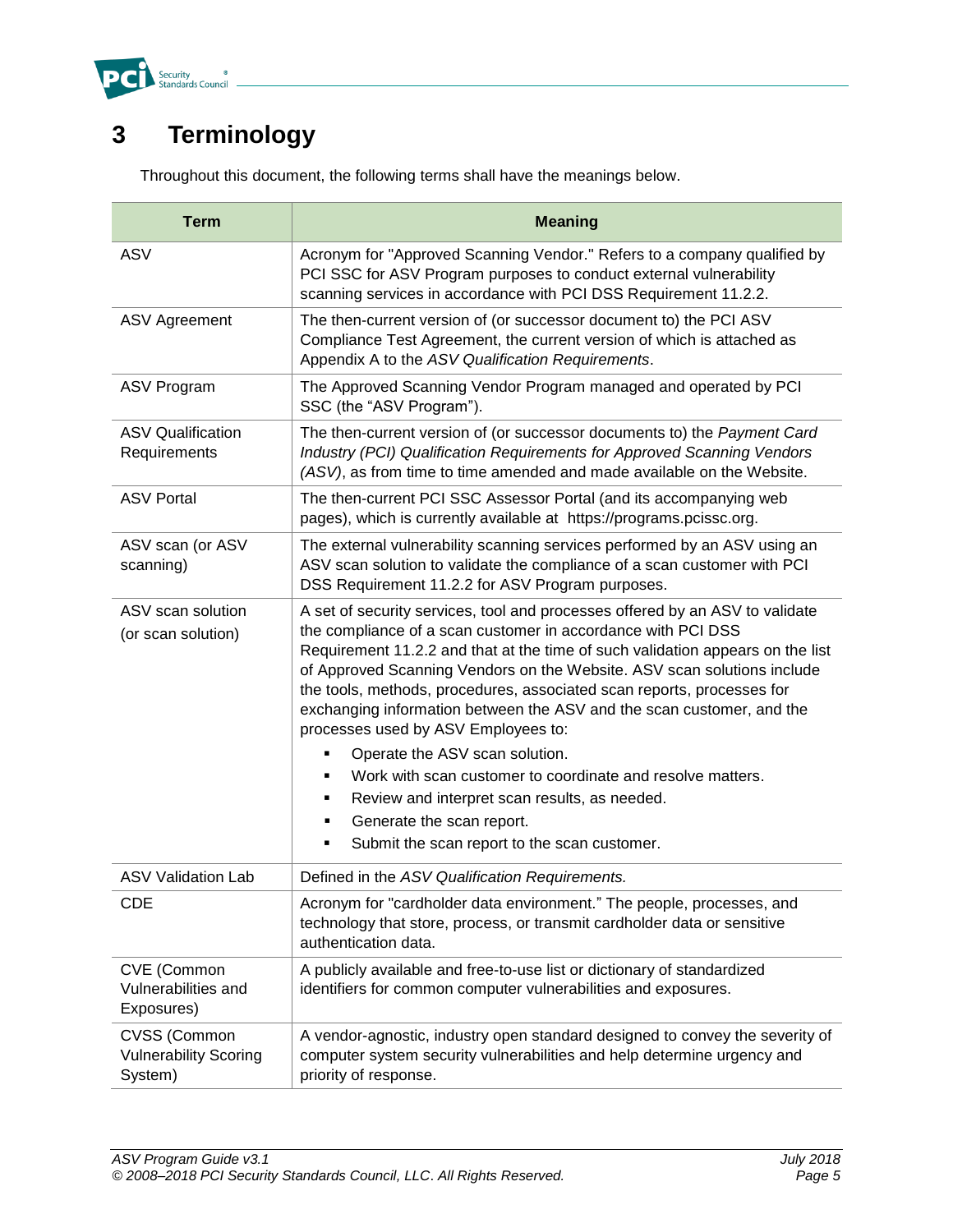

| <b>Term</b>                                        | <b>Meaning</b>                                                                                                                                                                                                                                                                                                                               |  |
|----------------------------------------------------|----------------------------------------------------------------------------------------------------------------------------------------------------------------------------------------------------------------------------------------------------------------------------------------------------------------------------------------------|--|
| External scan                                      | A vulnerability scan conducted from outside the logical network perimeter on<br>all Internet-facing hosts that are within or provide a path to an entity's<br>cardholder data environment (CDE).                                                                                                                                             |  |
| Internal scan                                      | A vulnerability scan conducted from inside the logical network perimeter on<br>all internal-facing hosts that are within or provide a path to an entity's<br>cardholder data environment (CDE).                                                                                                                                              |  |
| <b>NVD</b><br>(National Vulnerability<br>Database) | The U.S. government repository of standards-based vulnerability<br>management data. NVD includes databases of security checklists, security-<br>related software flaws, misconfigurations, product names, and impact<br>metrics.                                                                                                             |  |
| <b>Participating Payment</b><br><b>Brand</b>       | Defined in the ASV Agreement.                                                                                                                                                                                                                                                                                                                |  |
| PCI DSS                                            | Acronym for "Payment Card Industry Data Security Standard." Refers to the<br>then-current version of (or successor documents to) the Payment Card<br>Industry (PCI) Data Security Standard and Security Assessment Procedures,<br>as from time to time amended and made available on the Website.                                            |  |
| PCI SSC                                            | Acronym for "Payment Card Industry Security Standards Council" that refers<br>to PCI Security Standards Council, LLC.                                                                                                                                                                                                                        |  |
| QSA                                                | Acronym for "Qualified Security Assessor." QSAs are companies qualified by<br>PCI SSC to perform PCI DSS on-site assessments. Refer to the Payment<br>Card Industry (PCI) Qualification Requirements for Qualified Security<br>Assessors (QSA) for details about requirements for "QSA Companies" and<br>"QSA Employees."                    |  |
| Scan customer                                      | A merchant or service provider that is required to undergo a quarterly<br>external vulnerability scan via an ASV for ASV Program purposes.                                                                                                                                                                                                   |  |
| Scan interference                                  | Interference, including but not limited to, active protection systems blocking,<br>filtering, dropping or modifying network packets in response to scan traffic,<br>such that the view of the environment would be changed and the ASV scan<br>solution would no longer see what an attacker would see.                                      |  |
| <b>Test Bed</b><br>(or ASV test bed)               | A simulated network environment containing a baseline of intentionally<br>vulnerable hosts and network devices against which all candidate and<br>validated ASV scan solutions are tested to demonstrate their capability to<br>detect, accurately identify, and report a baseline of technical vulnerabilities<br>for ASV Program purposes. |  |
| Website<br>(or PCI SSC Website)                    | The then-current PCI SSC web site (and its accompanying web pages)<br>currently available at www.pcisecuritystandards.org.                                                                                                                                                                                                                   |  |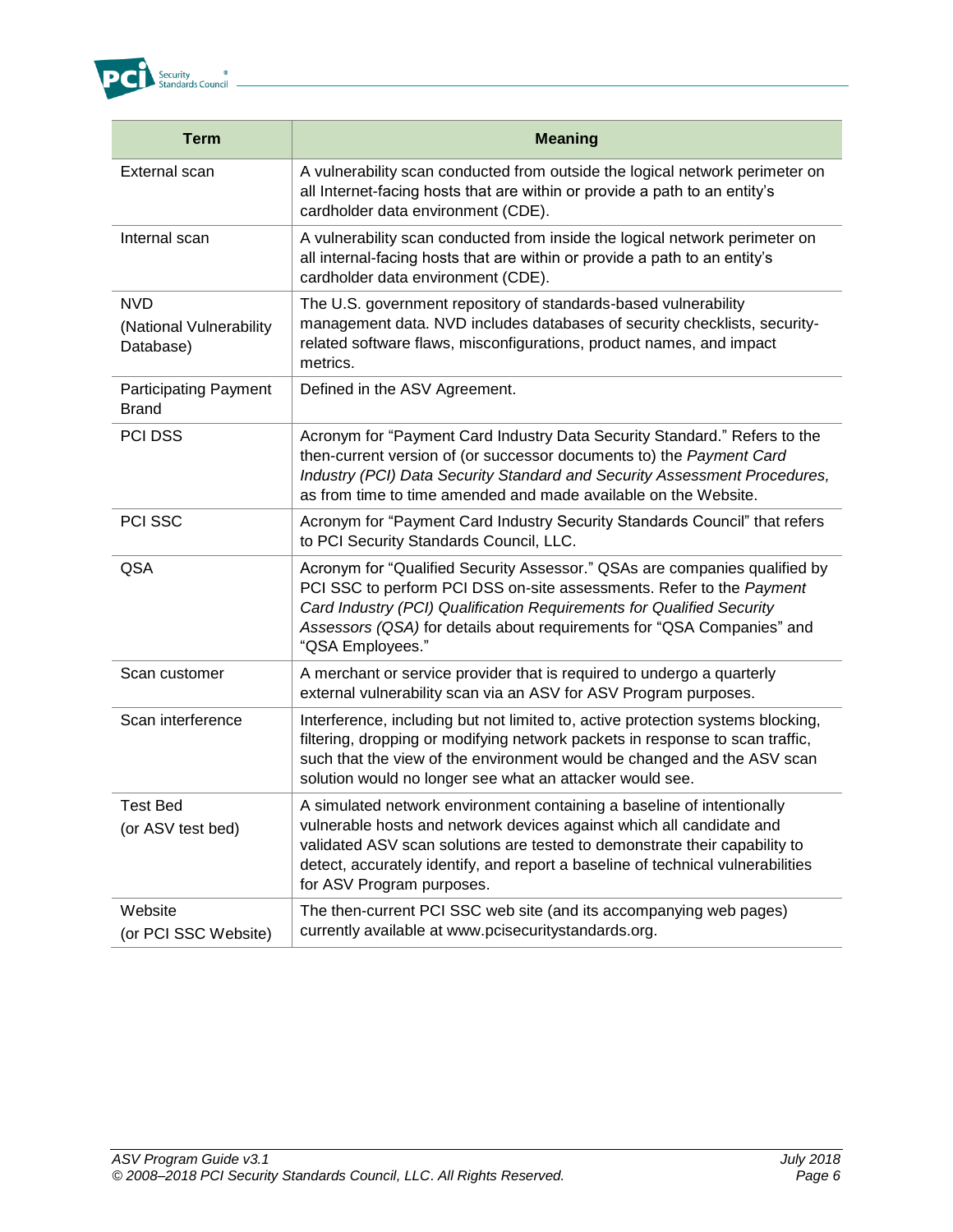

# <span id="page-7-0"></span>**4 Roles and Responsibilities**

There are several stakeholder groups in the payment community. Some of these stakeholders— ASVs, QSAs, and PCI SSC—participate more directly in the PCI DSS assessment process. Stakeholders that are not directly involved with the assessment process should nonetheless be aware of the overall process to facilitate associated business decisions.

The following describes the high-level roles and responsibilities of the stakeholders in the payment community as they relate to the PCI DSS and ASV Program.

### <span id="page-7-1"></span>**4.1 Participating Payment Brands**

The Participating Payment Brands develop and enforce their respective programs related to compliance with PCI standards, including, but not limited to, the following:

- Requirements, mandates, or dates for PCI DSS compliance
- **EXECT:** Fines or penalties for non-compliance

## <span id="page-7-2"></span>**4.2 PCI SSC**

PCI SSC maintains various payment card industry standards, supporting programs, and related documentation in accordance with a standards lifecycle management process. In relation to the ASV Program, PCI SSC:

- Maintains the *ASV Program Guide* and *ASV Qualification Requirements* (including the ASV Agreement)
- Provides training for ASV Companies and ASV Employees
- Evaluates ASV Company and ASV Employee qualifications to perform external vulnerability scans in accordance with PCI DSS and ASV Program requirements
- Maintains the List of Approved Scanning Vendors on the Website
- Maintains a quality assurance program for ASVs

### <span id="page-7-3"></span>**4.3 Approved Scanning Vendors**

An ASV is an organization with an ASV scan solution (i.e., a set of security services and tools) used to validate adherence to the external scanning requirements of PCI DSS Requirement 11.2.2. The ASV's ASV scan solution must be tested by an ASV Validation Lab and approved by PCI SSC before that ASV is added to the list of Approved Scanning Vendors*.*

ASVs are responsible for the following:

- **•** Performing external vulnerability scans in accordance with PCI DSS Requirement 11.2.2, this document and other supplemental guidance published by PCI SSC.
- **■** Maintaining the security and integrity of systems and tools used to perform such scans.
- Ensuring that such scans:
	- Do not impact the normal operation of the scan customer environment.
	- Do not penetrate or intentionally alter the scan customer environment.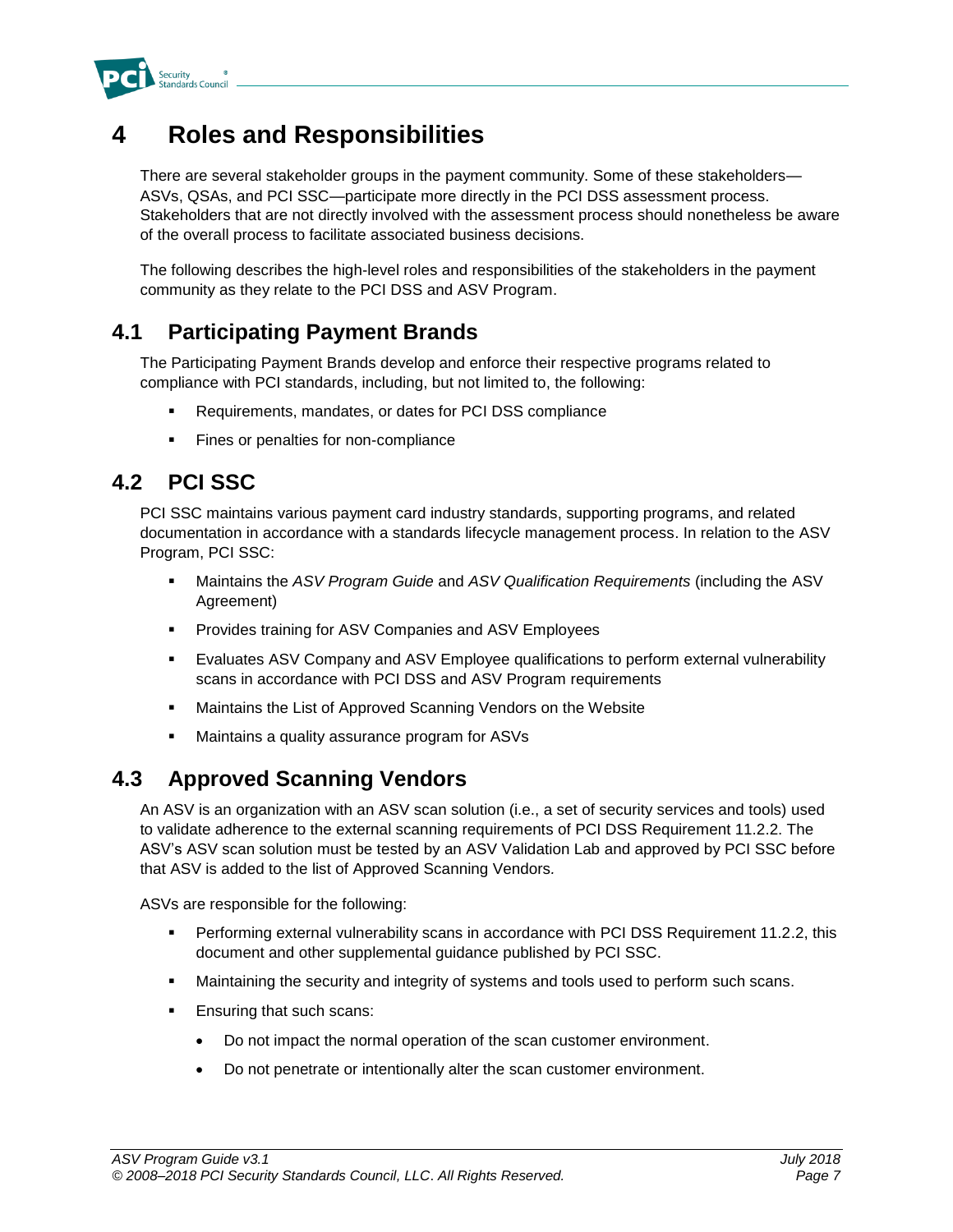

- **•** Scanning all IP address ranges, domains, components, etc. provided by the scan customer to identify active components and services.
- **•** Consulting with the scan customer to determine whether components found, but not provided by the scan customer, should be included in the scope of the scan.
- Providing a determination as to whether the scan customer's components have met the scanning requirements.
- **•** Providing adequate documentation within the scan report to demonstrate the compliance or non-compliance of the scan customer's components with the scanning requirements.
- Submitting (to the scan customer) the ASV Scan Report Attestation of Scan Compliance cover sheet (an "Attestation of Scan Compliance") and the scan report in accordance with the instructions of the scan customer's acquirer(s) and/or Participating Payment Brand(s).
- **■** Including required scan customer and ASV Company attestations in the scan report in accordance with this document and applicable ASV Program requirements.
- Retaining scan reports and related work papers and work product for three (3) years, as required by the *ASV Qualification Requirements*.
- Providing the scan customer with a means for disputing findings of scan reports.
- **■** Maintaining an internal quality assurance process for its ASV Program-related efforts in accordance with this document and applicable ASV Program requirements.

### <span id="page-8-0"></span>**4.4 ASV Validation Lab**

ASV Validation Labs (defined in the *ASV Qualification Requirements*) are PCI-recognized laboratories that host a simulated network environment ("Test Bed") containing a baseline of intentionally vulnerable hosts and network devices against which all ASV scan solutions are tested to demonstrate their capability to detect, identify, and report a baseline of technical vulnerabilities contained within the ASV Validation Lab.

ASV Validation Labs are responsible for the following:

- **Configuring and maintaining their ASV testing laboratory environment and Test Bed in** accordance with PCI SSC coordination and instructions.
- **EXECTS Assessing and scoring scan test reports submitted by scanning vendors upon completion of** the scan test for the vendor's candidate or approved ASV scan solution.
- **•** Conducting debriefing sessions with the scanning vendor to provide the test results and feedback on the scan solution's performance.

## <span id="page-8-1"></span>**4.5 Qualified Security Assessors (QSAs)**

QSAs, while performing onsite assessments, are responsible for the following:

- **•** Performing PCI DSS Assessments in accordance with the PCI DSS, which includes confirming that PCI DSS Requirement 11.2.2 is "in place" and that the ASV and ASV scan solution were both on the list of Approved Scanning Vendors on the date when the respective scans were performed.
- Providing an opinion about whether the assessed entity meets applicable PCI DSS requirements in accordance with QSA Program requirements.
- Providing adequate documentation within the Report on Compliance (ROC) to demonstrate the assessed entity's compliance with the PCI DSS.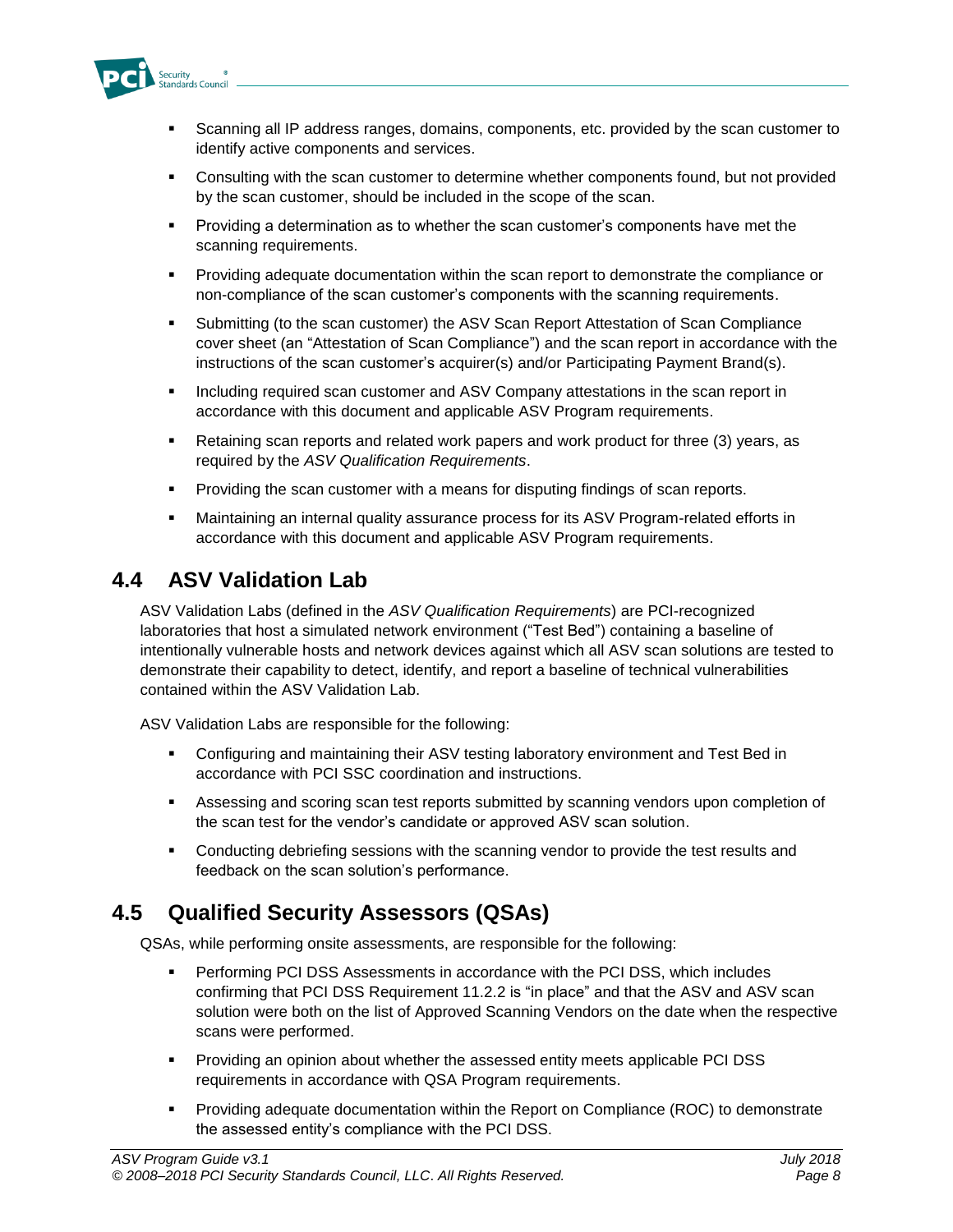

- Submitting the ROC and the Attestation of Validation (signed by the QSA and in some cases, the assessed entity).
- Maintaining an internal quality assurance process for its QSA program-related efforts.

It is the QSA's responsibility to attest to the entity's compliance with PCI DSS. PCI SSC does not approve ROCs from a technical perspective, but performs QA reviews on ROCs to help ensure that the documentation of test procedures performed is sufficient to demonstrate compliance.

### <span id="page-9-0"></span>**4.6 Scan Customers**

Scan customers are responsible for the following:

- Maintaining compliance with the PCI DSS at all times, which includes properly maintaining the security of their Internet-facing systems.
- Selecting an ASV from the list of Approved Scanning Vendors from the Website to conduct quarterly external vulnerability scanning in accordance with PCI DSS Requirement 11.2.2 and this document using an ASV scan solution.
- Performing due diligence in its ASV selection process, per the scan customer's due-diligence processes, to obtain assurance as to the ASV's qualification, capability, experience, and level of trust in performing scanning services required by the PCI DSS.
- To the degree deemed appropriate by the scan customer, monitoring Internet-facing systems, active protection systems, and network traffic during the scan, to assure an acceptable level of trust is maintained.
- Defining the scope of external vulnerability scanning, which includes:
	- o Providing the IP addresses and/or domain names of all Internet-facing systems to the ASV so the ASV can properly conduct a full scan.
	- o Implementing proper network segmentation for any external-facing components excluded from the scope.

See Section 5.5, "ASV Scan Scope Definition," for more information.

- Ensuring that devices do not interfere with the ASV scan, including:
	- $\circ$  Configuring active protection systems so they do not interfere with the ASV's scan, as required by this document. See Section 5.6, "ASV Scan Interference."
	- $\circ$  Coordinating with the ASV if the scan customer has load balancers in use. See "Account for Load Balancers" in Section 6.1.
- Coordinating with the scan customer's Internet service provider (ISP) and/or hosting providers to allow ASV scans. See Section 5.5.2, "Internet Service Providers and Hosting Providers."
- **■** Attesting to proper scoping and network segmentation (if IP addresses or other components are excluded from scan scope) within the ASV scan solution. See Section 7.3, "Scan Customer and ASV Attestations."
- **•** Providing sufficient documentation to the ASV to fully enable the ASV's investigation and resolution of disputed findings, such as suspected false positives, and providing related attestation. See Section 7.7, "Managing False Positives and Other Disputes."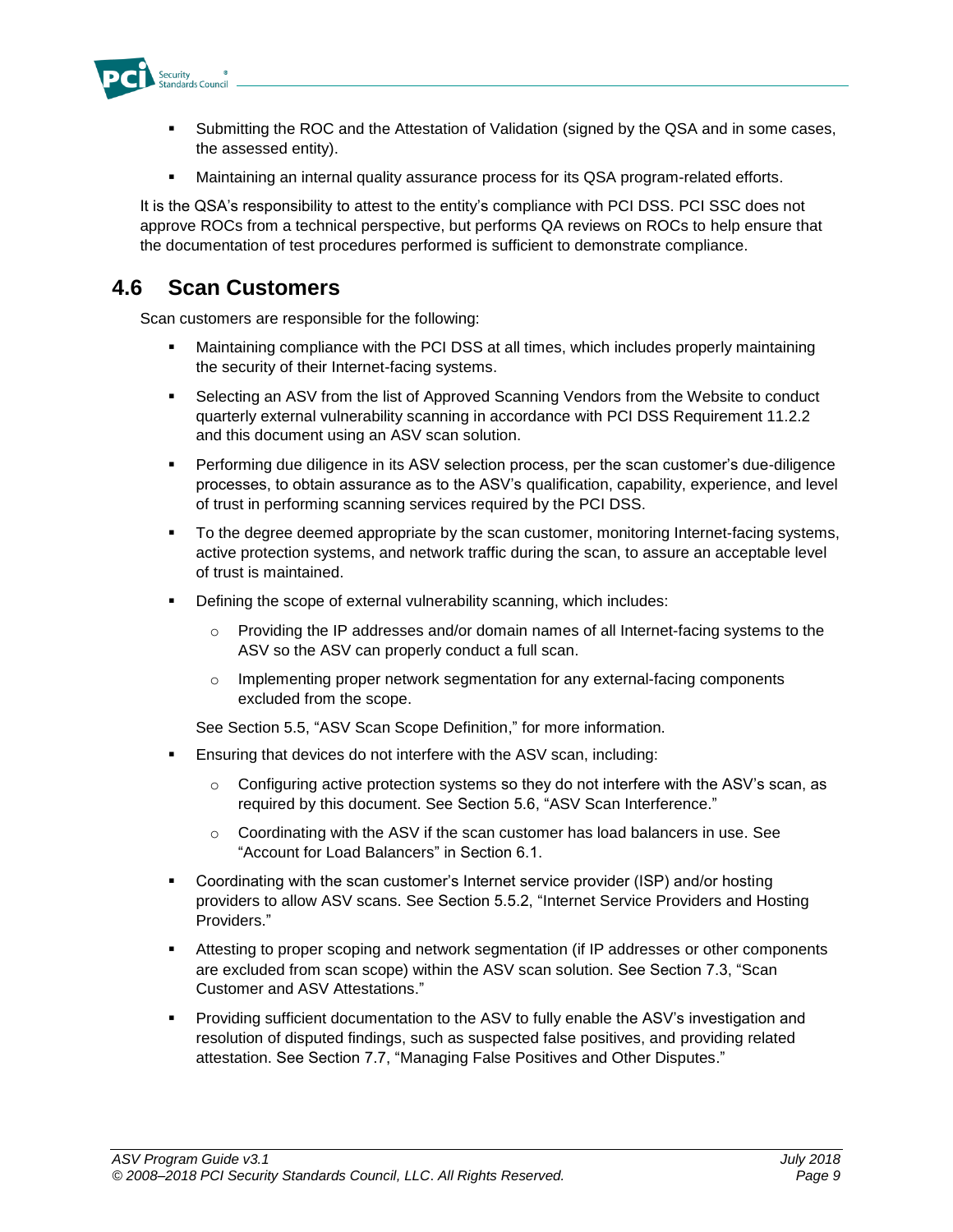

- **•** Providing sufficient documentation to the ASV to fully enable the ASV's evaluation of any compensating controls implemented or maintained by the scan customer. See Section 7.8, "Addressing Vulnerabilities with Compensating Controls."
- Reviewing the scan report and correcting any noted vulnerabilities that result in a noncompliant scan.
- Arranging with the ASV to re-scan any non-compliant systems to verify that all "High" and "Medium" severity vulnerabilities have been resolved, to obtain a passing quarterly scan. See Table 2 of Section 6, "Vulnerability Severity Levels Based on the NVD and CVSS."
- Submitting the completed ASV scan report to the scan customer's acquirer(s) and/or Participating Payment Brand(s), as directed by the Participating Payment Brands.
- **•** Providing feedback on ASV performance in accordance with the ASV Feedback Form (available on the Website).

*Note: Fees and dates for the ASV's scanning services are typically established between the ASV and the scan customer. The scan customer typically either pays these fees directly to the ASV, or to the scan customer's acquirer or other aggregating entity (if the acquirer or other aggregating entity has a contract with the ASV on behalf of a group of merchants).*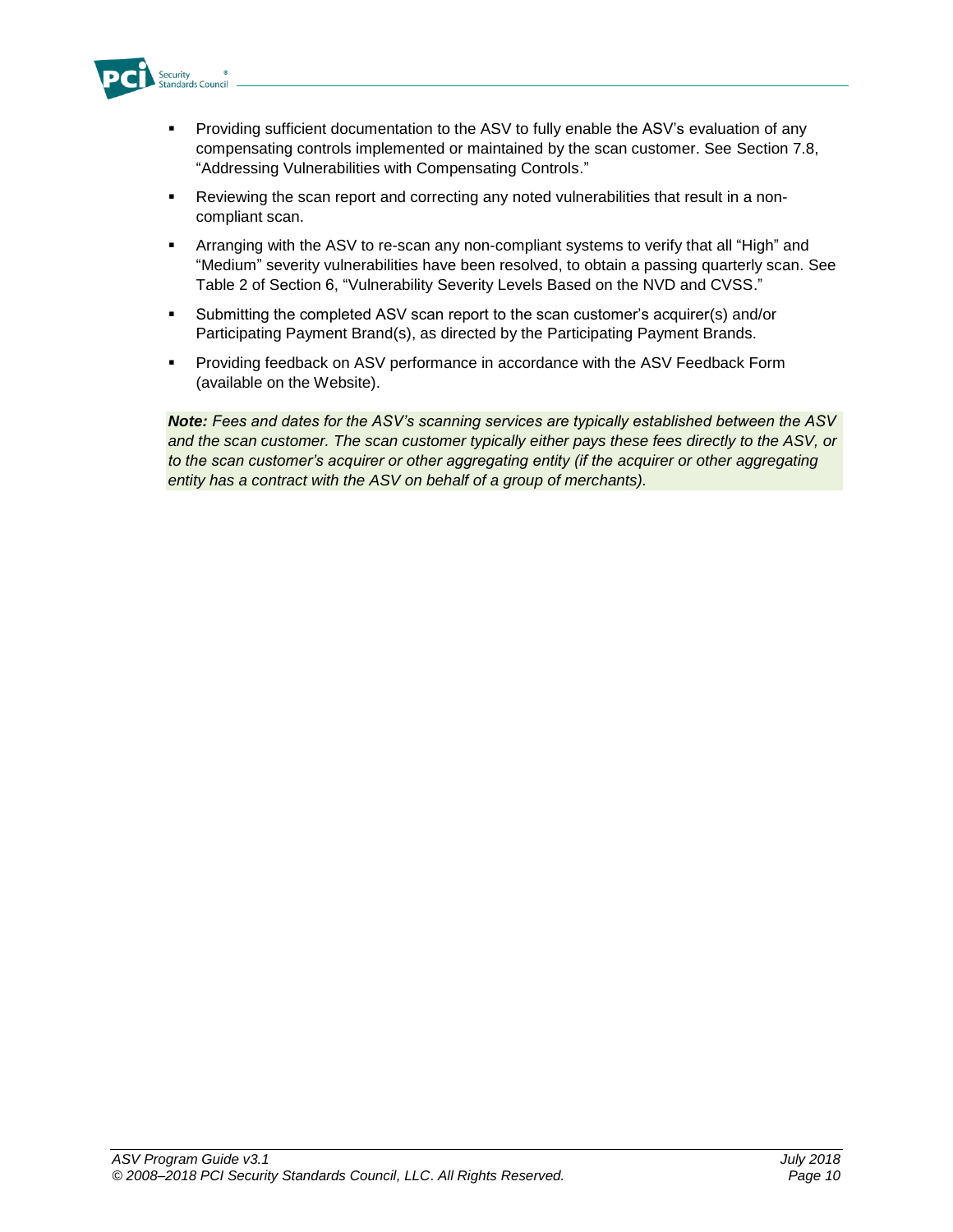

# <span id="page-11-0"></span>**5 Scan Process Overview**

To demonstrate compliance with the PCI DSS, merchants and service providers may be required by applicable Participating Payment Brands to conduct periodic PCI DSS vulnerability scans, in accordance with PCI DSS Requirement 11.2.

PCI DSS external vulnerability scans are conducted over the Internet by an ASV, as a remote service that requires scanning from a source external to the scan customer's network and does not require onsite presence to execute. PCI DSS external vulnerability scans are an indispensable tool to be used in conjunction with a vulnerability management program. Vulnerability scans help identify vulnerabilities and misconfigurations of websites, applications, and other information technology infrastructures with Internet-facing IP addresses.

Vulnerability scan results provide valuable information that supports efficient patch management and other security measures that help improve protection against Internet attacks.

PCI DSS external vulnerability scans may apply to any merchant or service provider with external/ Internet-facing components. Even if an entity does not offer Internet-based transactions, other services may make systems Internet accessible. Basic functions such as email and user Internet access will result in the Internet-accessibility of a company's network. Such seemingly insignificant paths to and from the Internet can provide unprotected pathways into scan customer systems and potentially expose cardholder data if not properly controlled.

Vulnerability scanning companies interested in providing vulnerability scanning services for ASV Program purposes must comply with the requirements set forth in this document as well as the *ASV Qualification Requirements* and related ASV Program requirements, and must successfully complete the PCI SSC Security Scanning Vendor Testing and Approval Process. See Section 5.3, "ASV Testing and Approval Process."

*Note: To be considered compliant with the external vulnerability scanning requirement of PCI DSS Requirement 11.2.2, the scan customer infrastructure must be tested and shown to be compliant, in accordance with this document and applicable ASV Program requirements. Compliance with this external vulnerability scanning requirement only represents compliance with PCI DSS Requirement 11.2.2, and does not represent or indicate compliance with any other PCI DSS requirement or component.*

Refer to Figure 1 for an overview of the major phases of the scanning process for both scan customers and ASVs, and for a summary of the flow of activities during these phases. The main phases of the scanning process consist of:

- Scoping
- Scanning
- Reporting/remediation
- Dispute Resolution
- Rescan (as needed)
- Final reporting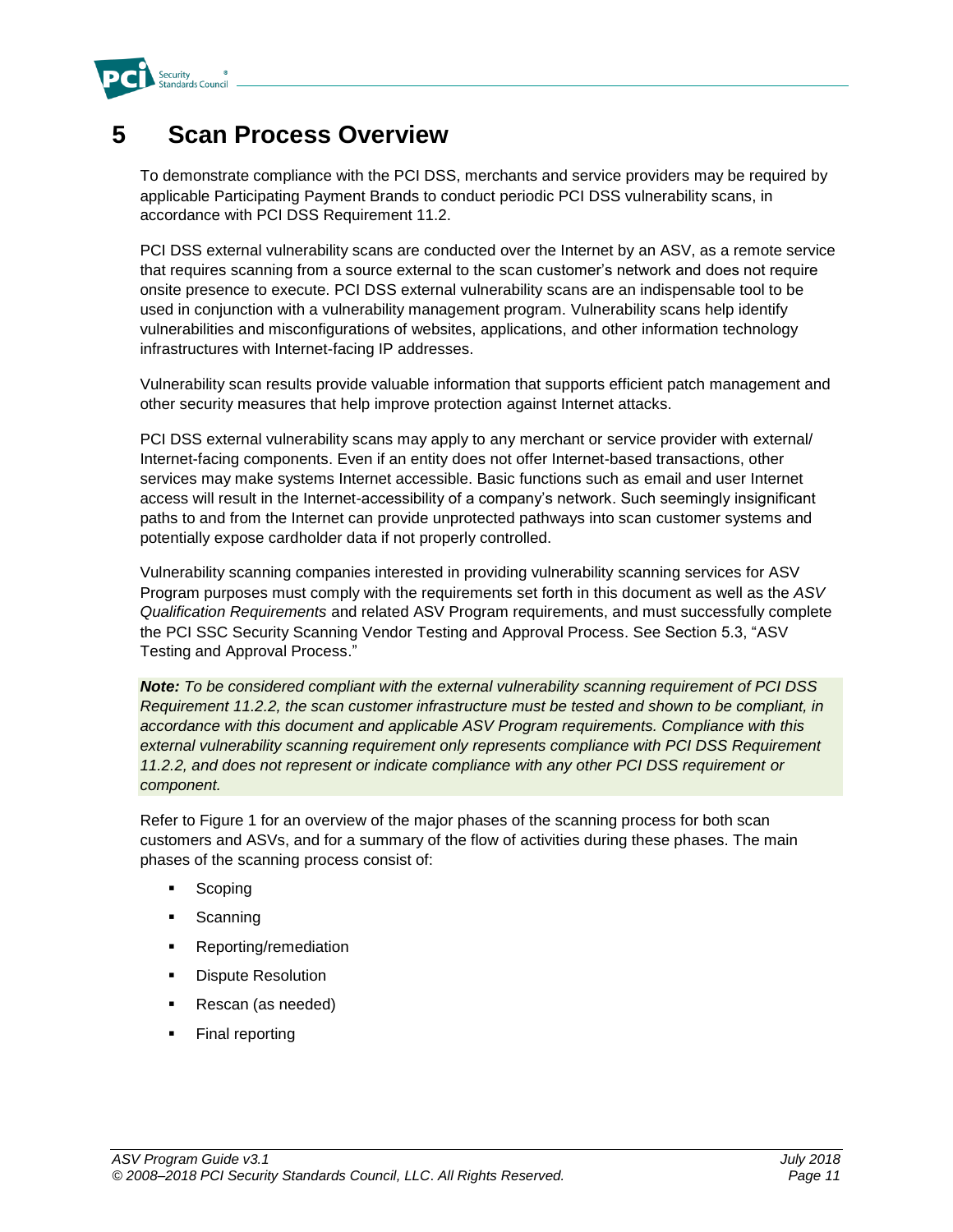

# <span id="page-12-0"></span>**5.1 PCI DSS Requirement 11.2**

| <b>PCI DSS Requirements</b>                                                                                                                                                                                                                                                                                                                                                                                                                                                                                                                                                                                                      | <b>Testing Procedures</b>                                                                                                                                                                                                                                    |
|----------------------------------------------------------------------------------------------------------------------------------------------------------------------------------------------------------------------------------------------------------------------------------------------------------------------------------------------------------------------------------------------------------------------------------------------------------------------------------------------------------------------------------------------------------------------------------------------------------------------------------|--------------------------------------------------------------------------------------------------------------------------------------------------------------------------------------------------------------------------------------------------------------|
| 11.2 Run internal and external network vulnerability scans 11.2 Examine scan reports and supporting<br>at least quarterly and after any significant change in the<br>network (such as new system component installations,<br>changes in network topology, firewall rule modifications,<br>product upgrades).<br>Note: Multiple scan reports can be combined for the<br>quarterly scan process to show that all systems were<br>scanned and all applicable vulnerabilities have been<br>addressed. Additional documentation may be required to<br>verify non-remediated vulnerabilities are in the process of<br>being addressed. | documentation to verify that internal and external<br>vulnerability scans are performed as follows:                                                                                                                                                          |
| For initial PCI DSS compliance, it is not required that four<br>quarters of passing scans be completed if the assessor<br>verifies 1) the most recent scan result was a passing<br>scan, 2) the entity has documented policies and<br>procedures requiring quarterly scanning, and 3)<br>vulnerabilities noted in the scan results have been<br>corrected as shown in a re-scan(s). For subsequent years<br>after the initial PCI DSS review, four quarters of passing<br>scans must have occurred                                                                                                                               |                                                                                                                                                                                                                                                              |
| 11.2.1 Perform quarterly internal vulnerability scans.<br>Address vulnerabilities and perform rescans to verify all<br>"high risk" vulnerabilities are resolved in accordance with<br>the entity's vulnerability ranking (per Requirement 6.1).                                                                                                                                                                                                                                                                                                                                                                                  | 11.2.1.a Review the scan reports and verify that<br>four quarterly internal scans occurred in the most<br>recent 12-month period.                                                                                                                            |
| Scans must be performed by qualified personnel.                                                                                                                                                                                                                                                                                                                                                                                                                                                                                                                                                                                  | 11.2.1.b Review the scan reports and verify that all<br>"high risk" vulnerabilities are addressed and the<br>scan process includes rescans to verify that the<br>"high risk" vulnerabilities (as defined in PCI DSS<br>Requirement 6.1) are resolved.        |
|                                                                                                                                                                                                                                                                                                                                                                                                                                                                                                                                                                                                                                  | 11.2.1.c Interview personnel to verify that the scan<br>was performed by a qualified internal resource(s)<br>or qualified external third party and, if applicable,<br>organizational independence of the tester exists<br>(not required to be a QSA or ASV). |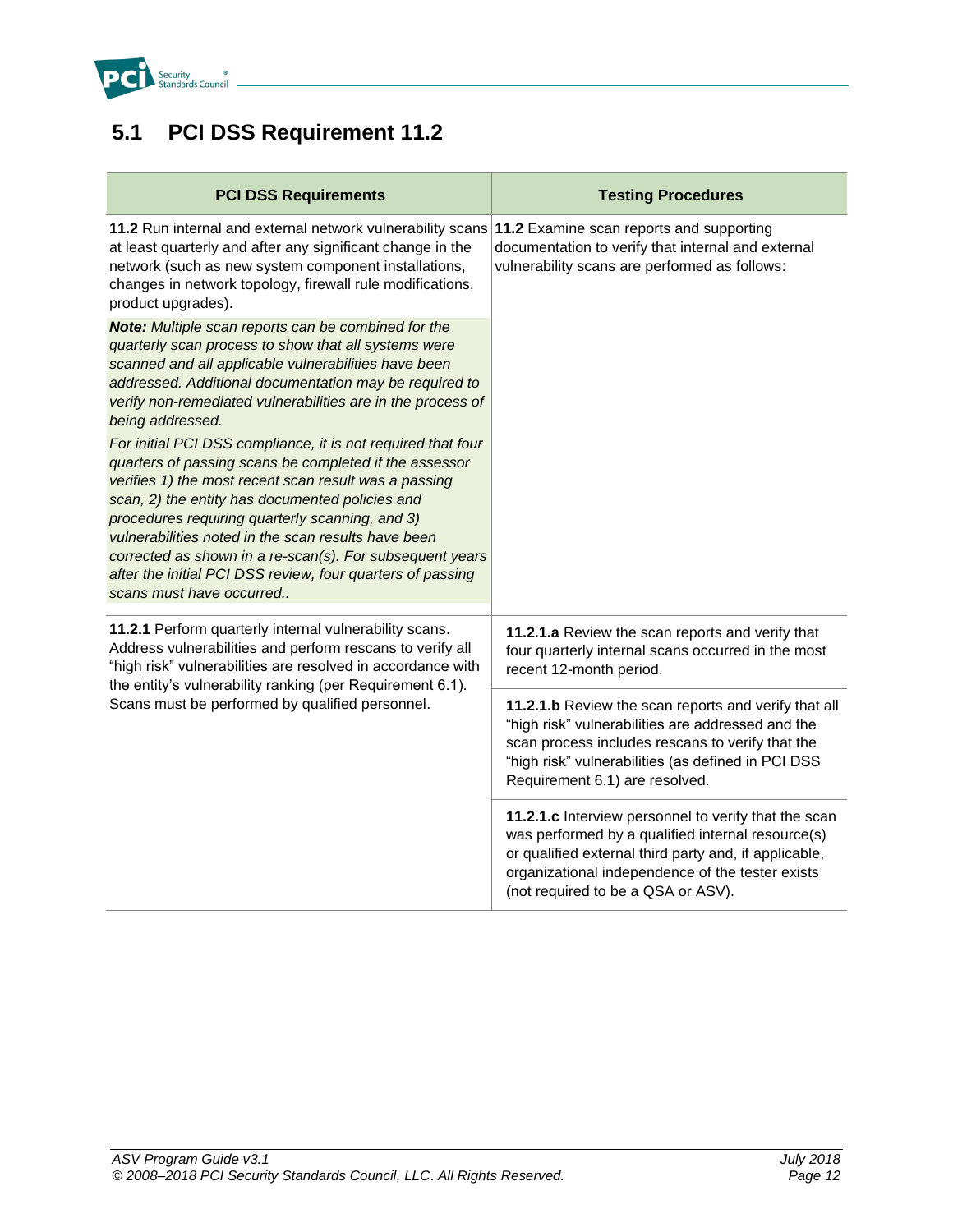

| <b>PCI DSS Requirements</b>                                                                                                                                                                                                                             | <b>Testing Procedures</b>                                                                                                                                                                                                                                  |
|---------------------------------------------------------------------------------------------------------------------------------------------------------------------------------------------------------------------------------------------------------|------------------------------------------------------------------------------------------------------------------------------------------------------------------------------------------------------------------------------------------------------------|
| 11.2.2 Perform quarterly external vulnerability scans,<br>via an Approved Scanning Vendor (ASV) approved by<br>the Payment Card Industry Security Standards Council<br>(PCI SSC). Perform rescans as needed, until passing<br>scans are achieved.       | 11.2.2.a Review output from the four most recent<br>quarters of external vulnerability scans and verify<br>that four quarterly external vulnerability scans<br>occurred in the most recent 12-month period.                                                |
| <b>Note:</b> Quarterly external vulnerability scans must be<br>performed by an Approved Scanning Vendor (ASV),<br>approved by the Payment Card Industry Security<br>Standards Council (PCI SSC).<br>Refer to the ASV Program Guide published on the PCI | 11.2.2.b Review the results of each quarterly scan<br>and rescan to verify that the ASV Program Guide<br>requirements for a passing scan have been met<br>(for example, no vulnerabilities rated 4.0 or higher<br>by the CVSS, and no automatic failures). |
| SSC website for scan customer responsibilities, scan<br>preparation, etc.                                                                                                                                                                               | 11.2.2.c Review the scan reports to verify that the<br>scans were completed by a PCI SSC Approved<br>Scanning Vendor (ASV).                                                                                                                                |
| 11.2.3 Perform internal and external scans, and rescans<br>as needed, after any significant change. Scans must be<br>performed by qualified personnel.                                                                                                  | 11.2.3.a Inspect and correlate change control<br>documentation and scan reports to verify that<br>system components subject to any significant<br>change were scanned.                                                                                     |
|                                                                                                                                                                                                                                                         | 11.2.3.b Review scan reports and verify that the<br>scan process includes rescans until:                                                                                                                                                                   |
|                                                                                                                                                                                                                                                         | For external scans, no vulnerabilities exist that<br>٠<br>are scored 4.0 or higher by the CVSS.<br>For internal scans, all "high risk" vulnerabilities<br>٠<br>as defined in PCI DSS Requirement 6.1 are<br>resolved.                                      |
|                                                                                                                                                                                                                                                         | 11.2.3.c Validate that the scan was performed by a<br>qualified internal resource(s) or qualified external<br>third party and, if applicable, organizational<br>independence of the tester exists (not required to<br>be a QSA or ASV).                    |

### <span id="page-13-0"></span>**5.2 Can a Merchant or Service Provider Perform its own External Vulnerability Scanning?**

Pursuant to the PCI DSS, merchants and service providers must use only ASVs to perform the quarterly external vulnerability scans required by PCI DSS Requirement 11.2.2, and the ASV scan solution must be managed by the ASV. Some ASV scan solutions may, while still under the control and management of the ASV, be started remotely by a scan customer (for example, via an ASV's web portal and/or ASV's scan solution) to allow a scan customer to select the best times to scan their cardholder data environment and define which of the customer's components are to be scanned. However, only authorized ASV Employees are permitted to configure any settings (for example, modify or disable any vulnerability checks, assign severity levels, alter scan parameters, etc.), or modify the output of the scan. Additionally, the ASV scan solution must not provide the ability for anyone other than an authorized ASV Employee to alter or edit any reports, or revise any results.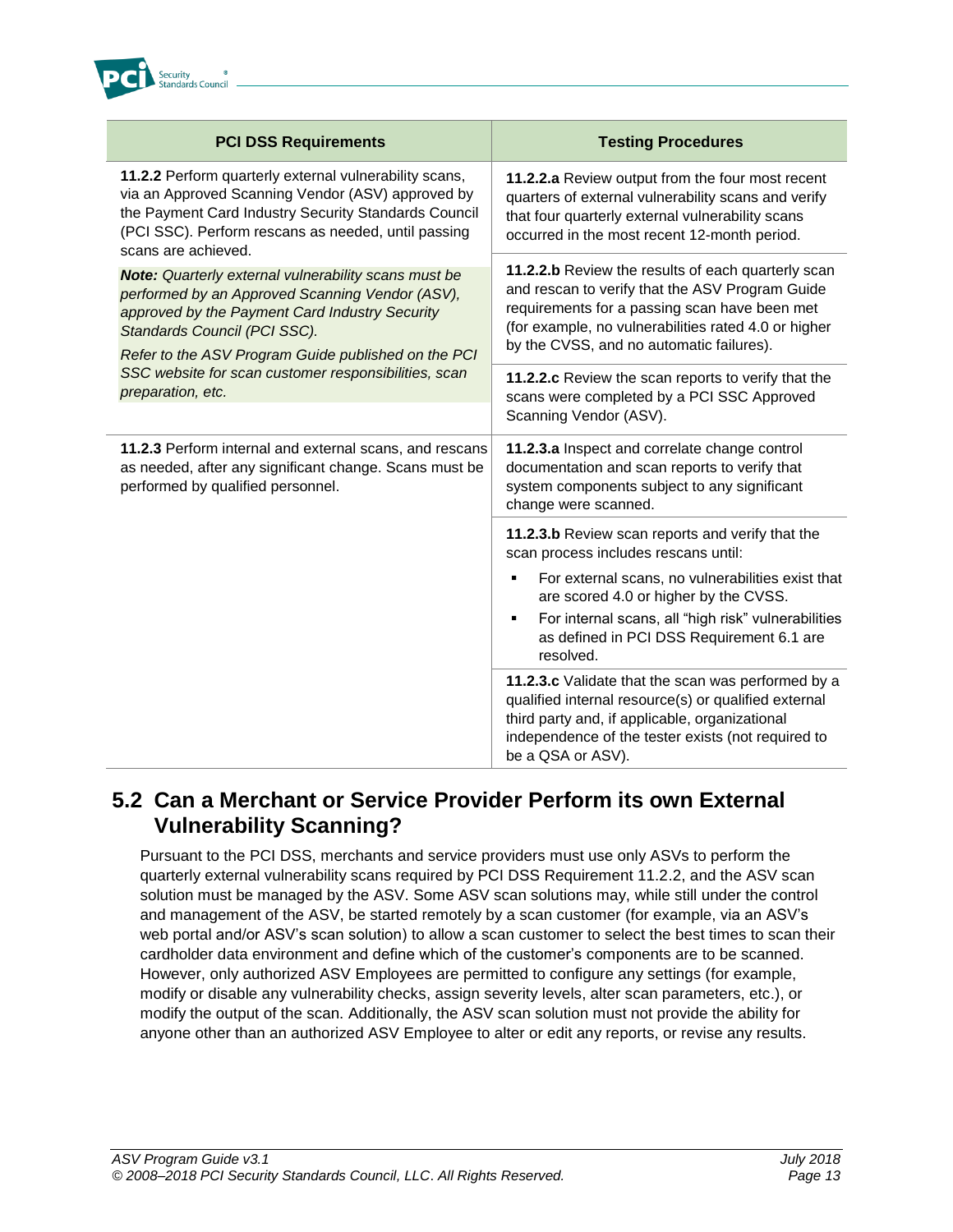

While scan customers may seek assistance from external security consultants, including QSAs, to help them understand their scan results and coordinate on their behalf with the ASV, QSA Companies are bound to the QSA Agreement, which includes specific organizational independence requirements. Therefore, an ASV that is also a QSA Company must have controls in place to assure separation of duties between functions in order to ensure independence and avoid any conflicts of interest. Refer to the *QSA Qualification Requirements* and the QSA Agreement for more details.

Additionally, the Scan Customer Attestation of Scan Compliance (*ASV Program Guide* Appendix A) must be completed by the scan customer and may not be outsourced to a third party. If the scan customer receives assistance producing or submitting dispute-supporting evidence to the ASV, the scan customer is still required to review the evidence prior to submittal, and attest to its completeness and accuracy prior to the ASV generating the final report.

## <span id="page-14-0"></span>**5.3 ASV Testing and Approval Process**

As part of the initial ASV qualification process, and annually thereafter as outlined in the *ASV Qualification Requirements*, each submitted scan solution is tested in an ASV Validation Lab to ensure that it performs in accordance with this document and applicable ASV Program requirements.

*Note: ASVs may have more than one validated scan solution listed on the Website.*

The specific version(s) of the ASV's full ASV scan solution(s), as tested, approved, and listed in accordance with the ASV Program as part of PCI SSC's scanning vendor testing and approval process, is the ONLY version of the scan solution that the ASV is approved to use to perform external vulnerability scans in accordance with PCI DSS Requirement 11.2.2 for ASV Program purposes. While significant modifications to the tested and approved ASV scan solution (without undergoing another ASV Validation Lab test) are prohibited, minor modifications that enhance or improve the quality of the scan solution are acceptable. These minor improvements (which do not require another ASV Validation Lab test) fall into categories of vulnerability coverage and product maintenance:

| Category                      | <b>Allowed Changes</b>                                                                                                                                         |
|-------------------------------|----------------------------------------------------------------------------------------------------------------------------------------------------------------|
| <b>Vulnerability Coverage</b> | Addition of new vulnerability signatures                                                                                                                       |
|                               | Improvements to the reliability and accuracy of existing vulnerability<br>signatures (including removing individual faulty vulnerability checks for<br>repair) |
| <b>Product Maintenance</b>    | Maintenance and patching of systems comprising the scan solution                                                                                               |
|                               | Minor updates to the underlying software and UI, including bug fixes                                                                                           |
|                               | Addition of capacity or fault tolerance (scan engines, data center<br>expansion, etc.)                                                                         |

For more information about qualifying as an ASV Company or ASV Employee, refer to the *Qualification Requirements for Approved Scanning Vendors (ASVs)* (i.e., *ASV Qualification Requirements*) located on the Website.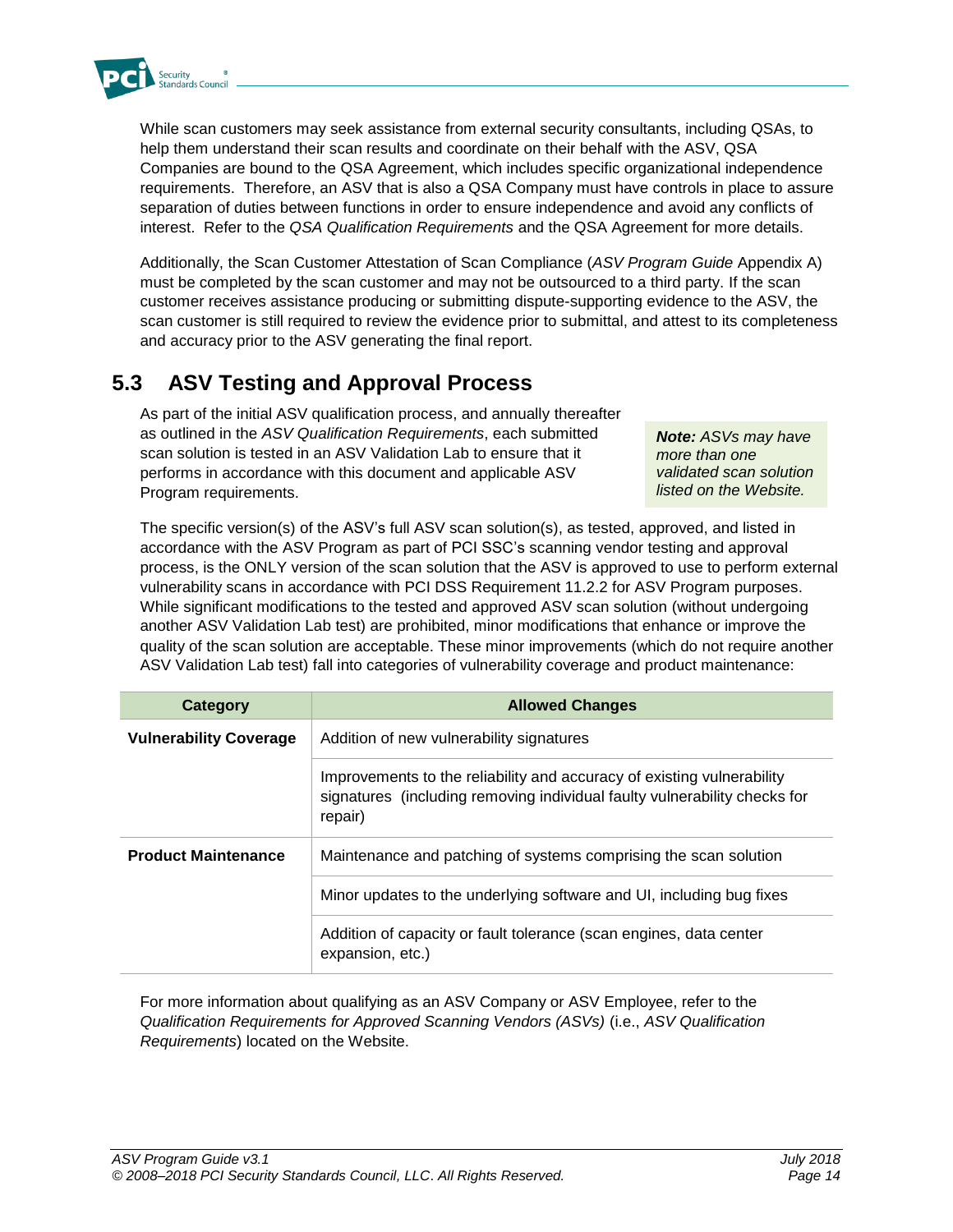

### <span id="page-15-0"></span>**5.4 Fees for ASV Testing and Approval Process**

PCI SSC charges fees for the various testing stages for candidate and/or approved ASV scan solutions, in accordance with the *PCI SSC Programs Fee Schedule* (available on the Website)*.*

## <span id="page-15-1"></span>**5.5 ASV Scan Scope Definition**

For the purpose of ASV scanning, the PCI DSS requires quarterly vulnerability scanning of all externally accessible (Internet-facing) system components owned or utilized by the scan customer that are part of the cardholder data environment (CDE), as well as any externally facing system component that may provide access to the CDE.

In addition to providing the ASV with all external-facing IP addresses, the scan customer must also supply all fully qualified domain names (FQDN) and other unique entryways into system components for the entire in-scope infrastructure including, but not limited to:

- Domains for web servers
- Domains for mail servers
- Domains used in name-based virtual hosting
- **•** Web server URLs to "hidden" directories that cannot be reached by crawling the website from the home page
- Any other public-facing hosts, virtual hosts, domains or domain aliases

The scan customer must define and attest to its scan scope prior to the ASV finalizing the scan report. The scan customer is ultimately responsible for defining the appropriate scope of the external vulnerability scan and must provide all Internet-facing components, IP addresses and/or ranges to the ASV. If an account data compromise occurs via an externally-facing system component *not* included in the scan scope, the scan customer is responsible.

*Note: The PCI DSS security requirements apply to all system components included in or connected to the cardholder data environment (CDE). The CDE is comprised of people, processes, and technologies that store, process, or transmit cardholder data or sensitive authentication data. "System components" include network devices, servers, computing devices, and applications. Examples of system components include but are not limited to the following:*

- *Systems that provide security services (for example, authentication servers) facilitate segmentation (for example, internal firewalls) or may impact the security of (for example, name-resolution or web-redirection servers) the CDE.*
- *Virtualization components such as virtual machines, virtual switches/routers, virtual appliances, virtual applications/desktops, and hypervisors.*
- *Network components including but not limited to firewalls, switches, routers, wireless access points, network appliances, and other security appliances.*
- Server types including but not limited to web, application, database, authentication, mail, *proxy, Network Time Protocol (NTP), and Domain Name System (DNS).*
- *Applications including all purchased and custom applications, including internal and external (for example, Internet) applications.*
- *Any other component or device located within or connected to the CDE.*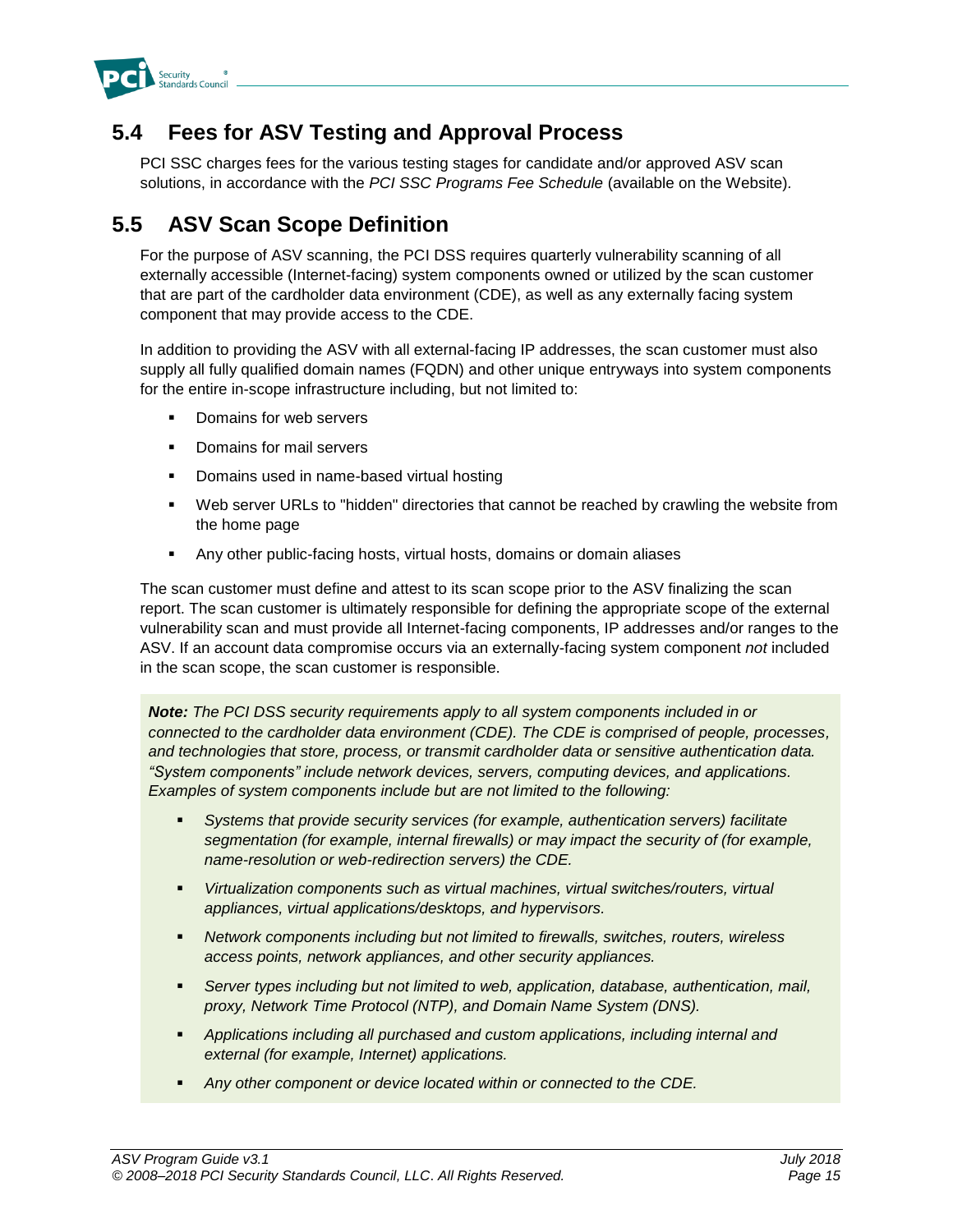

### *5.5.1 Network Segmentation*

Network segmentation—also referred to as "segmentation" or "isolation"—isolates system components that store, process, or transmit cardholder data from systems that do not. Adequate network segmentation may reduce the scope of the CDE and thus reduce the scope of the PCI DSS Assessment. See the section titled "Network Segmentation" in the *PCI DSS Requirements and Security Assessment Procedures* for guidance on using network segmentation. Network segmentation is not a PCI DSS requirement.

In general, the following segmentation methods may be used to reduce the scope of the ASV scan:

- Provide physical segmentation between the system components that store, process, or transmit cardholder data and systems that do not.
- Employ appropriate logical segmentation where traffic is prohibited between the segment or network handling cardholder data and other networks or segments.

### *5.5.2 Internet Service Providers and Hosting Providers*

This section applies to the scan customer's Internet service provider (ISP) or hosting provider (if used by scan customers to host part or all of their CDE).

Scan customers must coordinate with their ISPs to allow the ASV scan to be performed without interference from active protection systems. For more details, see Section 5.6, "ASV Scan Interference."

In a shared hosting environment, the scan customer shares the environment with the hosting provider's other customers. This could lead to the scan customer's environment being compromised through security weaknesses in other customers' environments at the hosting provider.

There are two options for ASV scanning of hosting providers that host scan customer infrastructures or components:

- 1. The hosting provider can undergo ASV scans on its own and provide evidence to its customers to demonstrate their compliant scans; or
- 2. The hosting provider can undergo ASV scans as part of each of its customers' ASV scans.

In either case, it is the responsibility of the scan customer to ensure that their hosted environment receives a passing score from an ASV scan.

*Note: If the hosting provider has all Internet-facing IP ranges AND all scan customers' domains, etc. scanned as part of the hosting provider's own ASV scans, and provides proof of passing scans to scan customers, the domains do not have to be included in the scan customers' ASV scans.*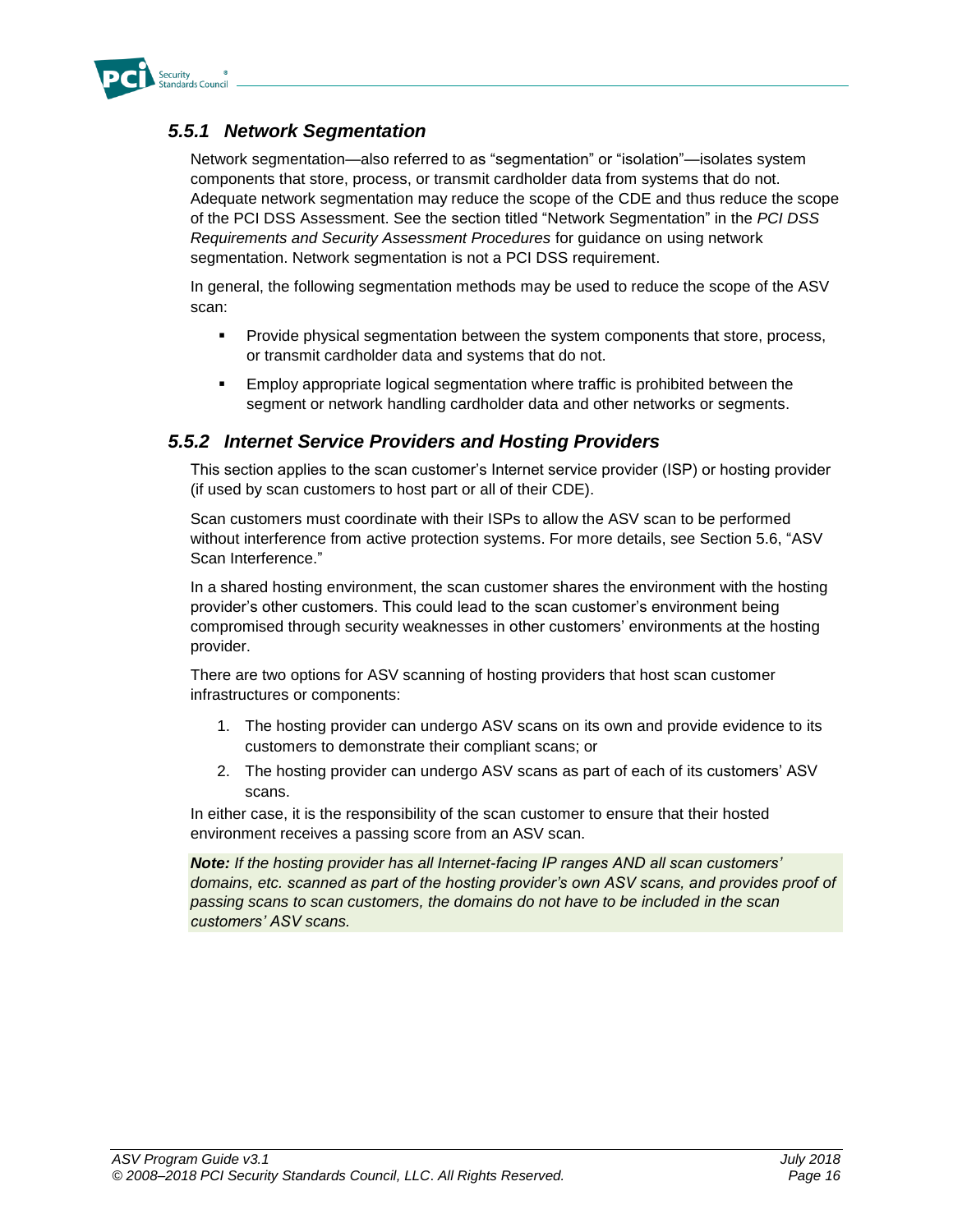

### *5.5.3 ASV "Discovery" and Scope Validation*

ASVs must, at a minimum, perform the below actions to identify whether any scoping discrepancies exist in the information provided by the scan customer. Information about any scoping discrepancies must be indicated on the Attestation of Scan Compliance (see Appendix A) under A.3, "Scan Status" (Number of components found by ASV but not scanned because scan customer confirmed components were out of scope). Although this information must be reported as noted above, the ASV should disregard this information in making its PCI DSS compliance determination:

- **EXECT** Include any IP address or domain previously provided to the ASV and still owned or used by the scan customer that has been removed at the request of the scan customer.
- **•** For each domain provided, look up the IP address of the domain to determine whether it was already provided by the scan customer.
- For each domain provided, perform DNS forward and reverse lookups of common host names—such as "www," "mail," etc.—that were not provided by the scan customer.
- **EXECT** Identify any IP addresses found during MX record DNS lookup.
- **EXECT** Identify any IP addresses outside of scope reached via web redirects from in-scope web servers (includes all forms of redirect including: JavaScript, Meta redirect and HTTP 30x codes).
- Match domains found during crawling to user-supplied domains to find undocumented domains belonging to the scan customer.

### <span id="page-17-0"></span>**5.6 ASV Scan Interference**

If an ASV detects that an active protection system has actively blocked or filtered a scan, then the ASV is required to handle it in accordance with Section 7.6, "Resolving Inconclusive Scans." In order to ensure that reliable scans can be conducted, the ASV scan solution must be allowed to perform scanning without interference from active protection systems, where "active" denotes security systems that dynamically modify their behavior based on information gathered from non-attack network traffic patterns. Non-attack traffic refers to potentially legitimate network traffic patterns that do not indicate malformed or malicious traffic, whereas attack traffic includes, for example, malicious network traffic patterns or patterns that match known attack signatures, malware, or packets exceeding the maximum permitted IP packet size.

Examples of active protection systems that dynamically modify their behavior include, but are not limited to:

- **•** Intrusion prevention systems (IPS) that drop non-malicious packets based on previous behavior from originating IP address (for example, blocking all traffic from the originating IP address for a period of time because it detected one or more systems being scanned from the same IP address)
- Web application firewalls (WAF) that block all traffic from an IP address based on the number of events exceeding a defined threshold (for example, more than three requests to a login page per second)
- **•** Firewalls that shun/block an IP address upon detection of a port scan from that IP address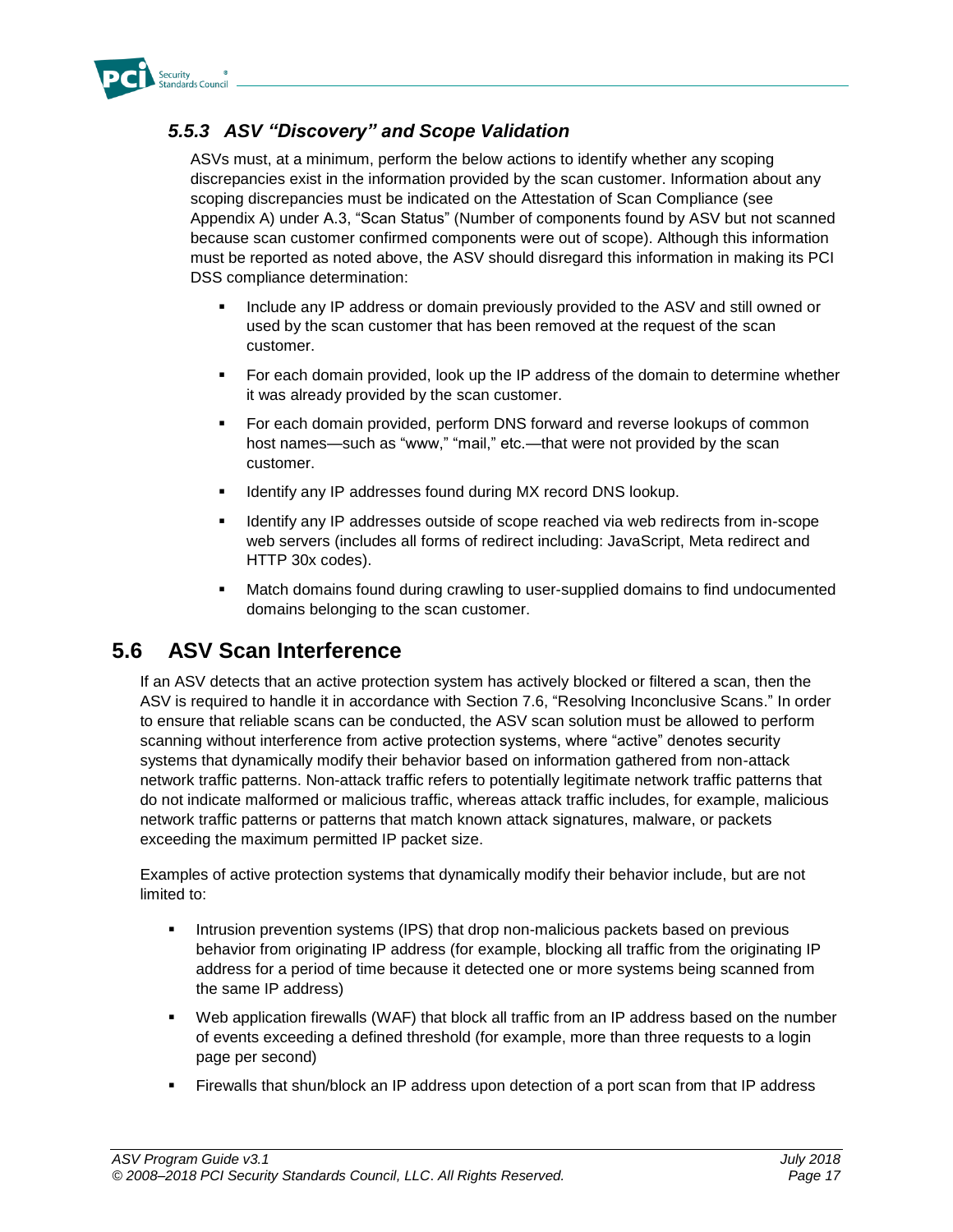

- **■** Next generation firewalls (NGF) that shun/block IP address ranges because an attack was perceived based on previous network traffic patterns
- Quality of Service (QoS) devices that limit certain traffic based on traffic volume anomalies (for example, blocking DNS traffic because DNS traffic exceeded a defined threshold)
- Spam filters that blacklist a sending IP address based on certain previous SMTP commands originating from that address

Such systems may react differently to an automated scanning solution than they would react to a targeted hacker attack, which could cause inaccuracies in the scan report.

Systems that consistently block attack traffic, while consistently allowing non-attack traffic to pass (even if the non-attack traffic follows directly after attack traffic) typically do not cause ASV scan interference. Examples of these security systems (that do not dynamically modify their behavior, rather, they maintain consistent, static behavior based on rules or signatures) include, but are not limited to:

- Intrusion detection systems (IDS) that log events, track context or have a multifaceted approach to detecting attacks, but action is limited to alerting (there is no intervention).
- Web application firewalls (WAF) that detect and block SQL injections, but let non-attack traffic from the same source pass.
- **■** Intrusion prevention systems (IPS) that drop all occurrences of a certain attack, but let nonattack traffic from the same source pass.
- **•** Firewalls that are configured to always block certain ports, but always keep other ports open.
- VPN servers that reject entities with invalid credentials but permit entities with valid credentials.
- **EXED Antivirus software that blocks, quarantines, or deletes all known malware based on a** database of defined "signatures" but permits all other perceived clean content.
- Logging/monitoring systems, event and log aggregators, reporting engines, etc.

If the ASV scan cannot detect vulnerabilities on Internet-facing systems because the ASV scan is blocked by an active protection system, those vulnerabilities will remain uncorrected and may be exploited by an attacker whose attack patterns don't trigger the active protection mechanism.

All ASV scans must either be validated by the ASV to ensure they have not been blocked or filtered by an active protection system, or resolved in accordance with Section 7.6, "Resolving Inconclusive Scans."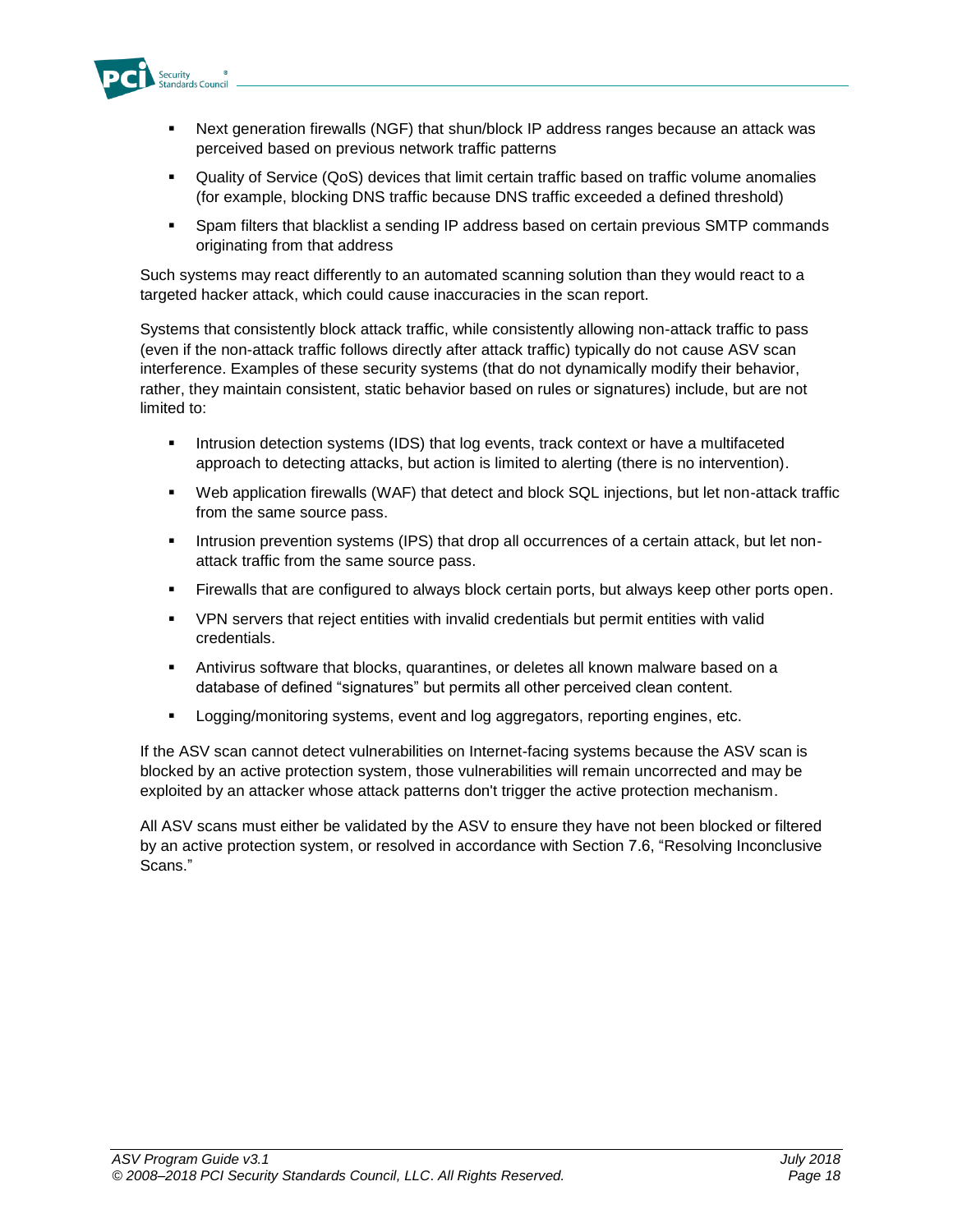

### **Temporary configuration changes may need to be made by the scan customer to remove interference during an ASV scan.**

Due to the remote nature of external vulnerability scans and the need mentioned previously to conduct an ASV scan without interference from active protection systems, certain temporary configuration changes to the scan customer's network devices may be necessary to obtain a scan that accurately assesses the scan customer's external security posture. *Note, per above, that temporary configuration changes are not required for systems that consistently block attack traffic, while consistently allowing non-attack traffic to pass (even if the non-attack traffic follows directly after attack traffic)*.

The changes in this section are considered **temporary** and are only required for the duration of the ASV scan, and only apply to external-facing components in scope for quarterly external vulnerability scans required by PCI DSS Requirement 11.2.2. Scan customers are encouraged to work with the ASV to perform secure quarterly scans that do not unnecessarily expose the scan customer's network—but also do not limit the final results of the ASV scans—as follows:

- Agree on a time for the ASV scan window to minimize how long changed configurations are in place.
- Conduct the ASV scan during a maintenance window under the scan customer's standard change control processes, with full monitoring during the ASV scan.
- Configure the active protection systems to either:
	- o Monitor and log, but not to act against, the originating IP address(es) of the ASV, or
	- $\circ$  Allow non-attack traffic to pass consistently (even if the non-attack traffic immediately follows attack traffic)
- Reapply the previous configurations as soon as the ASV scan is complete.

*Note: The intent of these temporary configuration changes is to ensure that an active protection system, such as an IPS reacting dynamically to traffic patterns, does not interfere with the ASV scan in a manner that would provide the ASV scan solution with a different view of the environment than the view an attacker would have. ASV scans tend to be "noisy" as they generate a lot of traffic in a short period of time. This is generally to ensure that an ASV scan can be completed as quickly as possible. However, this type of approach can also lead to a high rate of reaction by active intrusionprevention systems. An attacker will generally attempt to restrict the volume of their scans so they are stealthier and less likely to trigger an event that may be noticed. Thus, the high-volume scans typically performed by ASVs are significantly more likely to trigger an active protection mechanism than those of an attacker.*

*Temporary configuration changes do not require that the scan customer "white list" or provide the ASV a higher level of network access. Rather, the scan customer must ensure that any triggers, such as volume-based or correlated IP address thresholds, are not activated by the ASV scan and the ASV scan is allowed to complete. The intent is that the ASV be provided the same network level view through the duration of the ASV scan as an actual attacker.*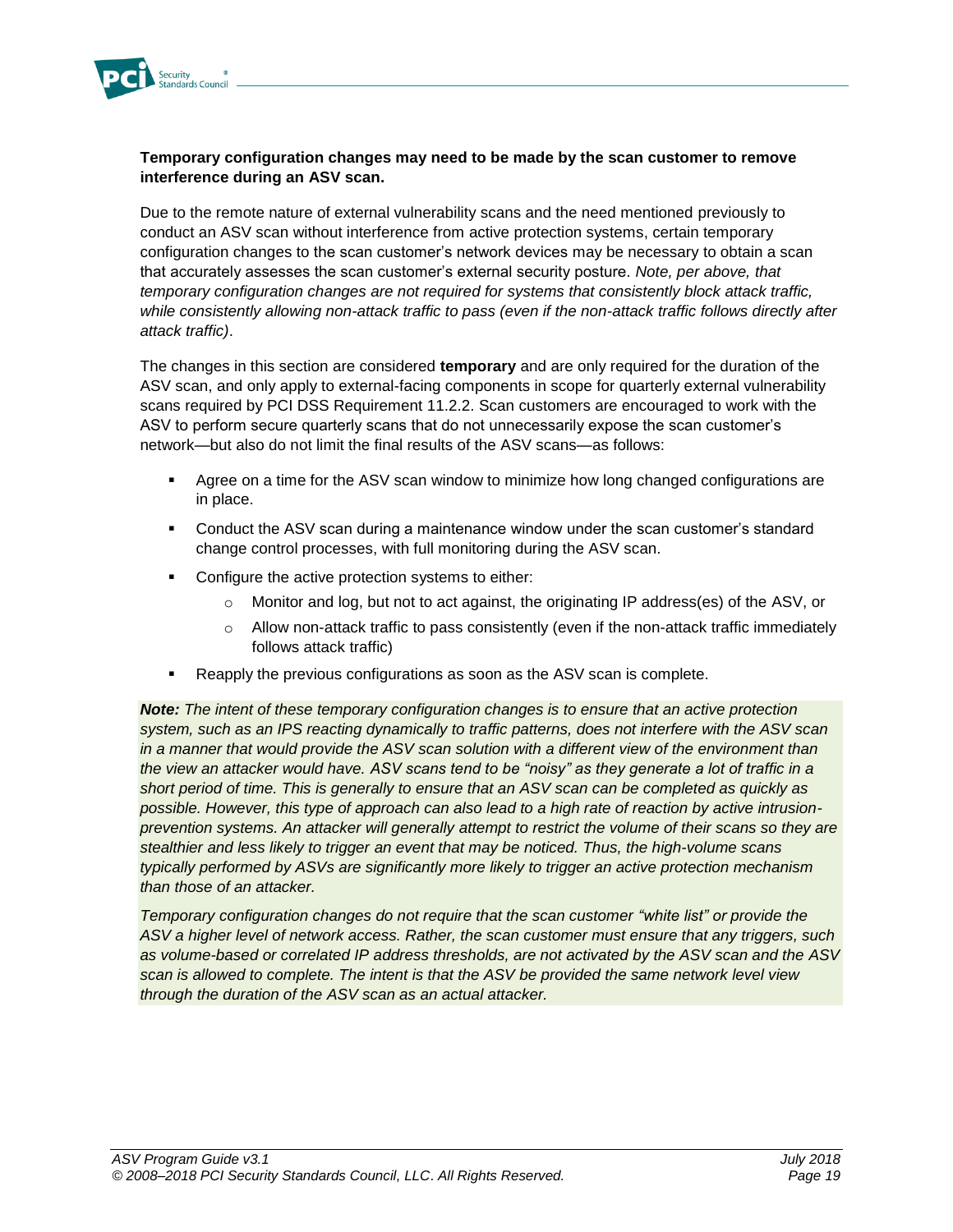

# <span id="page-20-0"></span>**6 ASV Scan Solution – Required Components**

### <span id="page-20-1"></span>**6.1 General Characteristics**

The ASV scan solution must have the following characteristics:

### ▪ **Be Non-disruptive**

The ASV scan solution must not be configured with disruptive testing methods enabled that would result in a system crash or reboot, or interfere with or change Domain Name System (DNS) servers, routing, switching, or address resolution. Software (such as root kits) must not be installed unless part of the scan solution and pre-approved by the scan customer.

The following are examples of some of the tests that are **not** permitted:

- o Denial of service (DoS)
- o Buffer overflow exploit
- o Brute-force attack resulting in an account lockout or password reset
- o Excessive usage of available communication bandwidth

### ▪ **Perform Host Discovery**

The ASV scan solution must make a reasonable attempt to identify live systems, including live systems that do not respond to ICMP echo ("ping") requests.

### ▪ **Perform Service Discovery**

The ASV scan solution must perform a port scan on all Transmission Control Protocol (TCP) ports and common User Datagram Protocol (UDP) ports, including UDP ports related to the following services:

- o Authentication services such as RADIUS and Kerberos
- o Backdoors and remote access applications
- o Backup applications
- o Database servers
- o DNS (Domain Name System)
- o NetBIOS and CIFS
- o NFS (Network File System)
- o NTP (Network Time Protocol)
- o P2P (peer-to-peer), chat or instant messaging applications
- o Routing protocols, including RIP (Routing Information Protocol)
- o RPC (Remote Procedure Call) and RPC endpoint mapping
- o SNMP (Simple Network Management Protocol) and SNMP trap
- o Syslog
- o TFTP (Trivial File Transfer Protocol)
- o VPNs (Virtual Private Networks), including ISAKMP, L2TP, and NAT-T
- o Other common UDP ports that may expose the scan customer to vulnerabilities, including ports associated with malicious activity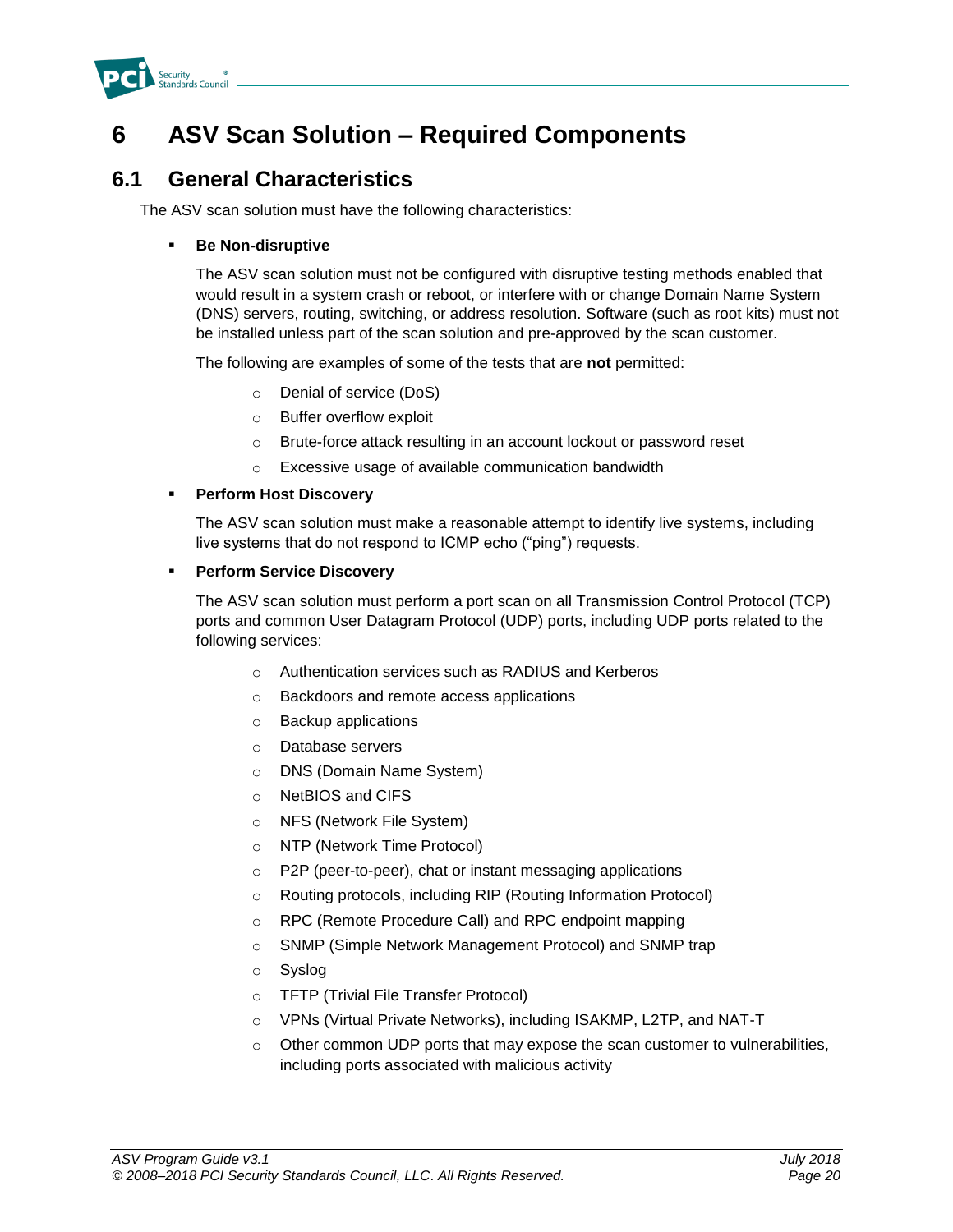

#### **Perform OS and Service Fingerprinting**

Fingerprinting can reduce the load on the scan customer environment by eliminating tests that are not relevant to the particular environment. Additionally, accurate operating system and service version identification can help scan customers understand their risks and prioritize remediation activities.

The ASV scan solution should, where possible, identify the operating system running on each live system. The ASV scan solution should also, where possible, determine the protocol and service/application and version running on each open port. Since services may sometimes run on non-standard ports, the ASV scan solution should, where possible, not rely solely on a well-known port number to determine which protocol or service is running on a given port.

#### **Have Platform Independence**

Customer platforms are diverse and each platform has strengths and weaknesses. The ASV scan solution must cover all commonly used platforms.

#### **Be Accurate**

In addition to confirmed vulnerabilities, ASVs must report all occurrences of vulnerabilities that have a reasonable level of identification certainty. *When the presence of a vulnerability cannot be determined with certainty, the potential vulnerability must be reported as such*. Potential vulnerabilities must be scored the same as confirmed vulnerabilities and must have the same effects on compliance determination.

#### **Account for Load Balancers**

If a scan customer has deployed load balancers, the scan may only see part of the configuration beyond the load balancer. In these cases, the following applies:

Localized Load Balancers: The ASV must obtain documented assurance from the scan customer that the infrastructure behind the load balancer(s) is synchronized in terms of configuration.

If the scan customer is unable to validate a synchronized environment behind their load balancers, the ASV must disclose the inconsistency with the following Special Note**<sup>1</sup>** on the scan report:

*Note to customer: As you were unable to validate that the configuration of the environment behind your load balancers is synchronized, it is your responsibility to ensure that the environment is scanned as part of the internal vulnerability scans required by the PCI DSS.*

o External Load Balancing Services: The ASV must take into account the use of load balancing services external to the scan customer's environment that direct traffic globally or regionally based upon source IP address location. Depending on implementation, external load balancing services may direct the ASV scan solution to only a regional subsection of a scan customer's environment. Thus, the ASV scan solution must accommodate external load balancing scenarios to ensure that all IP addresses and ranges provided by the scan customer are successfully scanned.

The use of load balancers, the configuration, and the customer's assurance must be clearly documented in the scan report.

l

 $1$  Special Notes do not cause a scan failure or supersede any established CVSS scoring.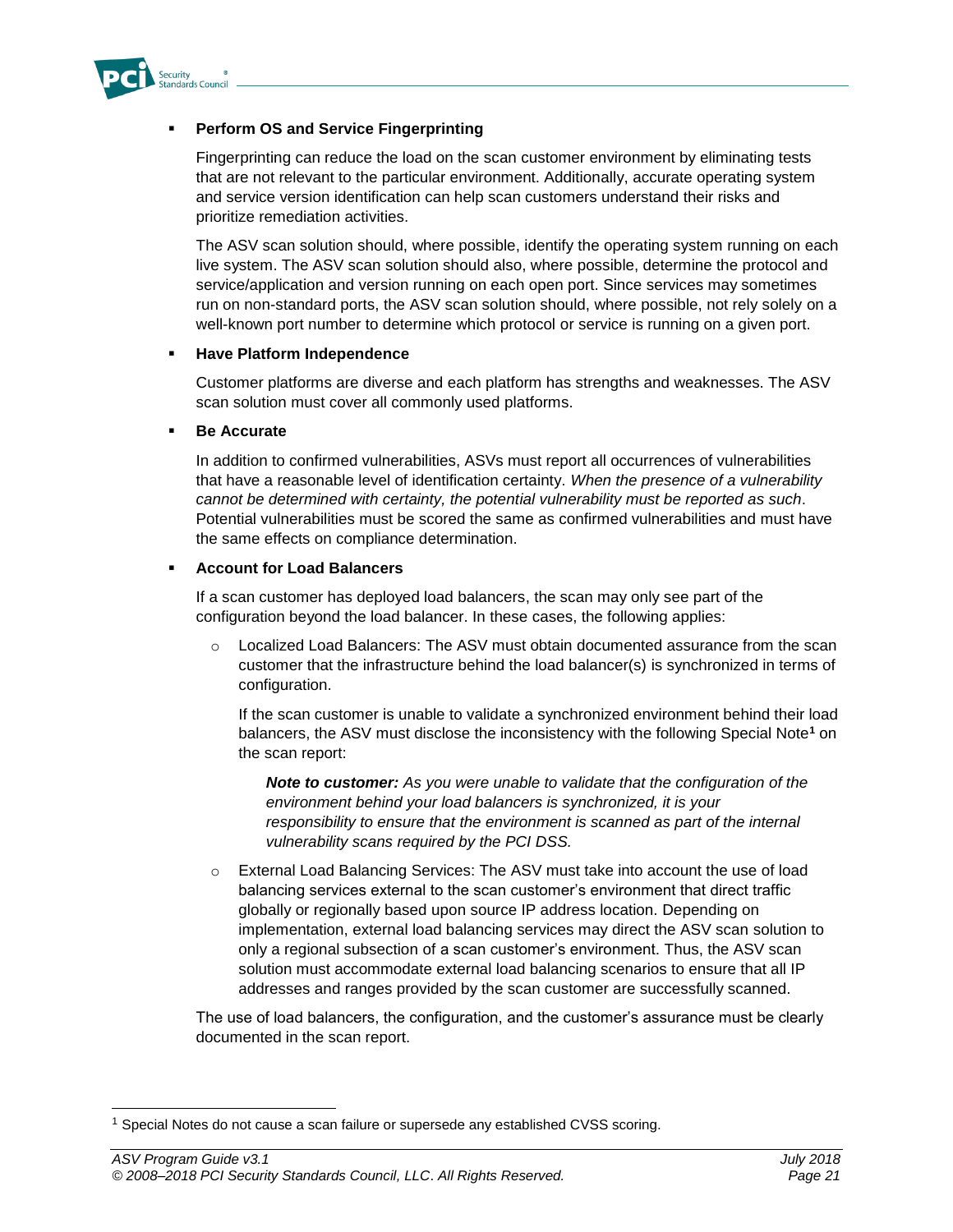

### **Table 1: Required Components for PCI DSS Vulnerability Scanning**

Following is a non-exhaustive list of services, devices, and operating systems that must be tested.

*Note: Scan customers may use the dispute-resolution process documented in this guide if a noted failure is mitigated by compensating controls.*

| <b>Scan</b><br><b>Component</b> | <b>For Scan Customers:</b><br>Why must it be scanned?                                                                                                                                                                                                                                                                                                                                                                                                                                                               | For ASVs:<br><b>ASV scan solution must:</b>                                                                                                                                                                                                                                                                                                            |
|---------------------------------|---------------------------------------------------------------------------------------------------------------------------------------------------------------------------------------------------------------------------------------------------------------------------------------------------------------------------------------------------------------------------------------------------------------------------------------------------------------------------------------------------------------------|--------------------------------------------------------------------------------------------------------------------------------------------------------------------------------------------------------------------------------------------------------------------------------------------------------------------------------------------------------|
| Firewalls and<br>Routers        | Firewalls and routers, which control traffic between<br>the company's network and external untrusted<br>networks (for example, the Internet), have known<br>vulnerabilities for which patches are periodically<br>released.<br>Another common problem with firewalls and routers<br>is inadequate configuration.<br>To ensure firewalls and routers are protected<br>against these vulnerabilities and are able to protect<br>the network effectively, it is important to apply the<br>patches as soon as possible. | The ASV must scan all network devices such<br>as firewalls and external routers. If a firewall or<br>router is used to establish a demilitarized zone<br>(DMZ), these devices must be included.<br>The ASV scan solution must test for known<br>vulnerabilities and determine whether the<br>firewall or router is adequately patched.                 |
| Operating<br>Systems            | An operating system (OS) sits between hardware<br>and applications.<br>Malicious individuals exploit OS vulnerabilities to<br>gain access to applications and internal databases<br>that potentially store, process or manage access to<br>cardholder data.<br>New exploits are discovered routinely for OSs, and<br>security patches are released for these flaws. To<br>protect operating systems against these exploits<br>and vulnerabilities, it is important to apply vendor<br>patches as soon as possible.  | The ASV scan solution must be able to verify<br>that the operating system is patched for known<br>exploits. The ASV scan solution must also be<br>able to determine the version of the operating<br>system and whether it is a version no longer<br>supported by the vendor, in which case it must<br>be marked as an automatic failure by the<br>ASV. |
| Database<br>Servers             | Database servers store and manage access to<br>cardholder data.<br>Malicious individuals exploit vulnerabilities in these<br>servers to gain access to cardholder data.<br>New vulnerabilities and exploits are discovered<br>routinely for databases, and security patches are<br>released for these flaws. To protect against these<br>exploits and vulnerabilities, it is important to apply<br>the patches as soon as possible.                                                                                 | The ASV scan solution must be able to detect<br>open access to databases from the Internet.<br>This configuration is a violation of PCI DSS<br>Requirement 1.3.6, and must be marked as an<br>automatic failure by the ASV. The ASV scan<br>solution must also be able to detect and report<br>on known database exploits and<br>vulnerabilities.      |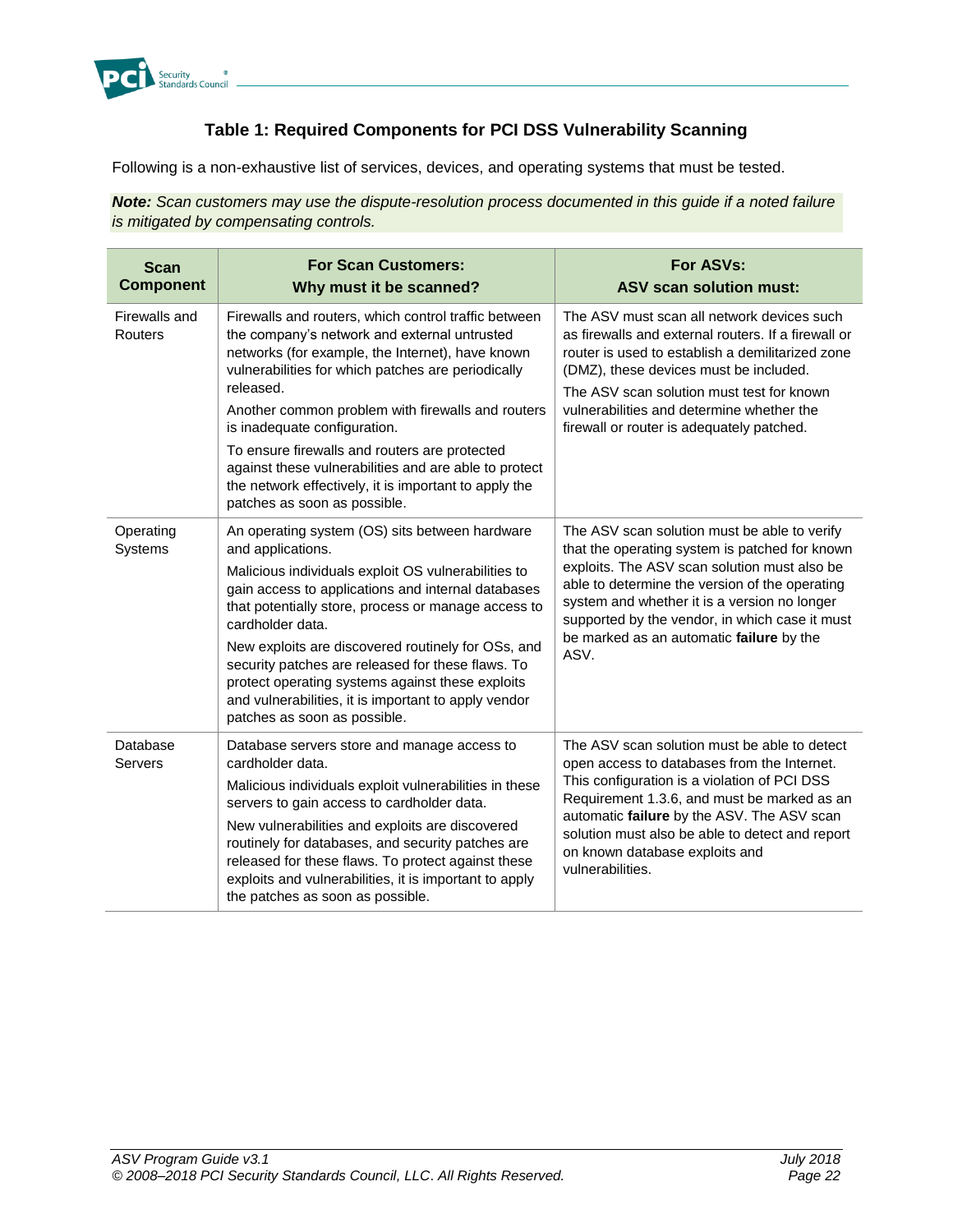

| <b>Scan</b><br><b>Component</b> | <b>For Scan Customers:</b><br>Why must it be scanned?                                                                                                                                                                                                                                                                                                                                                                                                                                                                                                                                                                                                                                                                                        | For ASVs:<br><b>ASV scan solution must:</b>                                                                                                                                                                                                                                                                                                                                                                                                                                                                                                                                                                                                                                                                                                                                 |
|---------------------------------|----------------------------------------------------------------------------------------------------------------------------------------------------------------------------------------------------------------------------------------------------------------------------------------------------------------------------------------------------------------------------------------------------------------------------------------------------------------------------------------------------------------------------------------------------------------------------------------------------------------------------------------------------------------------------------------------------------------------------------------------|-----------------------------------------------------------------------------------------------------------------------------------------------------------------------------------------------------------------------------------------------------------------------------------------------------------------------------------------------------------------------------------------------------------------------------------------------------------------------------------------------------------------------------------------------------------------------------------------------------------------------------------------------------------------------------------------------------------------------------------------------------------------------------|
| <b>Web Servers</b>              | Web servers allow Internet users to view web<br>pages, interact with web merchants, and conduct<br>online web transactions.<br>Malicious individuals exploit vulnerabilities in these<br>servers and their scripts to gain access to<br>applications and internal databases that potentially<br>store, process or manage access to cardholder<br>data.<br>Permitting directory browsing on a web server<br>increases security risk; for example, it may expose<br>file system contents or provide unintended access<br>to sensitive data.<br>Because these servers are accessible from the<br>public Internet, scanning for vulnerabilities is<br>essential.                                                                                 | The ASV scan solution must be able to test for<br>all known vulnerabilities and configuration<br>issues on web servers.<br>The ASV scan solution must also be able to<br>scan the website and verify that directory<br>browsing is not possible on the server.<br>Positive identification of directory browsing<br>must be reported and disclosed with the<br>following Special Note:<br><b>Note to scan customer: Browsing of</b><br>directories on web servers can lead to<br>information disclosure or potential<br>exploit. Due to increased risk to the<br>cardholder data environment, 1) justify<br>the business need for this configuration<br>to the ASV, or 2) confirm that it is<br>disabled. Consult your ASV if you have<br>questions about this Special Note. |
| Application<br>Servers          | Application servers act as the interface between<br>web servers and other systems, such as back-end<br>databases. For example, when cardholders share<br>account numbers with merchants or service<br>providers, the application server may provide the<br>functionality to transport data in and out of the<br>secured network.<br>Malicious individuals exploit vulnerabilities in these<br>servers and scripts to gain access to applications<br>or internal databases that potentially store, process<br>or manage access to cardholder data.<br>Website configurations that do not include<br>application servers (i.e., the web server itself is<br>configured to act as an application server) are<br>called web application servers. | The ASV scan solution must be able to detect<br>the presence of application servers and/or web<br>application servers and detect known<br>vulnerabilities and configuration issues.                                                                                                                                                                                                                                                                                                                                                                                                                                                                                                                                                                                         |
| Common Web<br><b>Scripts</b>    | Common web scripts enable servers to respond to<br>client-side requests (for example, to enable an e-<br>commerce web server to respond to requests from<br>customers' web browsers).                                                                                                                                                                                                                                                                                                                                                                                                                                                                                                                                                        | The ASV scan solution must be able to detect<br>commonly found scripts such as common<br>gateway interface (CGI) scripts, e-commerce<br>related scripts (for example, shopping carts<br>and CRM scripts), ASPs, PHPs, etc. and<br>detect any known vulnerabilities.                                                                                                                                                                                                                                                                                                                                                                                                                                                                                                         |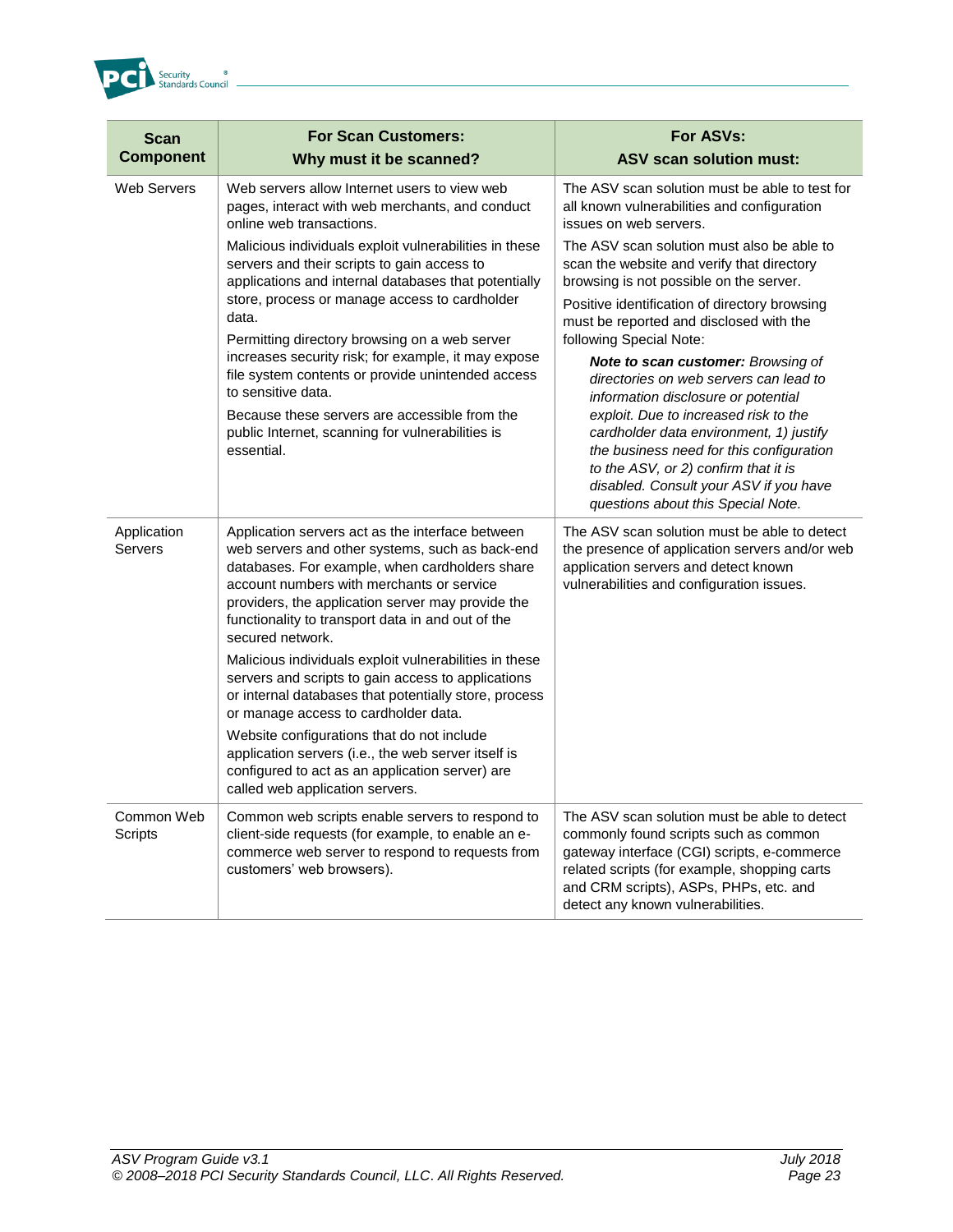

| <b>Scan</b><br><b>Component</b> | <b>For Scan Customers:</b><br>Why must it be scanned?                                                                                                                                                                                                                                                                                                                                                                                                                                                                                                                                                                                                                                                                                                                           | For ASVs:<br><b>ASV scan solution must:</b>                                                                                                                                                                                                                                                                                                                                                                                                                                                                                                                                                                                                                                                                                                                                                                                           |
|---------------------------------|---------------------------------------------------------------------------------------------------------------------------------------------------------------------------------------------------------------------------------------------------------------------------------------------------------------------------------------------------------------------------------------------------------------------------------------------------------------------------------------------------------------------------------------------------------------------------------------------------------------------------------------------------------------------------------------------------------------------------------------------------------------------------------|---------------------------------------------------------------------------------------------------------------------------------------------------------------------------------------------------------------------------------------------------------------------------------------------------------------------------------------------------------------------------------------------------------------------------------------------------------------------------------------------------------------------------------------------------------------------------------------------------------------------------------------------------------------------------------------------------------------------------------------------------------------------------------------------------------------------------------------|
| Built-in<br>Accounts            | Built-in, or default accounts and passwords, are<br>commonly used by hardware and software vendors<br>to allow the customer initial access to the product.<br>These accounts may have no password or have<br>passwords assigned by the vendor. These default<br>accounts and passwords are often published by the<br>vendors, are well known in hacker communities,<br>and their continued presence leaves systems<br>highly vulnerable to attack. These accounts should<br>be assigned strong passwords or should be<br>disabled or removed if not needed.<br><b>Note:</b> PCI DSS Requirement 2.1 stipulates that<br>vendor-supplied defaults, including vendor<br>accounts and passwords, are changed and<br>disabled or removed before installing a system on<br>a network. | For testing and reporting on built-in or default<br>accounts in routers, firewalls, operating<br>systems, web servers, database servers,<br>applications, point-of-sale (POS) systems, or<br>other components, the ASV scan solution must<br>do the following:<br>Detect the presence of built-in or default<br>٠<br>accounts and passwords, not by using<br>brute-force or dictionary attacks, but rather<br>by concentrating on known built-in or<br>default accounts using default<br>passwords-for example, as published by<br>software vendors or vulnerability reference<br>sources. Any such vulnerability must be<br>marked as an automatic failure by the<br>ASV.<br>Report on services that are available<br>٠<br>without authentication-for example,<br>services that require a username but do<br>not require a password. |
| <b>DNS Servers</b>              | DNS servers are used to locate resources on the<br>Internet by resolving domain names to their<br>respective IP address. Merchants or service<br>providers may use their own DNS server or may<br>use a DNS service provided by their ISP. If DNS<br>servers are vulnerable, malicious individuals can<br>masquerade as-or redirect traffic from-a<br>merchant's or service provider's web page and<br>collect cardholder data.                                                                                                                                                                                                                                                                                                                                                 | The ASV scan solution must be able to detect<br>the presence of DNS servers, perform forward<br>and reverse DNS lookups, and detect any<br>known vulnerability and configuration issues,<br>including unrestricted DNS zone transfer<br>(which must be marked as an automatic<br>failure by the ASV).                                                                                                                                                                                                                                                                                                                                                                                                                                                                                                                                 |
| <b>Mail Servers</b>             | Mail servers typically exist in the DMZ and can be<br>vulnerable to attacks by malicious individuals. They<br>are a critical element to maintaining overall security<br>of the technology infrastructure.                                                                                                                                                                                                                                                                                                                                                                                                                                                                                                                                                                       | The ASV scan solution must be able to detect<br>the presence of mail servers and detect any<br>known vulnerabilities and configuration issues.                                                                                                                                                                                                                                                                                                                                                                                                                                                                                                                                                                                                                                                                                        |
| Virtualization<br>components    | Virtualization components may include virtual<br>hosts, virtual machines, virtual switches/routers,<br>virtual appliances, virtual applications/desktops,<br>and hypervisors. Just like physical system<br>components, an internet-facing virtualized<br>component that connects (or provides a path) to<br>the cardholder data environment is a potential<br>target of attack and is therefore subject to scanning<br>under PCI DSS Requirement 11.2.2.                                                                                                                                                                                                                                                                                                                        | The ASV scan solution must be able to detect<br>and identify vulnerabilities in any accessible<br>hypervisor as well as known vulnerabilities and<br>configuration issues with virtualized<br>components.                                                                                                                                                                                                                                                                                                                                                                                                                                                                                                                                                                                                                             |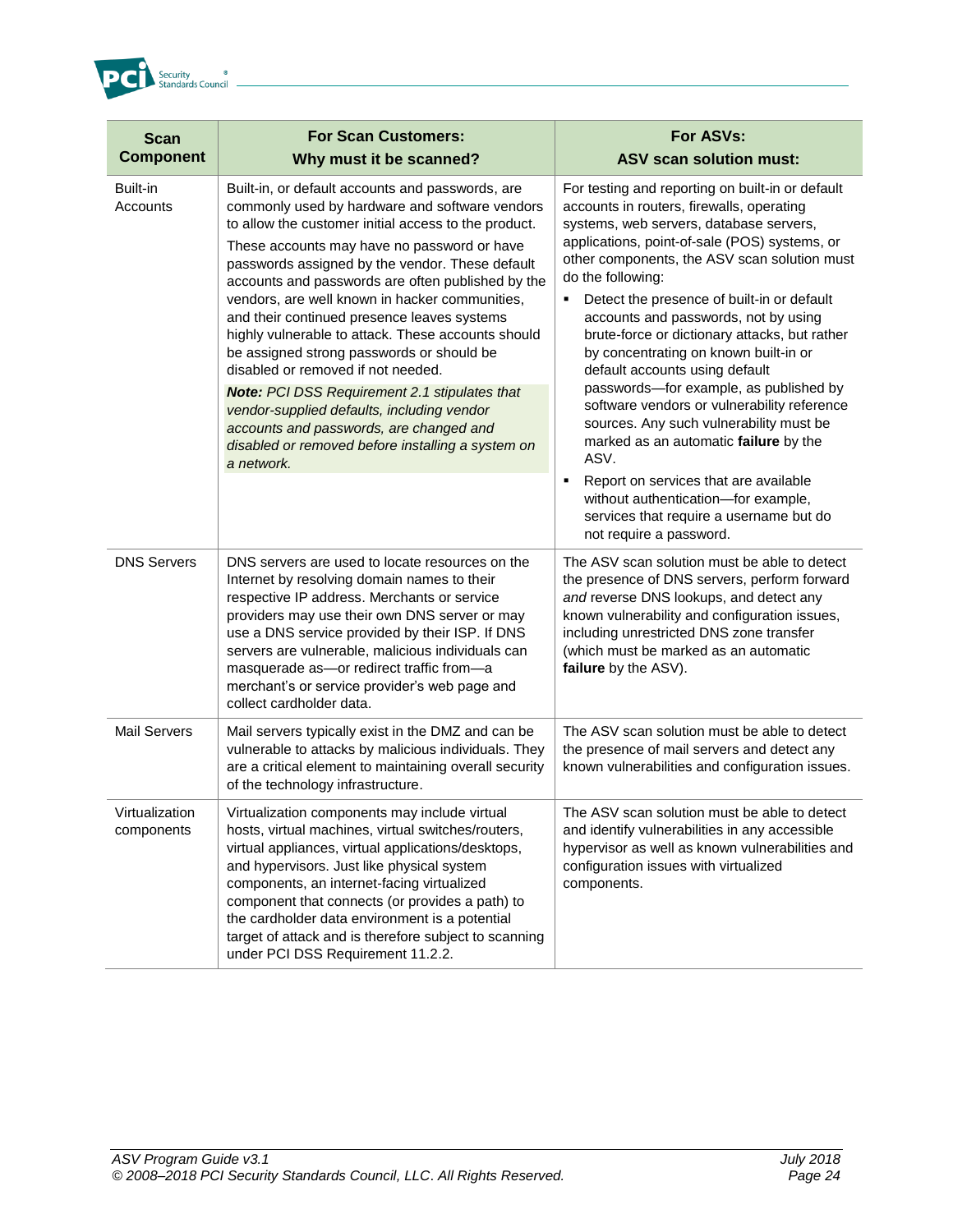

| <b>Scan</b><br><b>Component</b> | <b>For Scan Customers:</b><br>Why must it be scanned?                                                                                                                                                                                                                                                                                                                                                                                                                                                                                                                                                                                                                                                                                                                                                                                                                                                                                                                                                                                                                                                                                                                                                                                                                                                                                                                                                                                                                                      | For ASVs:<br><b>ASV scan solution must:</b>                                                                                                                                                                                                                                                                                                                                                                                                                                                                                                                                                                                                                                                                                                                                                                                                                                                                                                                                                                                                                                                                                                                                                                                                                                                                                                                                                                                                                                                                                                                                                                                                                                                                                                                                            |
|---------------------------------|--------------------------------------------------------------------------------------------------------------------------------------------------------------------------------------------------------------------------------------------------------------------------------------------------------------------------------------------------------------------------------------------------------------------------------------------------------------------------------------------------------------------------------------------------------------------------------------------------------------------------------------------------------------------------------------------------------------------------------------------------------------------------------------------------------------------------------------------------------------------------------------------------------------------------------------------------------------------------------------------------------------------------------------------------------------------------------------------------------------------------------------------------------------------------------------------------------------------------------------------------------------------------------------------------------------------------------------------------------------------------------------------------------------------------------------------------------------------------------------------|----------------------------------------------------------------------------------------------------------------------------------------------------------------------------------------------------------------------------------------------------------------------------------------------------------------------------------------------------------------------------------------------------------------------------------------------------------------------------------------------------------------------------------------------------------------------------------------------------------------------------------------------------------------------------------------------------------------------------------------------------------------------------------------------------------------------------------------------------------------------------------------------------------------------------------------------------------------------------------------------------------------------------------------------------------------------------------------------------------------------------------------------------------------------------------------------------------------------------------------------------------------------------------------------------------------------------------------------------------------------------------------------------------------------------------------------------------------------------------------------------------------------------------------------------------------------------------------------------------------------------------------------------------------------------------------------------------------------------------------------------------------------------------------|
| Web<br>Applications             | Web applications typically reside on web or<br>application servers and interface with the back-end<br>databases and other systems. Web applications<br>may process or transmit cardholder data as part of<br>the customer's online transaction, or store such<br>data in a database server.<br>Malicious individuals exploit web application<br>vulnerabilities to gain access to applications or<br>internal databases that may process, store, or<br>manage access to cardholder data. See OWASP<br>Top 10 Project <sup>2</sup> for additional information on<br>current web application vulnerabilities.<br>While only unauthenticated web application testing<br>is required, authenticated testing is more thorough<br>since user interaction and functionality (such as<br>conducting payment transactions) can be more<br>accurately simulated. Some authenticated scan<br>tests may simulate attacks that could cause<br>account lockouts or other negative impact to the<br>systems or applications being tested, so it is<br>important for scan customers to work with their<br>ASVs to determine whether authenticated web<br>application scan testing is right for their particular<br>environment, the type and depth of testing to<br>perform, etc.<br>Merchants should also work with their acquiring<br>banks or the payment brands to determine whether<br>authenticated vulnerability scans should be<br>performed as part of their vulnerability<br>management program. | The ASV scan solution must be able to detect<br>via automated or manual means current<br>vulnerabilities and configuration issues (for<br>example, OWASP <sup>2</sup> Top 10, SANS CWE Top<br>25, etc.) including the following web<br>application vulnerabilities and configuration<br>issues:<br>Unvalidated parameters that lead to SQL<br>injection attacks (which must be marked as<br>an automatic failure)<br>Cross-site scripting (XSS) flaws (which<br>must be marked as an automatic failure)<br>Directory traversal vulnerabilities (which<br>$\blacksquare$<br>must be marked as an automatic failure)<br>HTTP response splitting/header injection<br>٠<br>(which must be marked as an automatic<br>failure)<br>Information leakage, including:<br>٠<br>Detailed application error messages<br>Backup script files (for example,<br>$\bullet$<br>home.asp.bak, index.jsp.old, etc.)<br>Include file source code disclosure<br>$\bullet$<br>Insecure HTTP methods enabled<br>$\bullet$<br>WebDAV or FrontPage extensions<br>enabled<br>Default web server files<br>$\bullet$<br>Testing and diagnostics pages (for<br>$\bullet$<br>example, phpinfo.html, test-cgi, etc.)<br>Note: ASV scan solutions must be capable of<br>detecting vulnerabilities in custom web<br>applications. While performing authenticated<br>web application testing is not required, certain<br>web application vulnerabilities exist which may<br>only be identified by means of authenticated<br>testing, which (in addition to the required<br>unauthenticated web application scans) may<br>help the ASV provide a more comprehensive<br>scan report. ASVs should work with scan<br>customers to determine whether authenticated<br>scans are appropriate for the particular<br>environment. |
| Other<br>Applications           | Other applications, such as those for streaming<br>media, RSS feeds, proxy servers, media content,<br>etc. may be exploited by malicious individuals to<br>gain access to cardholder data that may be<br>processed or accessed by these applications.                                                                                                                                                                                                                                                                                                                                                                                                                                                                                                                                                                                                                                                                                                                                                                                                                                                                                                                                                                                                                                                                                                                                                                                                                                      | The ASV scan solution must be able to detect<br>and report the presence of other applications<br>and to detect any known vulnerability and<br>configuration issues.                                                                                                                                                                                                                                                                                                                                                                                                                                                                                                                                                                                                                                                                                                                                                                                                                                                                                                                                                                                                                                                                                                                                                                                                                                                                                                                                                                                                                                                                                                                                                                                                                    |

l <sup>2</sup> https://www.owasp.org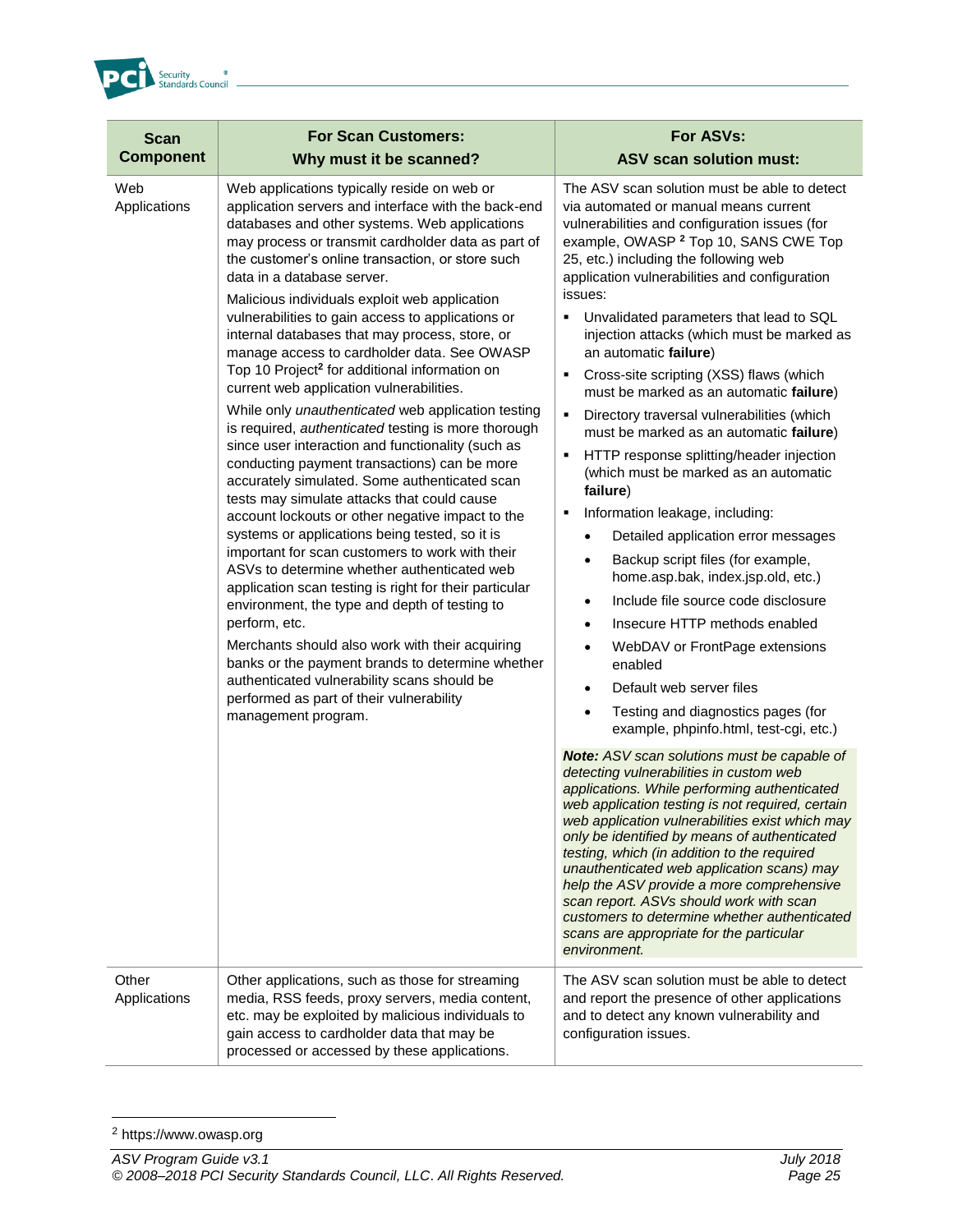

| <b>Scan</b><br><b>Component</b>  | <b>For Scan Customers:</b><br>Why must it be scanned?                                                                                                                                                                                                                                                                                                                                                       | For ASVs:<br><b>ASV scan solution must:</b>                                                                                                                                                                                                                     |
|----------------------------------|-------------------------------------------------------------------------------------------------------------------------------------------------------------------------------------------------------------------------------------------------------------------------------------------------------------------------------------------------------------------------------------------------------------|-----------------------------------------------------------------------------------------------------------------------------------------------------------------------------------------------------------------------------------------------------------------|
| Common<br><b>Services</b>        | Many common services such as file and print<br>services, email, name resolution, file transfer, etc.<br>(often present on servers by default) have known<br>vulnerabilities which malicious individuals can<br>exploit to gain access to the network. These<br>common services should either be disabled,<br>securely configured, or patched to properly protect<br>the systems.                            | The ASV scan solution must be able to detect<br>and report common services known to have<br>vulnerabilities.                                                                                                                                                    |
| Wireless<br><b>Access Points</b> | Wireless networks, if not securely configured, allow<br>malicious individuals an easy way to eavesdrop on<br>or tamper with network traffic, capture data and<br>passwords, and gain access to a network from<br>remote and inconspicuous locations, such as a<br>parking lot or adjacent room or building. Wireless<br>vulnerabilities and security misconfigurations must<br>be identified and corrected. | The ASV scan solution must scan detected<br>wireless access points visible from the Internet<br>(over the wire) and detect and report known<br>vulnerabilities and configuration issues.                                                                        |
| Backdoors/<br>Malware            | A backdoor is malicious software that allows an<br>unauthorized user to bypass normal authentication<br>while remaining undetected. Malicious software<br>(malware) must be identified and eliminated.                                                                                                                                                                                                      | The ASV scan solution must detect and report<br>all known, remotely-detectable backdoor<br>applications. The presence of any such<br>malware, including rootkits, backdoors, and<br>Trojan horse programs must be marked as an<br>automatic failure by the ASV. |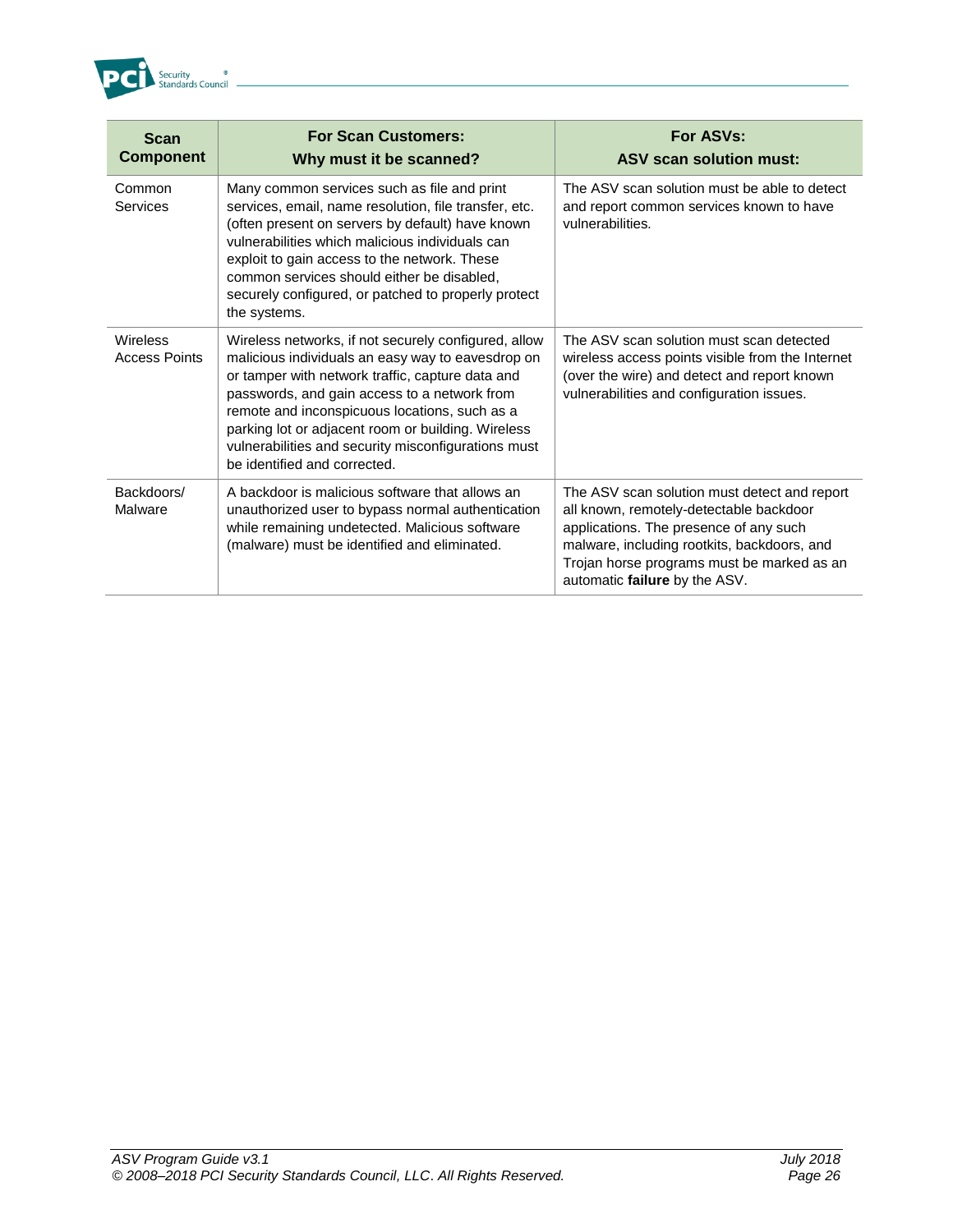

| <b>Scan</b>      | <b>For Scan Customers:</b>                                                                                                                                                                                                                                                                                                                                                                                                                                                                                                                                                                                                                                                                                                                                                                                                                                                                                                                                                                                                                                                                                                                                                                                                                                                                                                                                                                                                                                                                                                                                                                                                                                                                                       | For ASVs:                                                                                                                                                                                                                                                                                                                                                                                                                                                                                                                                                                                                                                                                                                                                                                                                                                                                                                                                                                                                                                                                                                                                                                                                                                                                                                                                                                                                                                                                                                                                                                                                                                                                                                  |
|------------------|------------------------------------------------------------------------------------------------------------------------------------------------------------------------------------------------------------------------------------------------------------------------------------------------------------------------------------------------------------------------------------------------------------------------------------------------------------------------------------------------------------------------------------------------------------------------------------------------------------------------------------------------------------------------------------------------------------------------------------------------------------------------------------------------------------------------------------------------------------------------------------------------------------------------------------------------------------------------------------------------------------------------------------------------------------------------------------------------------------------------------------------------------------------------------------------------------------------------------------------------------------------------------------------------------------------------------------------------------------------------------------------------------------------------------------------------------------------------------------------------------------------------------------------------------------------------------------------------------------------------------------------------------------------------------------------------------------------|------------------------------------------------------------------------------------------------------------------------------------------------------------------------------------------------------------------------------------------------------------------------------------------------------------------------------------------------------------------------------------------------------------------------------------------------------------------------------------------------------------------------------------------------------------------------------------------------------------------------------------------------------------------------------------------------------------------------------------------------------------------------------------------------------------------------------------------------------------------------------------------------------------------------------------------------------------------------------------------------------------------------------------------------------------------------------------------------------------------------------------------------------------------------------------------------------------------------------------------------------------------------------------------------------------------------------------------------------------------------------------------------------------------------------------------------------------------------------------------------------------------------------------------------------------------------------------------------------------------------------------------------------------------------------------------------------------|
| <b>Component</b> | Why must it be scanned?                                                                                                                                                                                                                                                                                                                                                                                                                                                                                                                                                                                                                                                                                                                                                                                                                                                                                                                                                                                                                                                                                                                                                                                                                                                                                                                                                                                                                                                                                                                                                                                                                                                                                          | <b>ASV scan solution must:</b>                                                                                                                                                                                                                                                                                                                                                                                                                                                                                                                                                                                                                                                                                                                                                                                                                                                                                                                                                                                                                                                                                                                                                                                                                                                                                                                                                                                                                                                                                                                                                                                                                                                                             |
| <b>SSL/TLS</b>   | The SSL (Secure Sockets Layer) and TLS<br>(Transport Layer Security) protocols were designed<br>to provide encryption and integrity for data during<br>transit over a network. There are well-known and<br>easily exploitable vulnerabilities affecting SSL and<br>early versions of TLS, which allow for interception<br>or modification of encrypted data during transit.<br>There are also vulnerabilities ("forced downgrade"<br>attacks such as CVE-2014-3566) which can trick<br>an unsuspecting client into downgrading to<br>insecure versions of the protocol when both client<br>and server support newer, more secure versions<br>along with less secure versions for backwards<br>compatibility reasons.<br>Per PCI DSS, strong cryptography and security<br>protocols must be deployed-see the PCI DSS and<br>PA-DSS Glossary of Terms, Abbreviations, and<br>Acronyms (available on the Website) for additional<br>details on "Strong Cryptography." Also refer to<br>industry best practices for information on strong<br>cryptography and secure protocols (e.g., NIST SP<br>800-52 rev 1 and SP 800-57, OWASP, etc.)<br>Note: SSL and early TLS are not considered<br>strong cryptography and cannot be used as a<br>security control for PCI DSS, except by POS POI<br>terminals that are verified as not being susceptible<br>to known SSL/early TLS exploits and the<br>termination points to which they connect. Refer to<br>PCI DSS Appendix A2 for details.<br>See the Information Supplements "Use of<br>SSL/Early TLS and Impact on ASV Scans" and<br>"Use of SSL/Early TLS for POS POI Terminal<br>Connections" on the Website for additional<br>guidance on the use of SSL/early TLS. | The ASV scan solution must:<br>$\blacksquare$<br>Detect the presence and versions of<br>cryptographic protocols on a component<br>or service<br>٠<br>Detect the encryption algorithms and<br>encryption key strengths used in all<br>cryptographic protocols for each<br>component or service<br>٠<br>Detect the signature-signing algorithms<br>used for all server certificates<br>$\blacksquare$<br>Detect and report on certificate validity,<br>authenticity and expiration date<br>$\blacksquare$<br>Detect and report on whether the<br>certificate Common Name or wildcard<br>matches the server hostname.<br><b>Note:</b> When scanning systems by IP address,<br>it may not always be possible for an ASV scan<br>solution to determine whether the server<br>hostname matches a certificate Common<br>Name or wildcard.<br>A component must be considered non-<br>compliant and marked as an automatic failure<br>by the ASV:<br>If it supports SSL or early versions of TLS,<br>$\blacksquare$<br>OR.<br>If strong cryptography is supported in<br>$\blacksquare$<br>conjunction with SSL or early versions of<br>TLS (due to the risk of "forced downgrade"<br>attacks).<br><b>Note:</b> Entities that have not completely<br>migrated away from SSL/early TLS will need to<br>follow the "Managing False Positives and<br>Other Disputes" and/or "Addressing<br>Vulnerabilities with Compensating Controls"<br>processes to verify the affected system is not<br>susceptible to the particular vulnerabilities. For<br>example, where SSL/early TLS is present but<br>is not being used as a security control-e.g., is<br>not being used to protect confidentiality of the<br>communication. |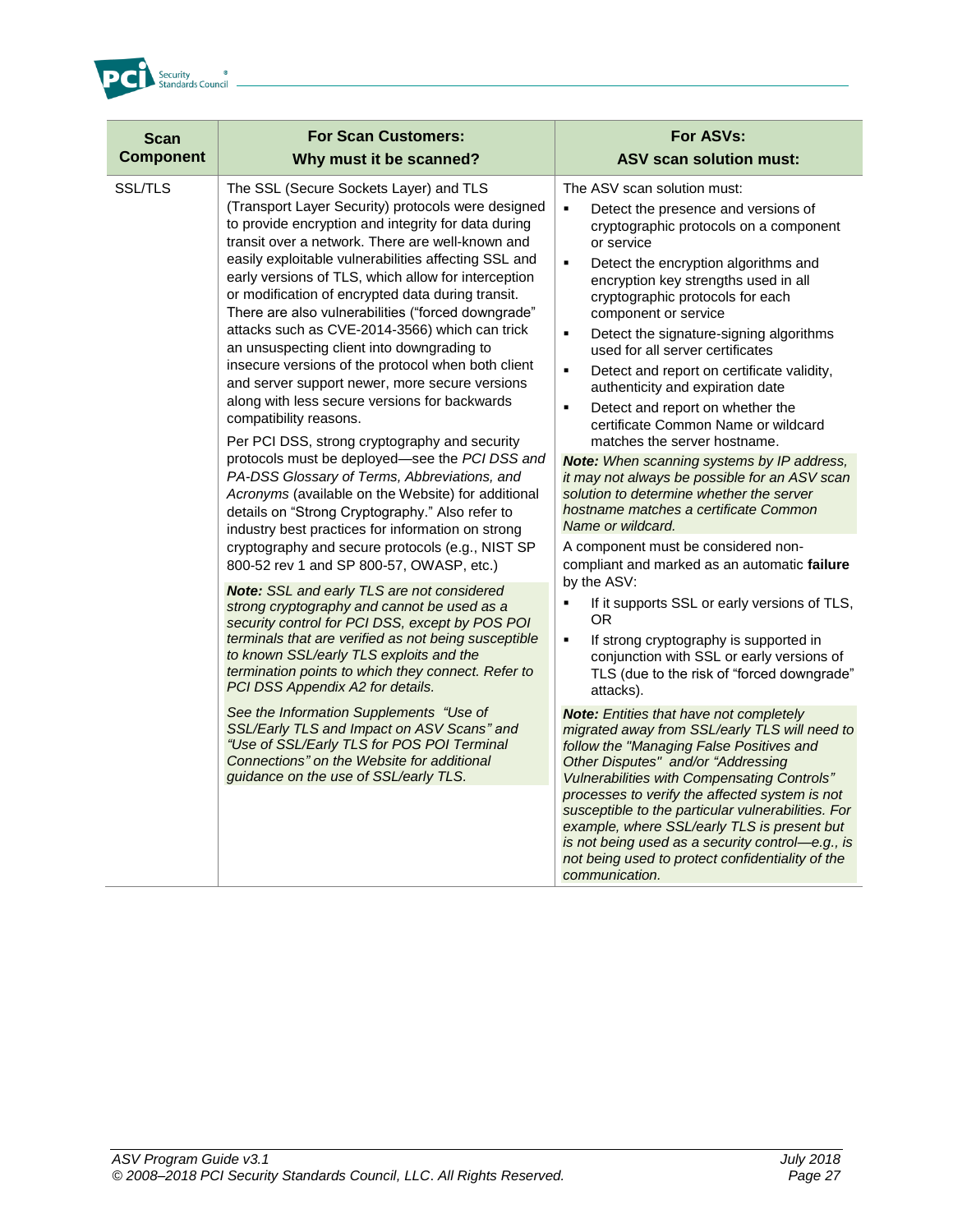

| <b>Scan</b><br><b>Component</b>                       | <b>For Scan Customers:</b><br>Why must it be scanned?                                                                                                                                                                                                                                                                                                                                                                                                                                                                                                                                                                                                       | For ASVs:<br><b>ASV scan solution must:</b>                                                                                                                                                                                                                                                                                                                                                                                                                                                                                                                       |
|-------------------------------------------------------|-------------------------------------------------------------------------------------------------------------------------------------------------------------------------------------------------------------------------------------------------------------------------------------------------------------------------------------------------------------------------------------------------------------------------------------------------------------------------------------------------------------------------------------------------------------------------------------------------------------------------------------------------------------|-------------------------------------------------------------------------------------------------------------------------------------------------------------------------------------------------------------------------------------------------------------------------------------------------------------------------------------------------------------------------------------------------------------------------------------------------------------------------------------------------------------------------------------------------------------------|
| Anonymous<br>(non-<br>authenticated)<br>key-agreement | Cryptographic services which allow anonymous or<br>non-authenticated key exchange-for example,<br>Anonymous Diffie-Hellman (ADH)-provide<br>encryption but do not provide server authentication.                                                                                                                                                                                                                                                                                                                                                                                                                                                            | The ASV scan solution must be able to detect<br>the presence of cryptographic protocols or<br>services which allow anonymous/non-<br>authenticated cipher suites.                                                                                                                                                                                                                                                                                                                                                                                                 |
| protocols                                             | Since use of such cipher suites may increase the<br>risk of "man in the middle" attacks, it must not be<br>used for sensitive transmissions or network<br>communications where server authentication is<br>required.                                                                                                                                                                                                                                                                                                                                                                                                                                        | In addition to reporting any identified<br>anonymous/non-authenticated cipher suites in<br>the cardholder data environment, the ASV<br>scan solution must note the presence of such<br>services with the following Special Note:                                                                                                                                                                                                                                                                                                                                  |
|                                                       |                                                                                                                                                                                                                                                                                                                                                                                                                                                                                                                                                                                                                                                             | <b>Note to scan customer:</b> Due to<br>increased risk of "man in the middle"<br>attacks when anonymous (non-<br>authenticated) key-agreement<br>protocols are used, 1) justify the<br>business need for this protocol or<br>service to the ASV, or 2) confirm it is<br>disabled/removed. Consult your ASV if<br>you have questions about this Special<br>Note.                                                                                                                                                                                                   |
| Remote<br>Access                                      | Remote access software is often visible to the<br>Internet and not configured securely. In some<br>cases, software vendors, service providers,<br>integrators, or resellers use remote access tools to<br>provide support, while sometimes remote access is<br>not needed for business purposes or may not be<br>known to the scan customer.<br>Remote access software is a path frequently used<br>for cardholder data compromises. Without strong<br>authentication and authorization controls, remote<br>access software increases risk to the cardholder<br>data environment by allowing unauthorized<br>individuals easy access into a scan customer's | The ASV scan solution must be able to detect<br>the presence of remote access software and<br>detect any known vulnerability or configuration<br>issues.<br>Remote access software includes, but is not<br>limited to: VPN (IPSec, PPTP), applications<br>such as LogMeIn, GoToMyPC, pcAnywhere<br>and VNC, Terminal Server, remote web-based<br>administration, SSH, and Telnet.<br>In addition to reporting any identified<br>vulnerability or configuration issues in the<br>remote access software, the ASV scan<br>solution must note the presence of remote |
|                                                       | environment.                                                                                                                                                                                                                                                                                                                                                                                                                                                                                                                                                                                                                                                | access software with the following Special<br>Note:<br><b>Note to scan customer:</b> Due to<br>increased risk to the cardholder data<br>environment when remote access<br>software is present, 1) justify the<br>business need for this software to the<br>ASV and confirm it is implemented<br>securely, or 2) confirm it is disabled/<br>removed. Consult your ASV if you have<br>questions about this Special Note.                                                                                                                                            |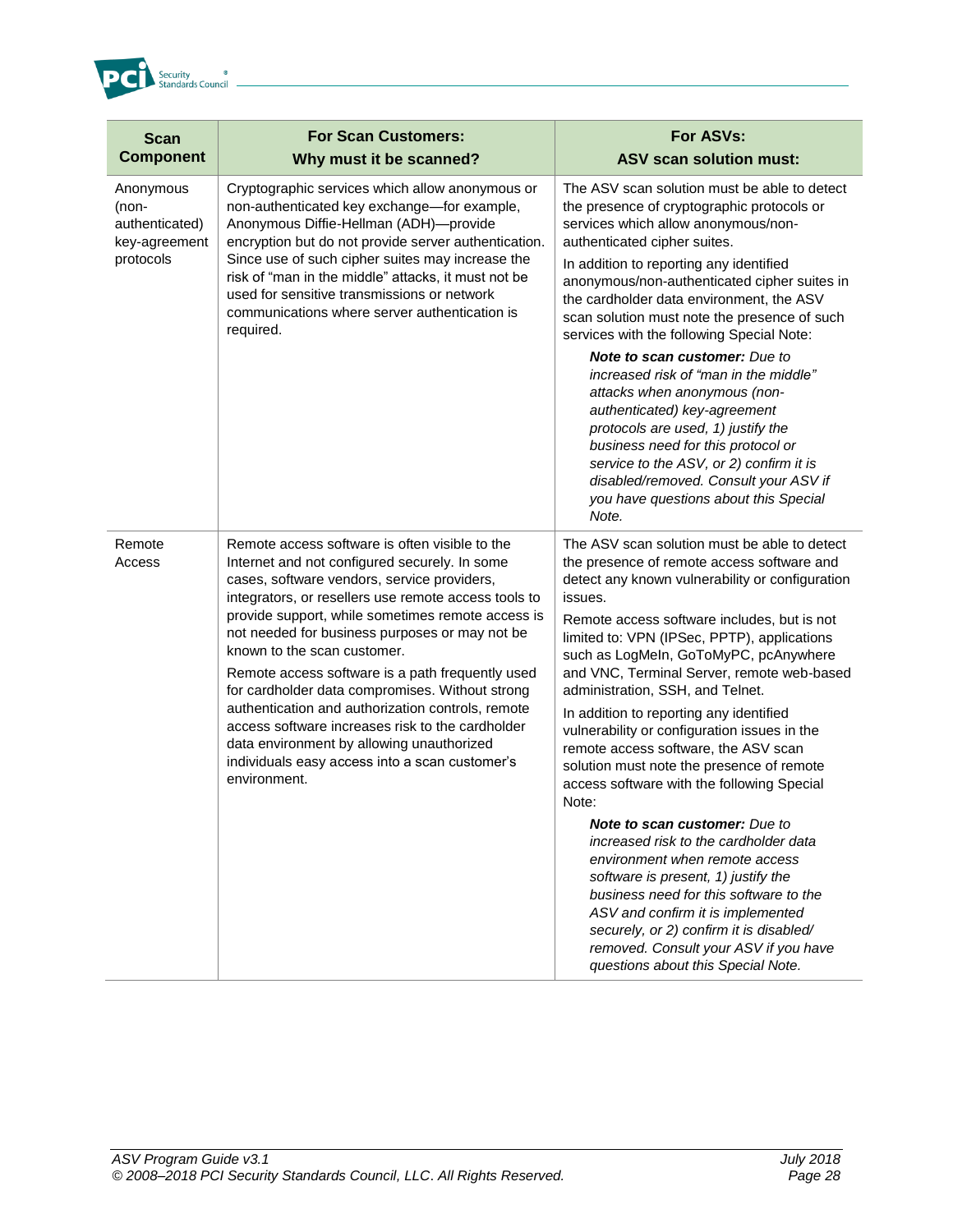

| <b>Scan</b><br><b>Component</b>                                | <b>For Scan Customers:</b><br>Why must it be scanned?                                                                                                                                                                                                                                                                                                                                                                                                                                                                                                                                                                                                                                                                                                                 | <b>For ASVs:</b><br><b>ASV scan solution must:</b>                                                                                                                                                                                                                                                                                                                                                                                                                                                                                                                                                                                                                                                              |
|----------------------------------------------------------------|-----------------------------------------------------------------------------------------------------------------------------------------------------------------------------------------------------------------------------------------------------------------------------------------------------------------------------------------------------------------------------------------------------------------------------------------------------------------------------------------------------------------------------------------------------------------------------------------------------------------------------------------------------------------------------------------------------------------------------------------------------------------------|-----------------------------------------------------------------------------------------------------------------------------------------------------------------------------------------------------------------------------------------------------------------------------------------------------------------------------------------------------------------------------------------------------------------------------------------------------------------------------------------------------------------------------------------------------------------------------------------------------------------------------------------------------------------------------------------------------------------|
| Point-of-sale<br>(POS)<br>Software                             | POS software that is visible from the Internet<br>increases risk to the cardholder data environment.<br>Well-known default passwords and publicized<br>weaknesses for POS software are frequently used<br>for cardholder data compromises.                                                                                                                                                                                                                                                                                                                                                                                                                                                                                                                            | If the ASV scan solution detects point-of-sale<br>(POS) software, the following note must be<br>included in the Special Notes section of the<br>scan report:<br><b>Note to scan customer:</b> Due to<br>increased risk to the cardholder data<br>environment when a point-of-sale<br>system is visible on the Internet, 1)<br>confirm that this system needs to be<br>visible on the Internet, that the system<br>is implemented securely, and that<br>original default passwords have been<br>changed to complex passwords, or 2)<br>confirm that the system has been<br>reconfigured and is no longer visible to<br>the Internet. Consult your ASV if you<br>have questions about this Special<br>Note.       |
| Embedded<br>links or code<br>from out-of-<br>scope domains     | Embedded code - such as code used for search<br>engine statistics-gathering or web traffic analytics -<br>may redirect traffic to distribution centers or<br>malicious sites where malware can be embedded<br>into the code, or from code that is fetched from a<br>third party and loaded to the visitor's browser.<br>Evidence of such attack may not be evident to the<br>scan customer; scan customers are encouraged to<br>first receive the code from the third party, perform a<br>code review, and post it to the web server only after<br>verifying its functionality and integrity. Scan<br>customers are also encouraged to refrain from<br>permitting banner ads on payment pages or other<br>web pages that are susceptible to higher risk of<br>attack. | If the ASV scan solution detects embedded<br>code from (or links to) domains or sources<br>outside of the scan customer's scope, the<br>following must be included in the Special<br>Notes section of the scan report:<br><b>Note to scan customer:</b> Due to<br>increased risk to the cardholder data<br>environment when embedded links<br>redirect traffic to domains outside the<br>merchant's CDE scope, 1) confirm that<br>this code is obtained from a trusted<br>source, that the embedded links<br>redirect to a trusted source, and that<br>the code is implemented securely, or 2)<br>confirm that the code has been<br>removed. Consult your ASV if you have<br>questions about this Special Note. |
| Insecure<br>Services /<br>industry-<br>deprecated<br>protocols | Industry-deprecated protocols (such as SHA-1)<br>and/or services that transmit username and<br>passwords as clear text (without encryption) are<br>considered "insecure" as it makes it very easy to<br>intercept usernames and passwords in transit. PCI<br>DSS Requirement 1.1.6 (under PCI DSS<br>Requirement 1.1: Establish and implement firewall<br>and router configuration standards) states:<br>Documentation of business justification and<br>approval for use of all services, protocols,<br>and ports allowed, including documentation<br>of security features implemented for those<br>protocols considered to be insecure.                                                                                                                              | If the ASV scan solution detects insecure<br>services or industry-deprecated protocols, the<br>following must be included in the Special<br>Notes section of the scan report:<br><b>Note to scan customer: Insecure</b><br>services and industry-deprecated<br>protocols can lead to information<br>disclosure or potential exploit. Due to<br>increased risk to the cardholder data<br>environment, 1) justify the business<br>need for this service and confirm<br>additional controls are in place to<br>secure use of the service, or 2) confirm<br>that it is disabled. Consult your ASV if<br>you have questions about this Special<br>Note.                                                              |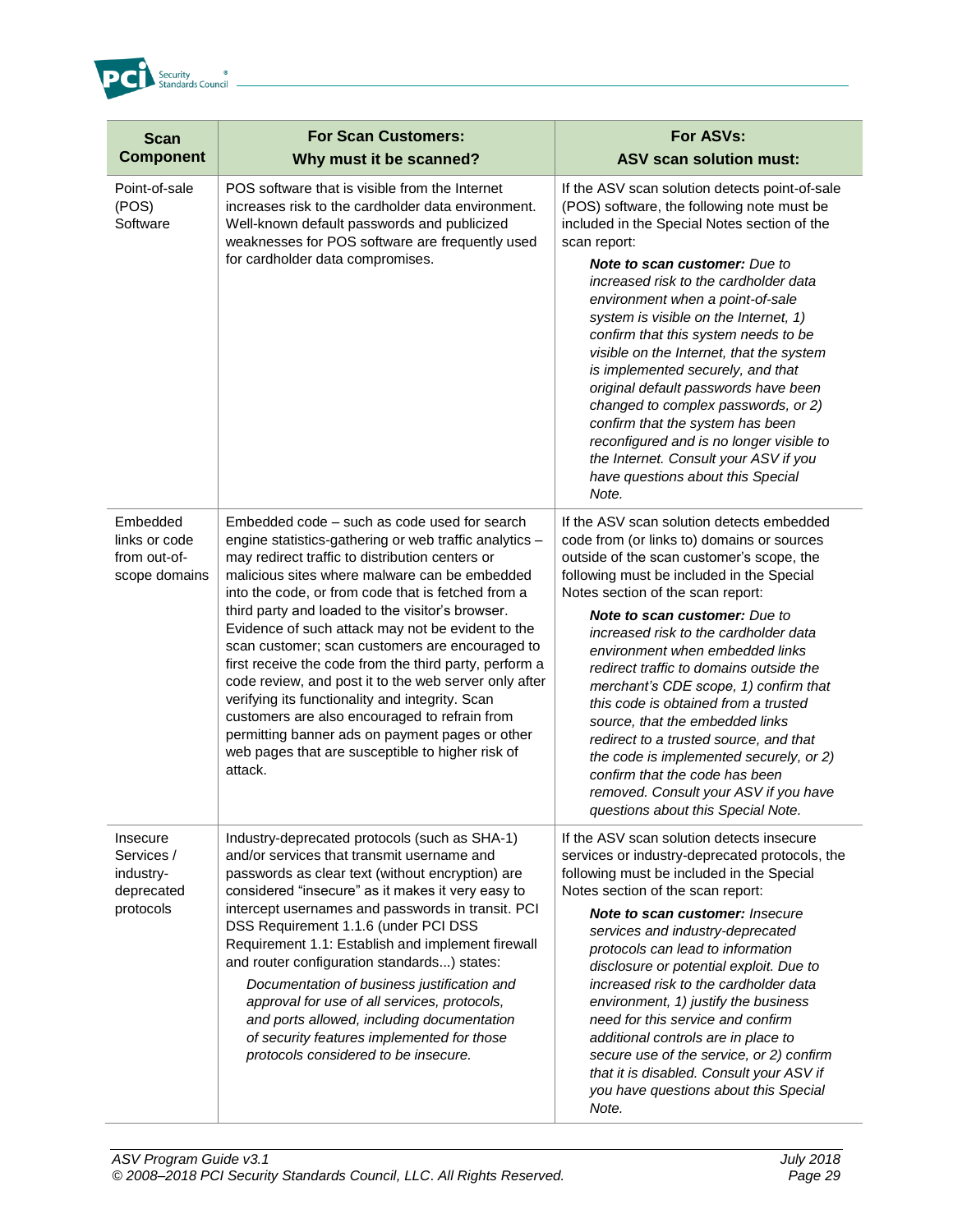

| <b>Scan</b><br><b>Component</b> | <b>For Scan Customers:</b><br>Why must it be scanned?                                                                                                                                                 | For ASVs:<br><b>ASV scan solution must:</b>                                                                                                                                                                                                                                                                                                                                                                      |
|---------------------------------|-------------------------------------------------------------------------------------------------------------------------------------------------------------------------------------------------------|------------------------------------------------------------------------------------------------------------------------------------------------------------------------------------------------------------------------------------------------------------------------------------------------------------------------------------------------------------------------------------------------------------------|
| <b>Unknown</b><br>services      | Ports, protocols and services that cannot be.<br>remotely identified by the ASV may indicate a less<br>common but safe protocol or an in-house<br>developed application using a proprietary protocol, | If the ASV scan solution detects a service that<br>cannot be identified, the following note must be<br>included in the Special Notes section of the<br>scan report:                                                                                                                                                                                                                                              |
|                                 | but they may also indicate malicious activity such<br>as backdoors, malware, rootkits, etc.                                                                                                           | <b>Note to scan customer: Unidentified</b><br>services have been detected. Due to<br>increased risk to the cardholder data<br>environment, identify the service, then<br>either 1) justify the business need for<br>this service and confirm it is securely<br>implemented, or 2) identify the service<br>and confirm that it is disabled. Consult<br>your ASV if you have questions about<br>this Special Note. |

### <span id="page-30-0"></span>**6.2 Vulnerability Reporting**

To demonstrate compliance with PCI DSS Requirement 11.2.2, a scan report must not contain "High" or "Medium" severity vulnerabilities (see Table 2 below), or any vulnerability that indicates features or configurations that are in violation of PCI DSS. If such vulnerabilities exist, the ASV must consult with the scan customer to determine whether these are, in fact, PCI DSS violations and therefore warrant a non-compliant scan report.

ASVs must determine compliance based on the following requirements.

### *6.2.1 Vulnerability Categorization*

To assist scan customers in prioritizing the solution or mitigating identified issues, ASVs must assign a severity level to each identified vulnerability or misconfiguration as defined in Table 2.

Whenever possible, ASVs must use two tools to categorize and rank vulnerabilities, and determine PCI DSS scan compliance:

- 1. The Common Vulnerability Scoring System (CVSS) version 2.0, which provides a common framework for communicating the characteristics and impact of IT vulnerabilities. The CVSS scoring algorithm utilizes a Base Metric Group, which describes both the complexity and impact of a vulnerability to produce a Base Score, which ranges between 0 and 10. The CVSS Base Score must, where available, be used by ASVs in computing PCI DSS compliance scoring.
- 2. The National Vulnerability Database (NVD), which is maintained by the National Institute of Standards and Technology (NIST). The NVD contains details of known vulnerabilities based on the Common Vulnerabilities and Exposures (CVE) dictionary. The NVD has adopted the CVSS and publishes CVSS Base Scores for each vulnerability. ASVs should use the CVSS scores whenever they are available.

The use of the CVSS and CVE standards in conjunction with the NVD is intended to provide consistency across ASVs.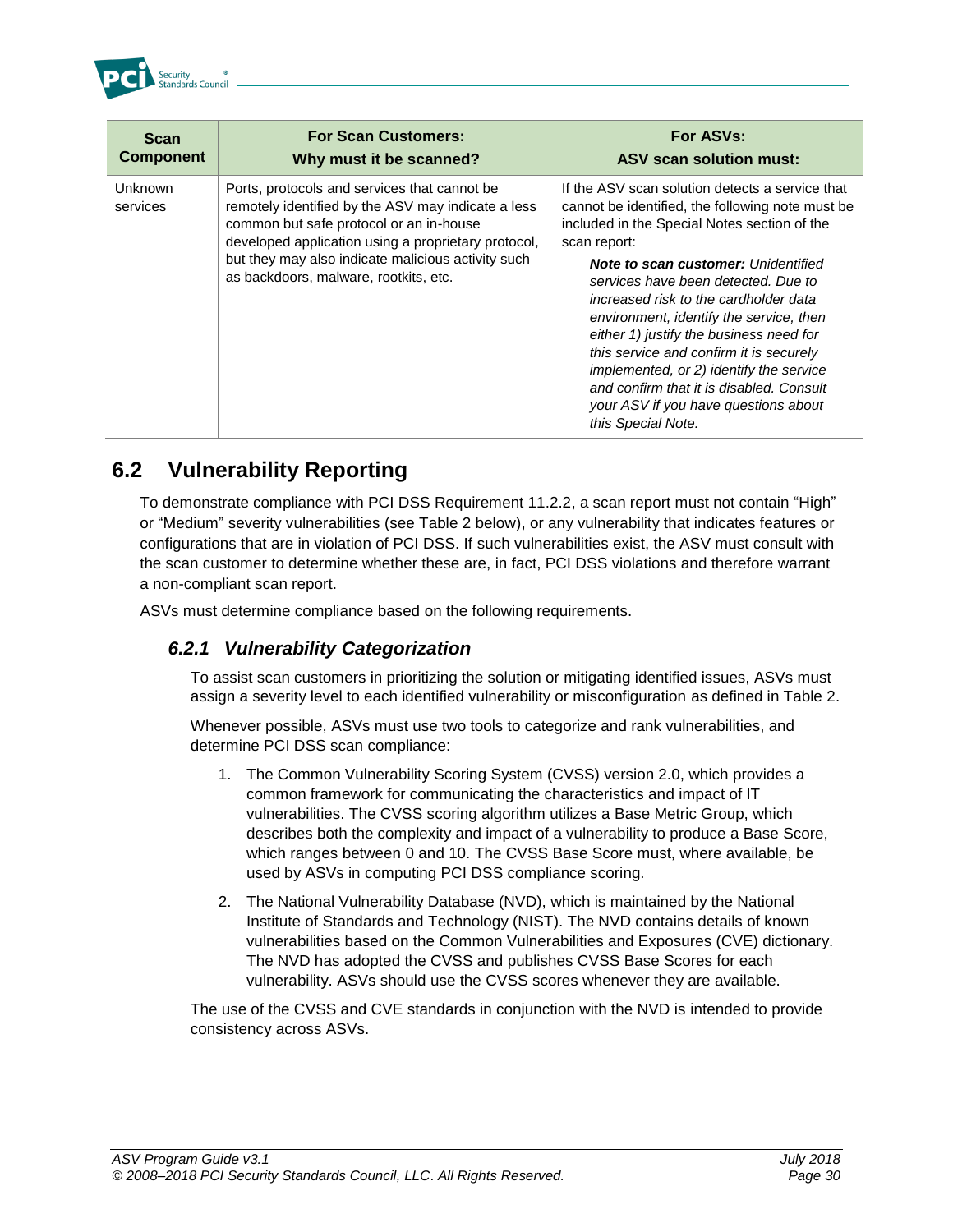

With a few exceptions (see Section 6.3, "Compliance Determination – Overall and by Component" for details), any vulnerability with a CVSS base score of 4.0 or higher will result in a non-compliant scan report, and all such vulnerabilities must be remediated by the scan customer. To assist customers in prioritizing the solution or mitigating identified issues, ASVs must assign a severity level to each identified vulnerability or misconfiguration.

### **Table 2: Vulnerability Severity Levels Based on the NVD and CVSS**

Table 2 describes how an ASV scan solution categorizes vulnerabilities and risks that are considered High or Medium severity.

| <b>CVSS</b><br><b>Score</b> | <b>Severity</b><br>Level  | <b>ASV Scan</b><br><b>Result</b> | Guidance                                                                                                                                                                                             |
|-----------------------------|---------------------------|----------------------------------|------------------------------------------------------------------------------------------------------------------------------------------------------------------------------------------------------|
| 7.0<br>through<br>10.0      | High<br>Severity          | Fail                             | To achieve a passing ASV scan, these vulnerabilities<br>must be corrected and the affected systems must be<br>re-scanned after the corrections (with a report(s) that<br>shows a passing ASV scan).  |
| 4.0<br>through<br>6.9       | <b>Medium</b><br>Severity | Fail                             | Organizations should take a risk-based approach to<br>correct these types of vulnerabilities, starting with the<br>most critical, until all vulnerabilities rated 4.0 through<br>10.0 are corrected. |
| 0.0<br>through<br>3.9       | Low<br>Severity           | Pass                             | While passing ASV scan results can be achieved with<br>vulnerabilities rated 0.0 through 3.9, organizations are<br>encouraged, but not required, to correct these<br>vulnerabilities.                |

# <span id="page-31-0"></span>**6.3 Compliance Determination – Overall and by Component**

Reports must indicate compliance determination at two levels: by component level, and for the overall customer level. The following statements provide the necessary guidance to ASVs to determine compliance at component level and customer level.

### *6.3.1 Overall Compliance Determination*

For a scan customer to be considered compliant, all components within the customer's cardholder data environment must be compliant. The cardholder data environment includes the entire network infrastructure unless physical or logical network segmentation is in place.

### *6.3.2 Component Compliance Determination*

Generally, to be considered compliant, a component must not contain any vulnerability that has been assigned a CVSS base score equal to or higher than 4.0.

If the NVD does not have a CVSS base score for a vulnerability identified in the component, the scoring of that vulnerability should be performed in accordance with Section 6.3.3 below, "Exceptions to Scoring Vulnerabilities with the NVD."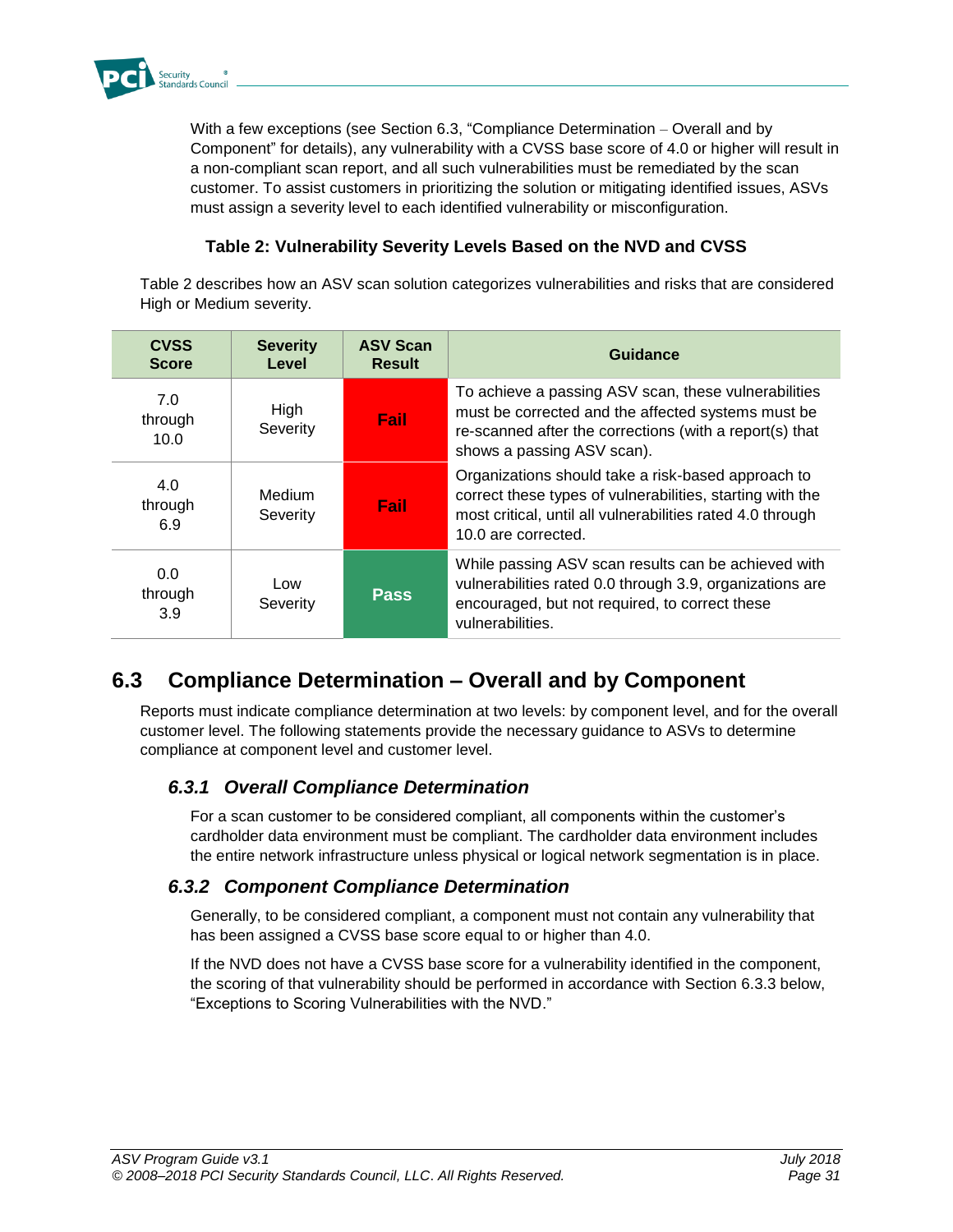

### *6.3.3 Exceptions to Scoring Vulnerabilities with the NVD*

There are four exceptions to the NVD scoring guidance described in Section 6.3.2 above, "Component Compliance Determination." Only these exceptions may supersede any established CVSS scores. These exceptions must be documented under "Exceptions, False Positives, or Compensating Controls" as noted in Appendix B: ASV Scan Report Summary.

1. **The vulnerability is not included in the NVD.**

In this case, the ASV must provide its own risk score using the CVSS Calculator and include, where possible, references to other external sources of information about the vulnerability.

2. **The ASV disagrees with the CVSS score noted in the NVD.**

In this case, the ASV must provide (in addition to all the other required reporting elements for vulnerabilities) the following information:

*Note: When re-ranking a vulnerability's risk assignment, ASVs are encouraged to utilize industryrecognized resources (such as the CVSS v3.0 Calculator), rather than arbitrarily or subjectively assigning numbers to vulnerabilities.*

- o The NVD rating of the vulnerability
- o The ASV's rating of the vulnerability
- o Description of why the ASV disagrees with the NVD rating
- 3. **The vulnerability is purely a denial-of-service (DoS) vulnerability.** In the case of DoS vulnerabilities (e.g., where the vulnerability has both a CVSS Confidentiality Impact of "None" and a CVSS Integrity Impact of "None"), the vulnerability must not be ranked as a failure.
- 4. **The vulnerability violates PCI DSS and may be a higher risk than noted in NVD.** In this case, the ASV must score the presence of certain types of vulnerabilities as **automatic failures** due to the risk of the vulnerability and the possibility to exploit the cardholder data environment. See Table 1: Required Components for PCI DSS Vulnerability Scanning for examples of vulnerabilities that are considered violations of the PCI DSS and must therefore be scored as **automatic failures**.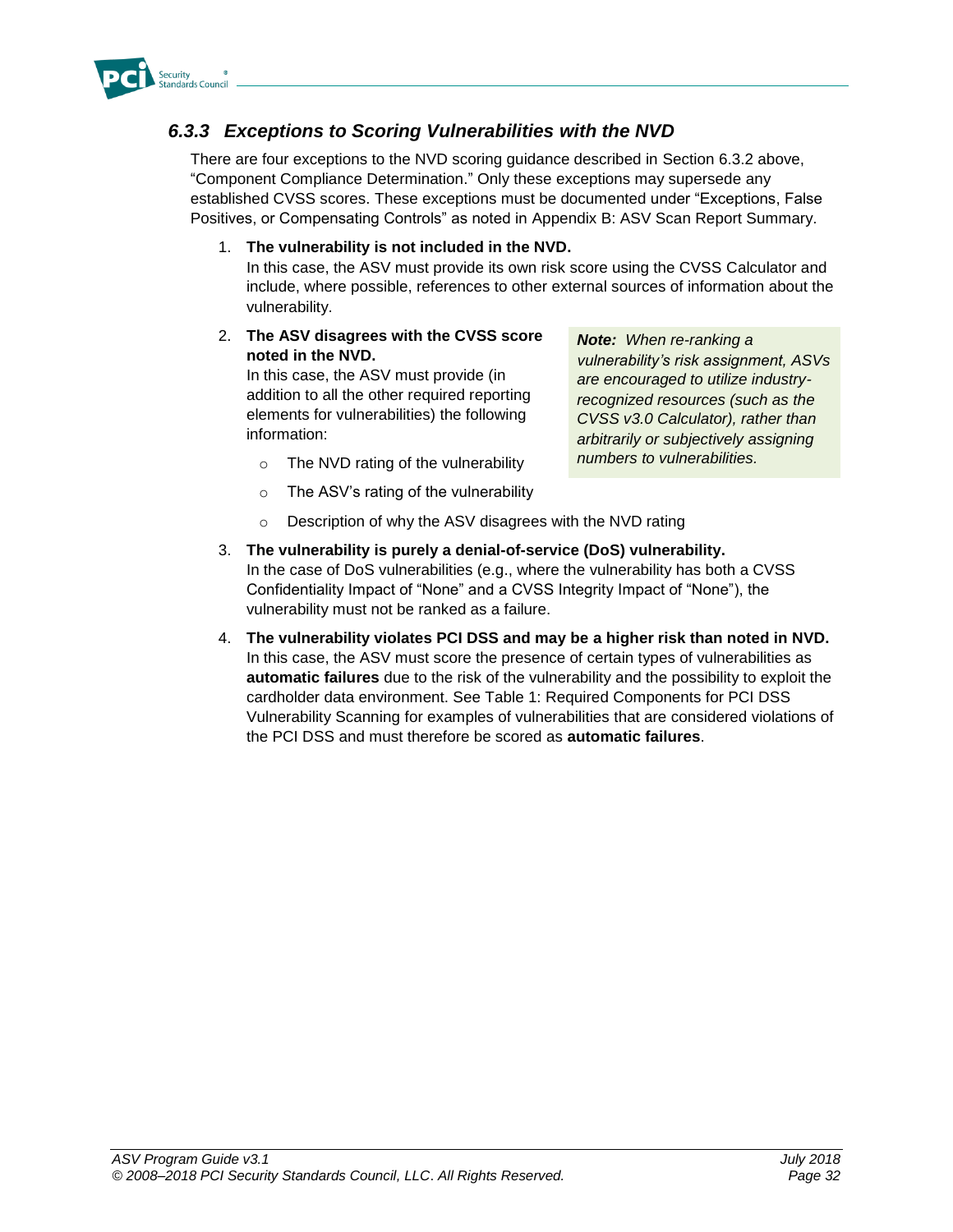

# <span id="page-33-0"></span>**7 Scan Reporting**

ASVs produce a scan report based on the results of the ASV scan. The scan report describes the type of vulnerabilities or risks, diagnoses the associated issues, and provides guidance on how to fix or patch vulnerabilities. The scan report will assign ratings for vulnerabilities identified in the ASV scan process and must report results in accordance with the PCI DSS external vulnerability scanning requirements and this *ASV Program Guide*.

## <span id="page-33-1"></span>**7.1 Generating, Reading, and Interpreting Scan Reports**

The scan report must have the following three sections:

- **1. Attestation of Scan Compliance**
- **2. ASV Scan Report Summary**
- **3. ASV Scan Vulnerability Details**

The Attestation of Scan Compliance and the ASV Scan Report Summary must follow the format in the templates provided in Appendices A and B of this *ASV Program Guide*.

- All of the data elements and supporting text will exactly match that provided in the templates;
- **•** The required information will be presented in an order that exactly matches the provided templates;
- **•** The presentation of information is similar to that which is provided in the templates; and
- All variables (for example, "Customer Name" or "Date") and all fields and check boxes will be completed by the ASV.

There is no required template or format for the ASV Scan Vulnerability Details report. ASVs are permitted to design their own format for this report as long as all content specified in Appendix C of this *ASV Program Guide* is included.

Further detail on the requirements of each section is set out below:

### *1. Attestation of Scan Compliance*

This is the overall summary that shows whether the scan customer's infrastructure met the scan requirements and received a passing scan.

The Attestation of Scan Compliance can be submitted alone – without the ASV Scan Report Summary or ASV Scan Vulnerability Details – or is also the mandatory cover sheet for the ASV Scan Report Summary and/or ASV Scan Vulnerability Details, at acquirer's or Participating Payment Brand's discretion.

*Report Customization: Note that while the use of Appendices A and B are mandatory as templates for the Attestation of Scan Compliance and the ASV Scan Report Summary, some customization of these documents is allowed, such as:*

- **Page orientation of the report (landscape or portrait)**
- *Addition of the ASV's logo*
- *Addition of ASV-specific clauses as long as the added language does not contradict or replace other Appendix A or B language or language within the ASV Program Guide*
- Font style, sizes, and colors, and page spacing
- **Placement of information**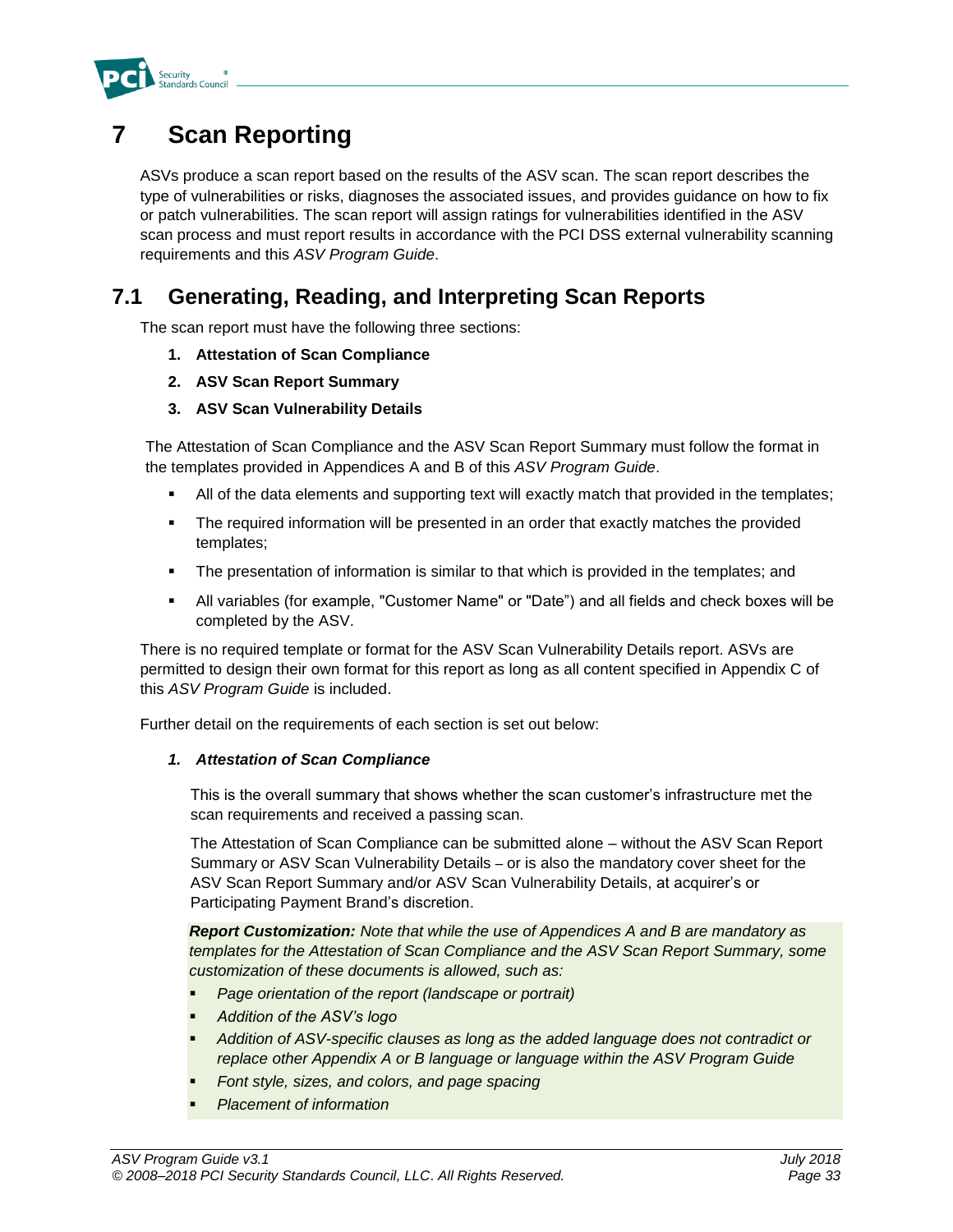

*While the compliance status indicators (e.g., radio button, checkbox, etc.) must show as green*  for "pass" and red for "fail," they may be shown as a single button revealing only the relevant *compliance status for that item.*

### *2. ASV Scan Report Summary*

This section of the scan report lists vulnerabilities by component (IP address, hosts/virtual hosts, domains, FQDN, etc.) and shows whether each component scanned received a passing score and met the scan requirement. This section shows, at minimum, all complianceimpacting vulnerabilities noted for a given component, with one line per vulnerability noted. For example, a component will show one line when only one vulnerability is noted, but will have five lines if five vulnerabilities are noted, etc.

*Note: Unless otherwise specified by the scan customer or the acquirer or Participating Payment Brand, the ASV may choose to omit vulnerabilities that do not impact PCI DSS compliance (for example, Low severity vulnerabilities) from the Summary. However, all compliance-affecting vulnerabilities (for example, automatic failures, Medium and High severity vulnerabilities)—including 1) all failing vulnerabilities that have been fixed, rescanned and validated as passing upon rescan, and 2) failing vulnerabilities that have been changed to "pass" via exceptions or after remediation/rescan—must always be listed in the Summary.*

#### **Consolidated solution/correction plan, provided as a separate line item for each component**

 $\circ$  The ASV must provide a high-level description of the remediation that needs to be performed on a particular system—for example, "Apply available patches" or "Update to a vendor-supported OS version." ASVs are permitted to include pointers/links to specific remediation information and guidance that may exist in either a) an appendix to the ASV Scan Report Summary, or b) in the main body of or an appendix to the ASV Scan Report Vulnerability Details.

### *3. ASV Scan Report Vulnerability Details*

This section of the scan report is the overall listing of vulnerabilities that shows compliance status (pass/fail) and details for *all* vulnerabilities detected during the scan.

### **Vulnerability Details generation and submission**

 $\circ$  The ASV Scan Vulnerability Details must be submitted with the Attestation of Scan Compliance cover sheet, and can optionally be submitted with the ASV Scan Report Summary at acquirer's or Participating Payment Brand's discretion.

**Vulnerability Detail content** – See Appendix C: ASV Scan Report Vulnerability Details for optional template.

- $\circ$  Customer and ASV names (Full contact information does not need to be included here since it is included on the Attestation of Scan Compliance cover sheet.)
- $\circ$  For each vulnerability, all affected components including severity and scoring, industry reference numbers, vulnerability compliance status (pass/fail), detailed explanation, and other information about the vulnerability that the ASV may choose to add.
- $\circ$  List of all detected open ports and, where possible, the service/protocol identified by the ASV.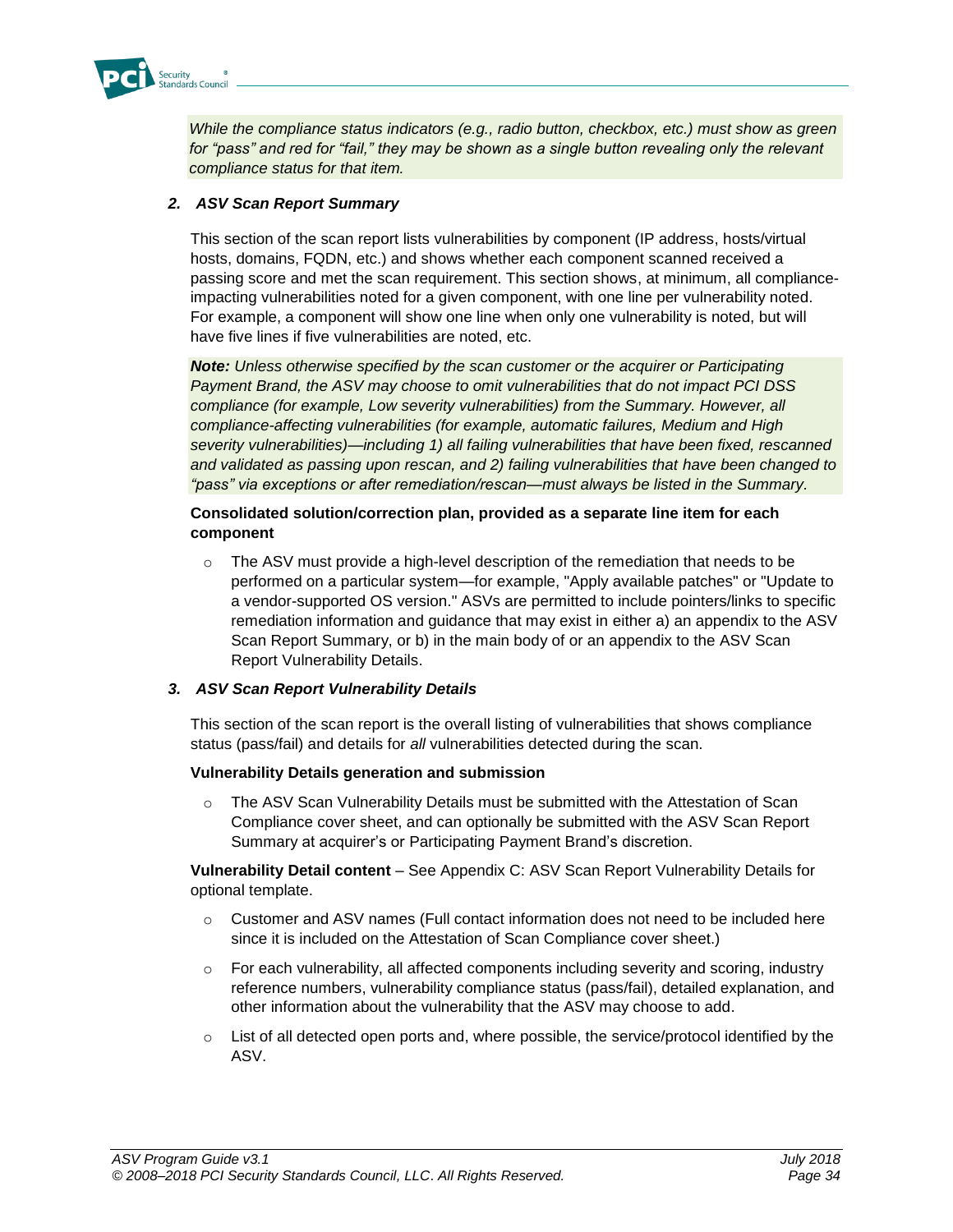

## <span id="page-35-0"></span>**7.2 Special Notes**

Special Notes are to be used to disclose the presence of certain software or configurations that may pose a risk to the scan customer's environment due to insecure implementation rather than an exploitable vulnerability. The requirement for an ASV to utilize a Special Note is identified where applicable in this document. The ASV must complete all fields listed in Appendix B: ASV Scan Report Summary, Part 3b: Special Notes, including the documentation of:

- The scan customer's declared business need for the software.
- **•** The scan customer's declaration that the software is implemented with strong security controls, as well as the details that comprise those controls.
- Actions taken by the scan customer—including removal—to secure the software, as well as the details that comprise those controls.

*Note: The ASV must ensure that an applicable and relevant scan customer declaration is provided for each Special Note before issuing a passing scan report. The ASV must declare a report as FAILED until all applicable scan customer declarations have been obtained and reviewed by the ASV.*

*The use of a Special Note does not result in an automatic failure on the scan report, nor does it override any CVSS scoring.*

## <span id="page-35-1"></span>**7.3 Scan Customer and ASV Attestations**

Before completion of the scan results and generation of the scan report, each ASV must provide a mechanism within its ASV scan solution to capture the following attestations from both the scan customer and the ASV. These attestations (once completed by the scan customer and ASV) are included on the *Attestation of Scan Compliance* cover sheet. ASVs may not use the same *Attestation of Scan Compliance* for multiple quarters. The scan customer attestation must be generated each quarter for the scan(s) identified in the scan report, and must be completed before each scan report is finalized.

*Note: If multiple, failed scans are aggregated to represent one overall passing scan\*, an additional Attestation of Scan Compliance cover sheet with a Scan Status of "Pass" may be included by the ASV as a "cover sheet" to represent all partial/failed scans (and each accompanying partial/failed scan's respective Attestation of Scan Compliance cover sheets) for that quarterly period. This would be acceptable as long as each report includes 1) all failing vulnerabilities that have been fixed, rescanned, and validated as passing upon rescan, and 2) all respective failing vulnerabilities that have been changed to "pass" via exceptions or after remediation/rescan.*

*\* An example of aggregation would be instead of having a single, environment-wide scan report, the entity may verify it has met the scanning requirements through a collection of scan results, which together show that all required scans are being performed and that all applicable vulnerabilities are being identified and addressed on a quarterly basis—see FAQ 1152 on the Website for additional information.*

The scan customer's attestation includes the following elements:

- Scan customer is responsible for proper scoping of the scans and has included all components in the scan that should be included in the PCI DSS scope.
- Scan customer has implemented network segmentation if any components are excluded from PCI DSS scope.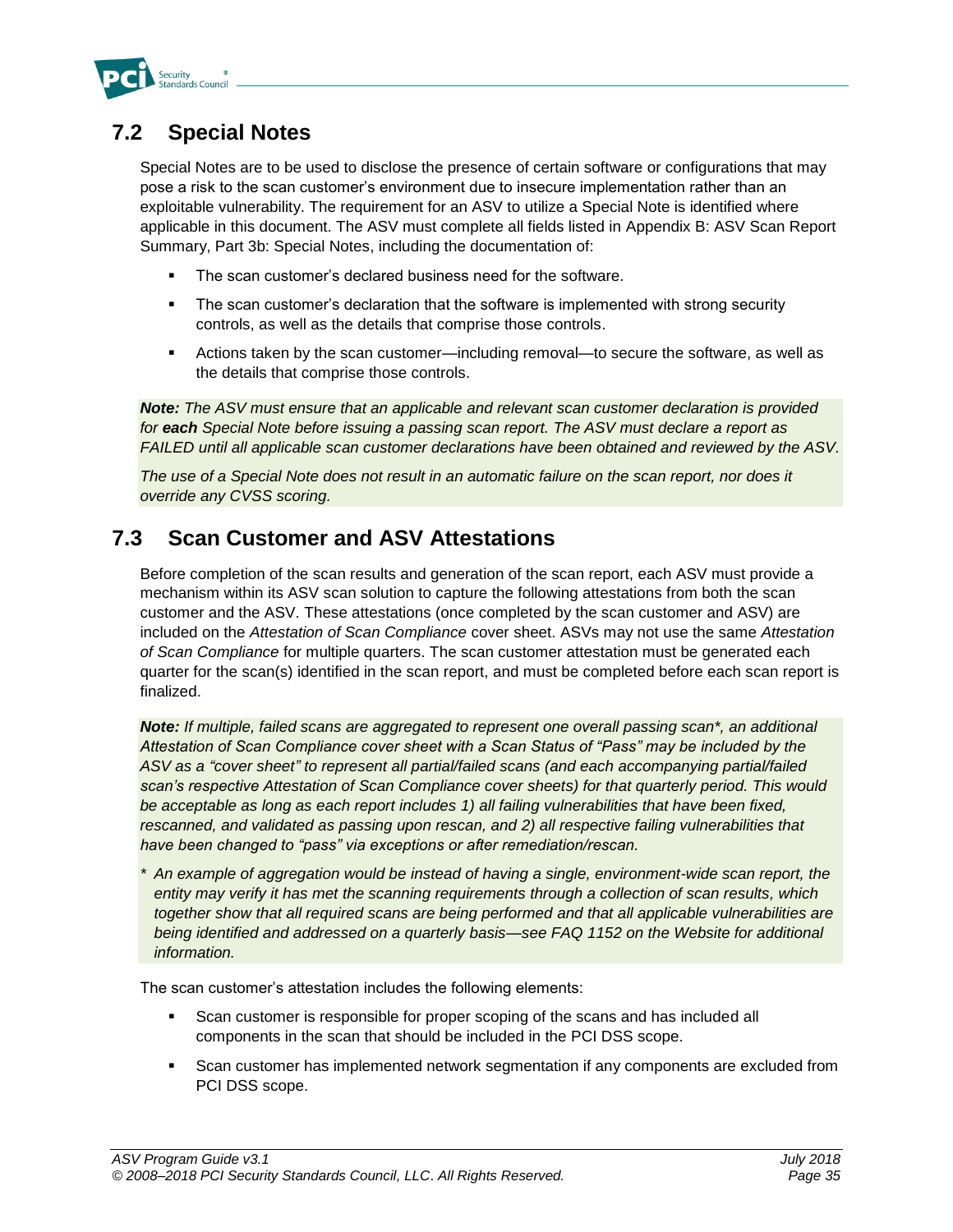

- **•** Scan customer has provided accurate and complete evidence to support any disputes over scan results.
- **EXE** Acknowledgement that ASV scan results only indicate whether scanned systems are compliant with the external quarterly vulnerability scan requirement (PCI DSS 11.2.2) and are not an indication of overall compliance with any other PCI DSS requirements.

The ASV's attestation includes the following elements:

- **The ASV Program Guide and other supplemental guidance from PCI SSC was followed for** this scan.
- ASV's practices for this scan included a Quality Assurance process that:
	- Reviews scan customer scoping practices.
	- Detects incorrect, incomplete, inconclusive or corrupt scans.
	- Detects obvious inconsistencies in findings.
	- Reviews and corrects connectivity issues between the scan solution and scan customer.
	- ASV reviewed this scan report and any/all exceptions reported.

### <span id="page-36-0"></span>**7.4 ASV Scan Finalization**

A completed ASV scan has one of the following results:

- A passing scan
	- Scan customers only submit passing scan reports (which may be comprised of multiple failed scans to demonstrate all vulnerabilities reported in the initial scan for that quarterly period were addressed).
	- Scan customers submit passing scan reports according to Section 7.9, "Compliance Reporting."
- A failing scan for which the scan customer disputes the results
	- The scan customer and ASV resolve any scan disputes or exceptions according to Section 7.7, "Managing False Positives and Other Disputes."
- A failing scan that the scan customer does not dispute
	- The scan customer resolves failing vulnerabilities according to Section 7.5, "Resolving Failing Scans."
- A failing scan due to scan interference
	- The scan customer and ASV resolve such scan failures according to Section 7.6, "Resolving Inconclusive Scans."

### <span id="page-36-1"></span>**7.5 Resolving Failing ASV Scans**

For failing ASV scans, the scan customer uses the following general process until all failing vulnerabilities are corrected and a passing scan is achieved:

- Scan customer corrects noted failing vulnerabilities.
	- Scan customer may seek help from the ASV or other security professional as needed to determine proper corrective actions.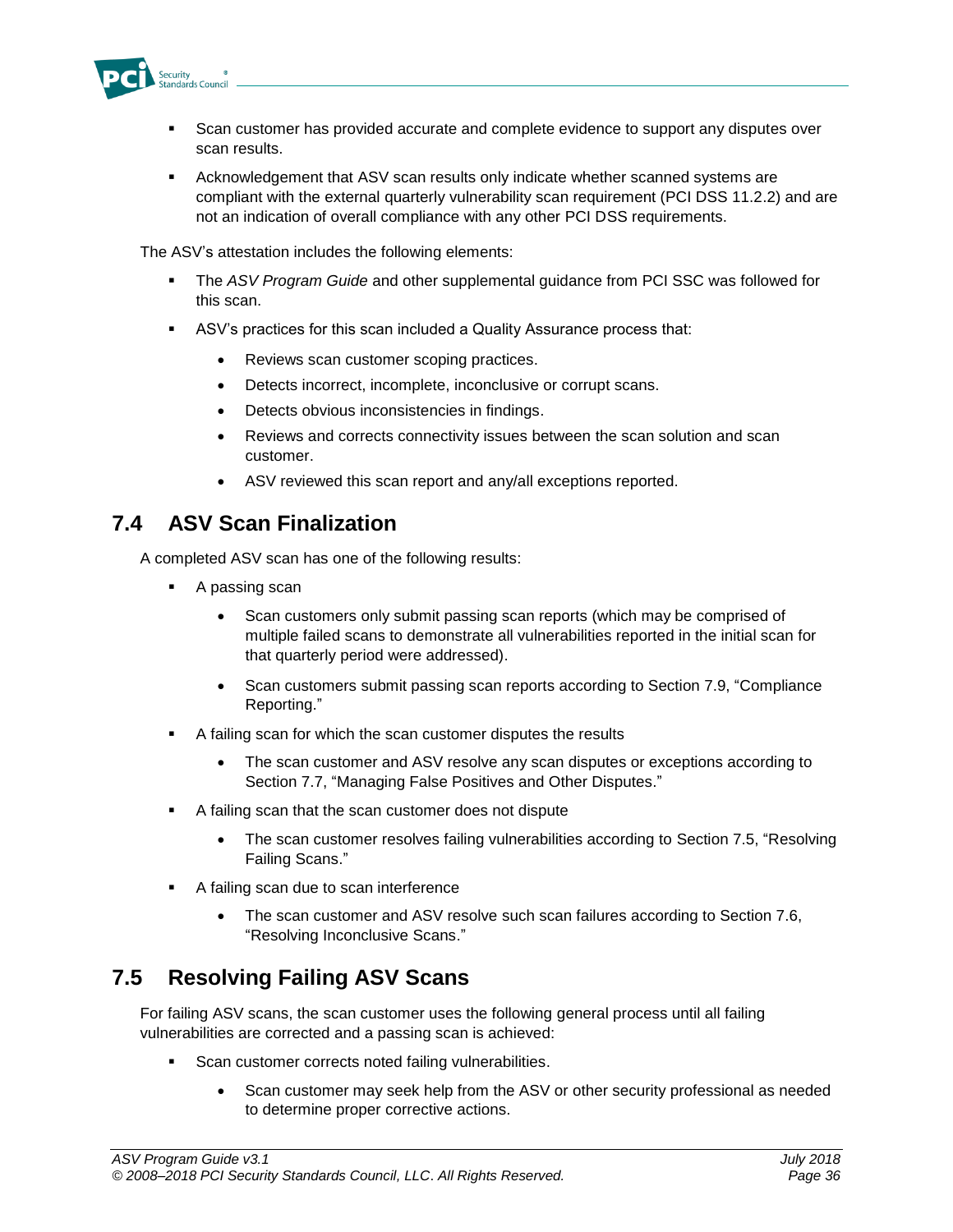

- Scan customer contacts ASV to initiate another scan.
	- If a passing scan is achieved, the scan customer submits results according to Section 7.9, "Compliance Reporting."
	- For failing scans, scan customer repeats this "Resolving Failing ASV Scans" section.

(See Section 7.3 for more information on aggregating multiple failing scans into a passing scan report.)

### <span id="page-37-0"></span>**7.6 Resolving Inconclusive Scans**

For ASV scans that cannot be completed due to scan interference, the scan customer may work with the ASV to implement one or more of the following options until a complete scan is achieved. An inconclusive scan that is left unresolved must be reported by the ASV as a **failed** scan:

- 1. Scan customer makes proper temporary configuration changes to remove interference during an ASV scan; the scan customer may seek help from a trusted security professional as needed to determine proper temporary configuration changes to be made. Scan customer then contacts ASV to initiate another scan.
- 2. Scan customer provides the ASV with sufficient written supporting evidence to support their assertion that the scan was not actively blocked. Scan customer and ASV work together to resolve scanning issues and schedule additional scan(s), as necessary, in order for the scans to cover all ports on all applicable systems. Note that if the ASV agrees that a scan was not actively blocked, the ASV may determine that all ports on all applicable systems have been scanned and that additional scans are not necessary.
- 3. Scan customer and ASV agree on a method that allows the ASV scan solution to complete a scan of all in-scope components without interference. *This method must be operated and managed by the ASV in accordance with all ASV Program requirements*. For example, a secure connection (such as an IPsec VPN tunnel) could be implemented between the ASV and scan customer, or the lab-validated ASV scan solution**<sup>3</sup>** (such as an appliance or agent) could be installed at the scan customer's site.

The ASV scan solution must complete a full ASV scan of all external interfaces of the in-scope system components, in accordance with all ASV Program requirements*,* in order for the scan to be considered complete.

*Note: Where resolution of inconclusive scans involves ASV personnel, the personnel must be ASV Employees qualified by PCI SSC per Section 3.2, "ASV Employee – Skills and Experience" of the*  ASV Qualification Requirements*.*

If the ASV scan cannot be completed due to scan interference, the ASV must record the ASV scan result as a **failure**, and clearly describe the conditions resulting in an inconclusive ASV scan in the report under "Exceptions, False Positives, or Compensating Controls" as noted in Appendix B: ASV Scan Report Summary.

l

 $^3$  The ASV scan solution must be the same lab-validated scan solution tested and approved by the PCI SSC for the ASV.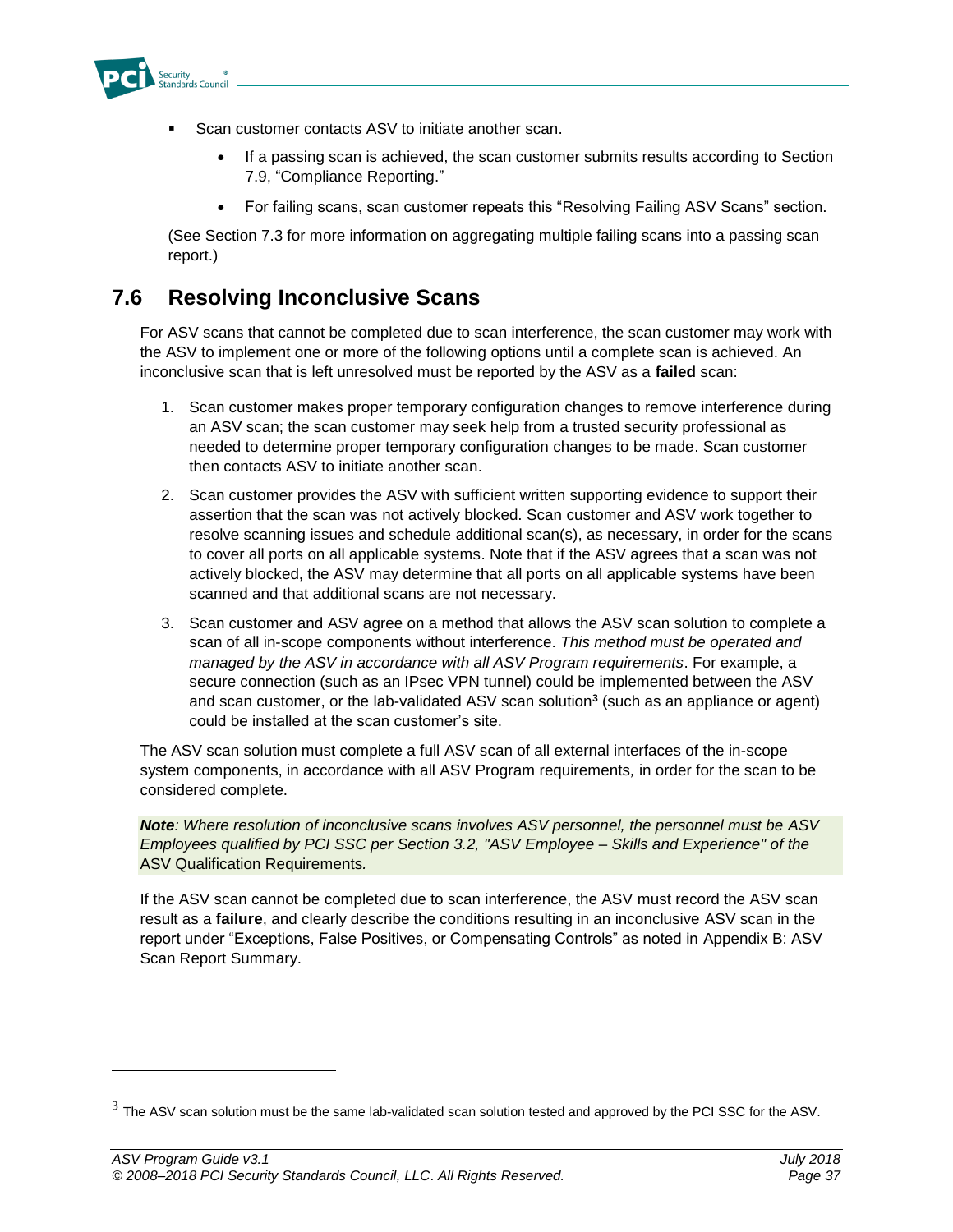

### <span id="page-38-0"></span>**7.7 Managing False Positives and Other Disputes**

The scan customer may dispute the findings in the ASV scan report including, but not limited to:

- Vulnerabilities that are incorrectly reported (false positives)
- Vulnerabilities that have a disputed CVSS Base score
- Vulnerabilities for which a compensating control is in place (See Section 7.8, "Addressing Vulnerabilities with Compensating Controls")
- Exceptions in the scan report
- Conclusions of the scan report
- **EXECT** List of components designated by scan customer as segmented from the CDE
- **EXECT** Inconclusive ASV scans or ASV scans that cannot be completed due to scan interference

*Note: Missing security patches that are available to address High or Medium severity vulnerabilities must be installed (or have sufficient compensating controls to mitigate the threat) before a component or scan report can be marked as passing. Lack of an available security patch is not in itself an exception or false positive; High or Medium severity vulnerabilities without an available patch must be secured with compensating control(s) before the component or scan report can be marked as passing.*

The ASV must have a written procedure in place for handling disputes, and the scan customer must be clearly informed on how to report a dispute to the ASV, including how to appeal the findings of the dispute investigation with the ASV. The ASV must explicitly inform the scan customer that disputes in scan results are NOT to be submitted to the PCI SSC.

- The ASV is REQUIRED to investigate false positives with a CVSS Base score at or above 4.0 (failing score).
- The ASV is ENCOURAGED to investigate false positives with a CVSS Base score at or below 3.9 (passing score).
- **The ASV is REQUIRED to investigate inconclusive scans disputed by the scan customer.**

During dispute investigation the scan customer must:

- **•** Provide written supporting evidence for disputed findings. Scan customers should submit system-generated evidence such as screen captures, configuration files, system versions, file versions, list of installed patches, etc. Such system-generated evidence must be accompanied by a description of when, where and how they were obtained (chain of evidence)
- Attest within the ASV scan solution that the evidence is accurate and complete.

During the dispute investigation the ASV must:

- **•** Determine whether the dispute can be validated remotely (from the ASV) and:
	- o If remotely validated, update the scan report.
	- $\circ$  If remote validation is not possible, then the ASV must determine whether the submitted written evidence is sufficient to resolve the dispute. This includes examining the scan customer's evidence for relevance and accuracy. If evidence is sufficient, the ASV updates the scan report accordingly.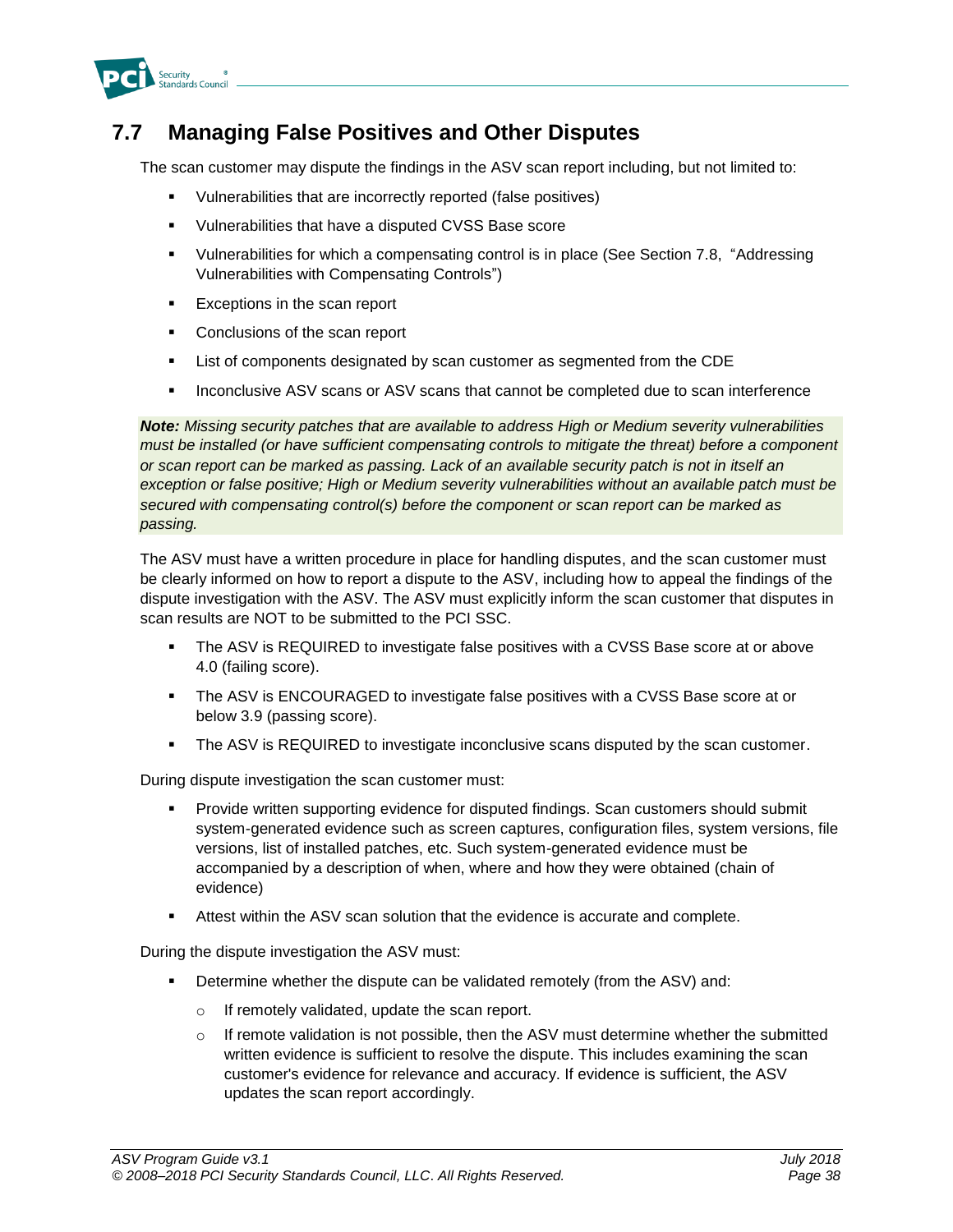

- Document the ASV's conclusion and either clearly describe, reference or include the supporting evidence in the report under "Exceptions, False Positives, or Compensating Controls" as noted in Appendix B: ASV Scan Report Summary.
- Not remove disputes from a scan report.
- Not allow the scan customer to edit the scan report.
- Not carry dispute findings forward from one quarterly scan to the next by the ASV. Dispute evidence must be verified and resubmitted by the scan customer, and evaluated again by the ASV, for each quarterly scan.
- **■** Allow evaluation of disputes only by ASV Employees who have been qualified by PCI SSC per Section 3.2, "ASV Employee – Skills and Experience" in the document *Qualification Requirements for Approved Scanning Vendors (ASVs)*.
- **■** Include the name of the ASV Employee who handled each exception within the scan report.

### <span id="page-39-0"></span>**7.8 Addressing Vulnerabilities with Compensating Controls**

The scan customer may dispute the results of an ASV scan by stating they have compensating controls in place to reduce or eliminate the risk of a vulnerability identified in the scan report. In this case, the following is required:

- **•** The ASV must assess the relevance and applicability of the compensating controls to meet the risk presented by the vulnerability.
- The ASV's conclusion must be documented in the scan report under "Exceptions, False Positives, or Compensating Controls" as noted in Appendix B: ASV Scan Report Summary.
- The scan customer must not be permitted to edit the scan report.
- **•** The ASV scan must not reduce the search space of any scan by discarding vulnerabilities resolved by compensating controls.

## <span id="page-39-1"></span>**7.9 Compliance Reporting**

Scan customers must follow each Participating Payment Brand's respective compliance reporting requirements to ensure each Participating Payment Brand acknowledges an entity's compliance status. Scan reports must be submitted according to each Participating Payment Brand's requirements. Scan customers should contact their acquiring bank or each Participating Payment Brand to determine to whom results should be submitted.

# <span id="page-39-2"></span>**7.10 Report Delivery and Integrity**

The ASV scan solution's final scan report must be submitted or delivered in a secure fashion ensuring report integrity with clear demonstration that controls are in place to prevent interception or alteration to the final reports. Scan customers must not have the ability to change or alter the final report.

ASVs must at all times handle scan reports and all associated documentation in accordance with the *ASV Qualification Requirements* section titled "Protection of Confidential and Sensitive Information."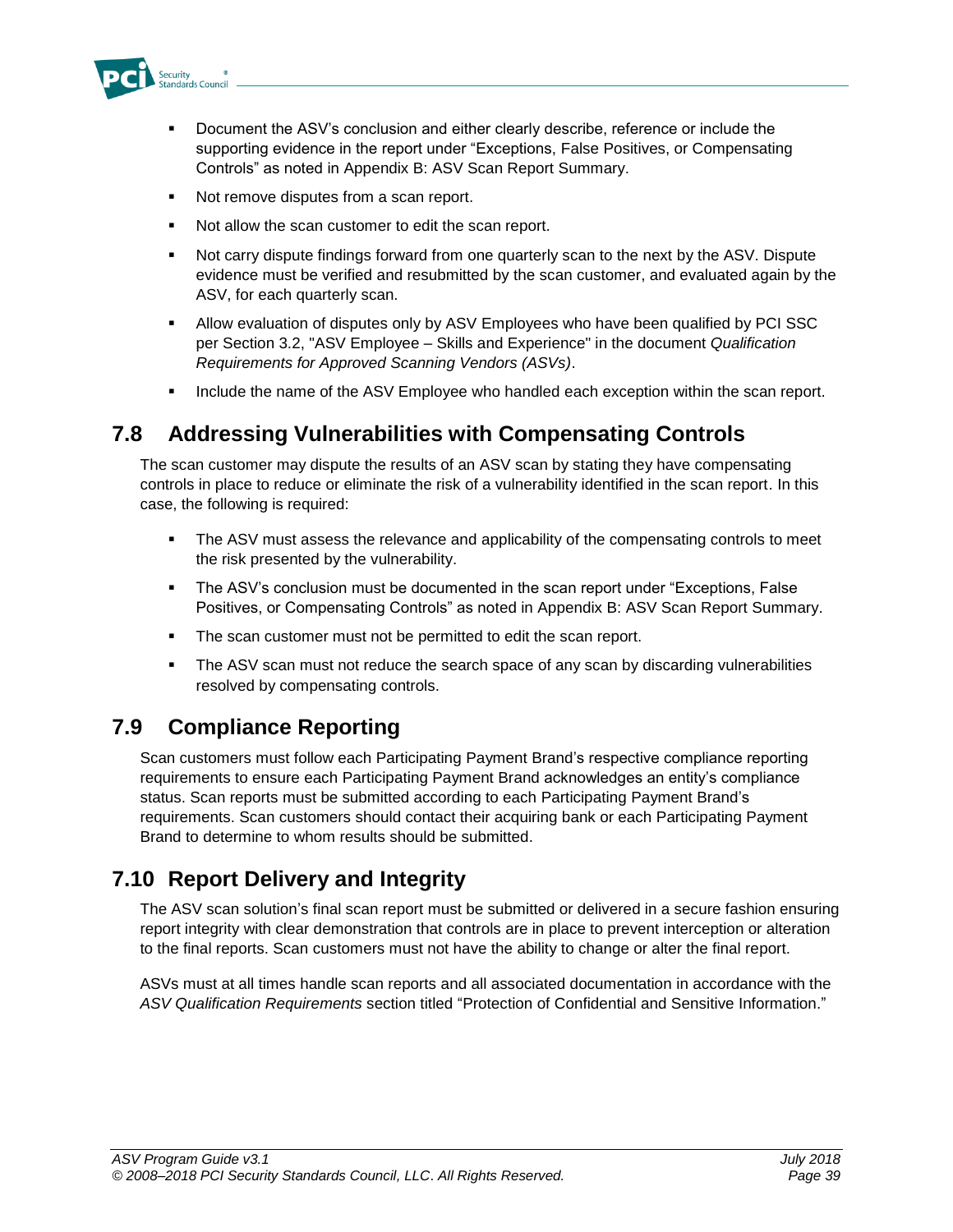

# <span id="page-40-0"></span>**8 Quality Assurance**

### <span id="page-40-1"></span>**8.1 ASV's Internal Quality Assurance Program**

The ASV must have a Quality Assurance (QA) process to analyze ASV scan results for inconsistencies, verify false positives, record the reporting attestations, and to review the final report before a scan report is submitted to the scan customer.

The ASV must include contact information in each report for inquiries relating to integrity of the specific report. This can be either a generic corporate contact or a named individual per the ASV's discretion. In either case, the individual responsible for responding to inquiries, whether identified as a generic contact or a named individual, must (when so identified and responding) be qualified by PCI SSC per Section 3.2, "ASV Employee – Skills and Experience," of the *ASV Qualification Requirements*.

The ASV must implement a QA process that is designed to detect incomplete, inconclusive or corrupted ASV scans. The ASV's QA process must include at minimum the following features:

- **The QA process may be performed automatically or manually. Automatic QA processes must** include random sampling of reports for manual review on a regular basis.
- **The QA process must detect potential connectivity issues between the scan solution and the** target network, including those resulting from link failure or active security measures such as those implemented in active protection systems.
- **The QA process must perform basic sanity tests to detect obvious inconsistencies in findings.**

### <span id="page-40-2"></span>**8.2 PCI SSC's Quality Assurance Program for ASVs**

In accordance with the *ASV Qualification Requirements,* PCI SSC reviews work associated with ASV scan reports for quality assurance purposes. As stated in the *ASV Qualification Requirements* and the ASV Agreement, ASVs are required to meet quality assurance standards set by PCI SSC.

The quality assurance of ASV services and reporting includes annual validation via the ASV Validation Labs Test Bed. Additionally, the ASV may be validated by reviewing the results of scan reports developed for scan customers; PCI SSC may request the results of such scan reports at any time.

PCI SSC has determined that the occurrence of various "Violations" (defined in the ASV Agreement and further described in the *ASV Qualification Requirements*) may warrant (and is grounds for) immediate remediation or revocation of ASV qualification. The list of Violations includes, but is not limited to:

- Intentionally deciding not to scan relevant components.
- Operating a different scan solution or methodology than what was validated during the ASV lab scan test.
- **•** Failure to maintain (and provide evidence to PCI SSC) specified insurance requirements.
- Unqualified professionals operating the ASV scan solution and/or reviewing results.
- Failure to successfully complete annual validation against the ASV Validation Labs Test Bed.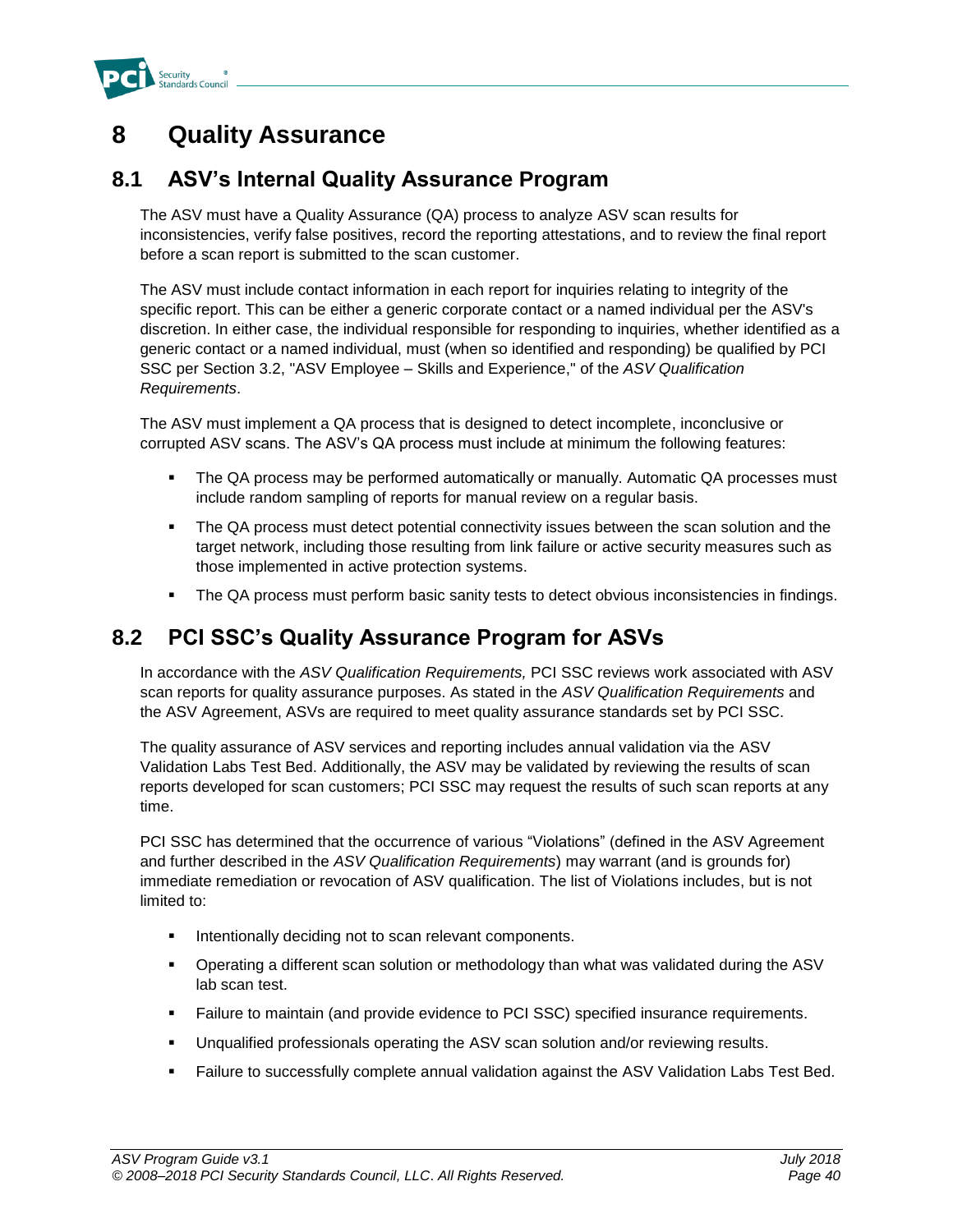

- Misrepresentation of the PCI DSS or supporting documentation to sell products or services, to mislead scan customers or potential clients, to discredit a competitor, or for any other purpose.
- Removing components or applications from scope that may impact cardholder data.
- **•** Independent forensic investigations performed by reputable, qualified experts conclusively demonstrating that cardholder data was compromised, the breach occurred on systems or by system components evaluated by the ASV, and the breach occurred as a direct result of the ASV's failure to properly scan or report the systems or system components.

Refer to the *ASV Qualification Requirements* for additional Violations and requirements.

### <span id="page-41-0"></span>**8.3 Remediation**

During remediation, ASVs are still permitted to conduct ASV scans, but scan reports and ASV scanning activity may be monitored by PCI SSC to determine whether the issues under remediation have been mitigated. ASVs are charged remediation fees and may be charged additional fees to cover the costs of monitoring.

The ASV may also be required to submit a remediation plan to PCI SSC detailing how the ASV plans to improve the quality of its performance or ASV scan solution. PCI SSC may also require onsite visits with the ASV to audit the ASV's QA program, at the expense of the ASV.

The ASV qualification of an ASV that remains in remediation without substantial and demonstrable progress on its remediation plan for more than 90 days past its requalification date will be automatically revoked.

See the *ASV Qualification Requirements* for additional details on Remediation.

### <span id="page-41-1"></span>**8.4 Revocation**

When ASV qualification is revoked, the vendor is removed from the PCI SSC list of Approved Scanning Vendors. Once ASV qualification is revoked, the vendor is no longer authorized to perform scans for the purpose of validating compliance with PCI DSS Requirement 11.2.2 as part of the ASV Program. Vendors may appeal revocation decisions per the ASV Agreement within 30 days of revocation notice, but must meet all ASV Program requirements prior to reinstatement as an ASV.

After a revocation period of at least six (6) months, a vendor can reapply to become an ASV according to the process and fees detailed in Sections 5.3, "ASV Testing and Approval Process" and 5.4 "Fees for ASV Testing and Approval Process" of this document, and the *ASV Qualification Requirements*.

PCI SSC reserves the right to remove a vendor from the list of Approved Scanning Vendors if the ASV is not performing services in accordance with the *ASV Qualification Requirements* or *ASV Program Guide* or otherwise is not in compliance with applicable ASV Program requirements*.* A revoked ASV will be notified by PCI SSC in accordance with the ASV Agreement.

See the *ASV Qualification Requirements* for additional details on Revocation.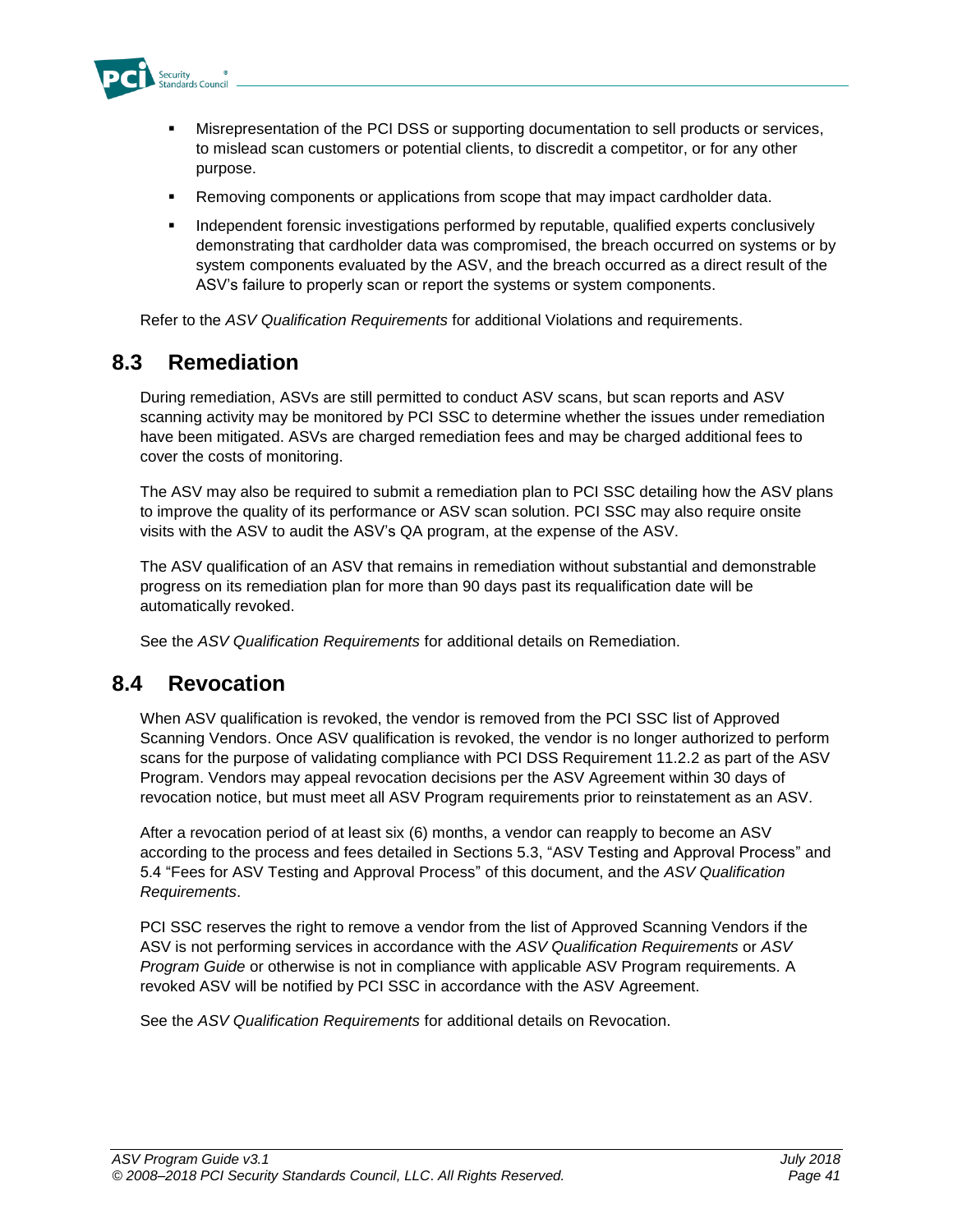

<span id="page-42-0"></span>

### **Figure 1: Overview of ASV Scan Processes**

<sup>1</sup> Scan customers are ultimately responsible for defining the scan scope, though they may seek expertise from QSAs and quidance from ASVs. If an account data compromise occurs via a component not included in the scan, the scan customer is accountable.

 $2$  To reduce the scope of the scan, network segmentation must be in place to isolate system components that store, process, or transmit cardholder data from systems that do not. ASV still reports these components as not scanned due to scan customer attestation that they're out of scope.

<sup>3</sup> Active protection systems: Systems that block, filter, drop, or modify network packets in response to scan traffic that is allowed through the firewall—for example, intrusion-prevention systems.

<sup>4</sup> Component: IP address, domain, FQDN, web server domain, etc.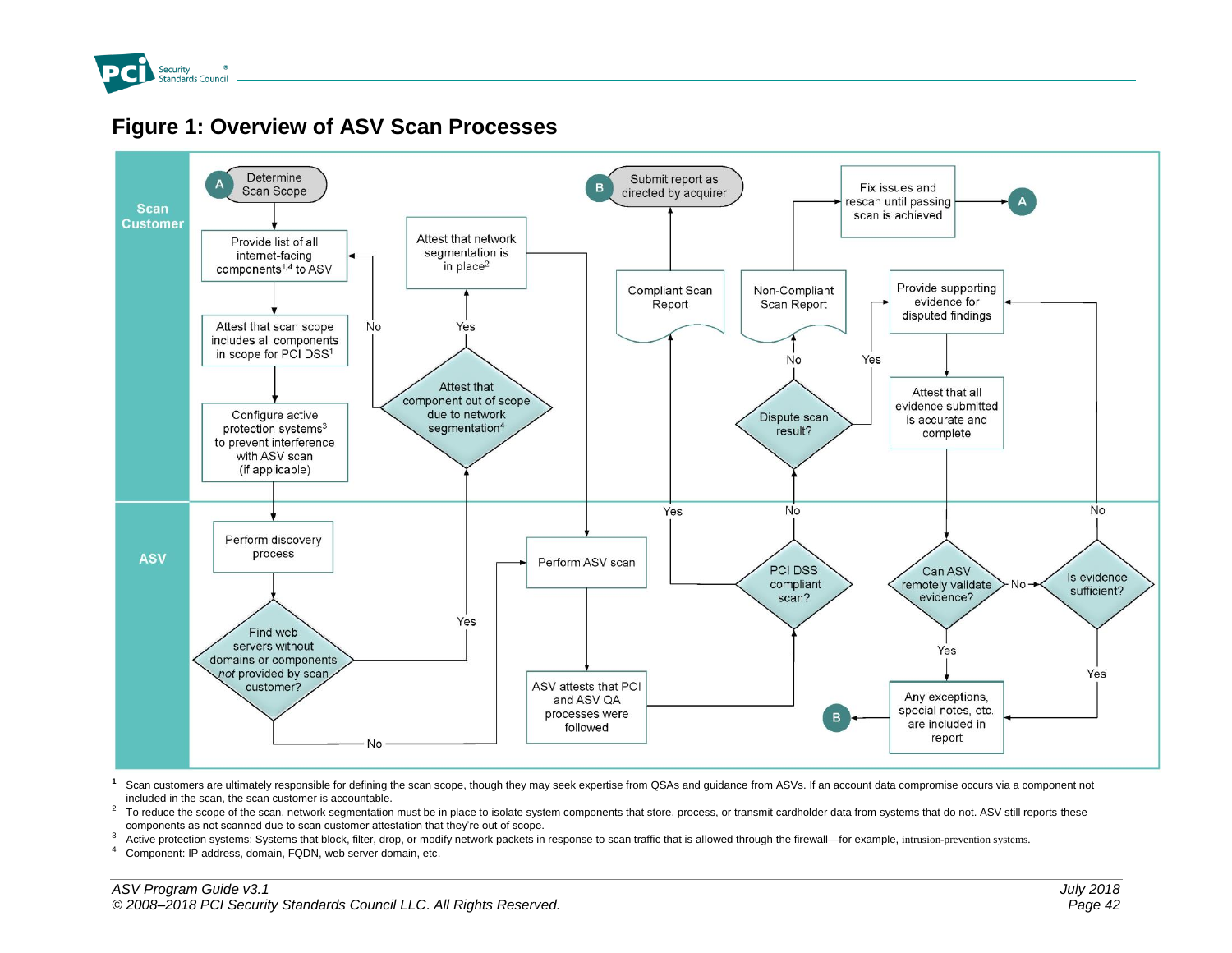

# <span id="page-43-0"></span>**Appendix A: ASV Scan Report Attestation of Scan Compliance**

| <b>A.1 Scan Customer Information</b> |                 |         |                  |  |  |  |
|--------------------------------------|-----------------|---------|------------------|--|--|--|
| Company:                             |                 |         |                  |  |  |  |
| <b>Contact Name:</b>                 |                 |         |                  |  |  |  |
| Job Title:                           |                 |         |                  |  |  |  |
| Telephone:                           |                 | E-mail: |                  |  |  |  |
| <b>Business Address:</b>             |                 |         |                  |  |  |  |
| City:                                | State/Province: |         | ZIP/postal code: |  |  |  |
| Country:                             |                 |         |                  |  |  |  |
| Website / URL:                       |                 |         |                  |  |  |  |

| A.2 Approved Scanning Vendor Information     |  |  |  |  |  |  |
|----------------------------------------------|--|--|--|--|--|--|
| Company:                                     |  |  |  |  |  |  |
| <b>Contact Name:</b>                         |  |  |  |  |  |  |
| Job Title:                                   |  |  |  |  |  |  |
| E-mail:<br>Telephone:                        |  |  |  |  |  |  |
| <b>Business Address:</b>                     |  |  |  |  |  |  |
| State/Province:<br>City:<br>ZIP/postal code: |  |  |  |  |  |  |
| Country:                                     |  |  |  |  |  |  |
| Website / URL:                               |  |  |  |  |  |  |

| <b>A.3 Scan Status</b>                                                                                       |                                                                |                        |  |  |  |  |  |
|--------------------------------------------------------------------------------------------------------------|----------------------------------------------------------------|------------------------|--|--|--|--|--|
| Date scan completed:                                                                                         | Scan expiration date<br>(90 days from date<br>scan completed): |                        |  |  |  |  |  |
| Compliance status:<br><b>Pass</b>                                                                            | Scan report type:                                              | Full scan              |  |  |  |  |  |
| Fail                                                                                                         |                                                                | Partial scan or rescan |  |  |  |  |  |
| Number of unique in-scope components <sup>4</sup> scanned:                                                   |                                                                |                        |  |  |  |  |  |
| Number of identified failing vulnerabilities:                                                                |                                                                |                        |  |  |  |  |  |
| Number of components found by ASV but not scanned because scan<br>customer confirmed they were out of scope: |                                                                |                        |  |  |  |  |  |

l

<sup>4</sup> A component includes any host, virtual host, IP address, domain, FQDN or unique vector into a system or cardholder data environment.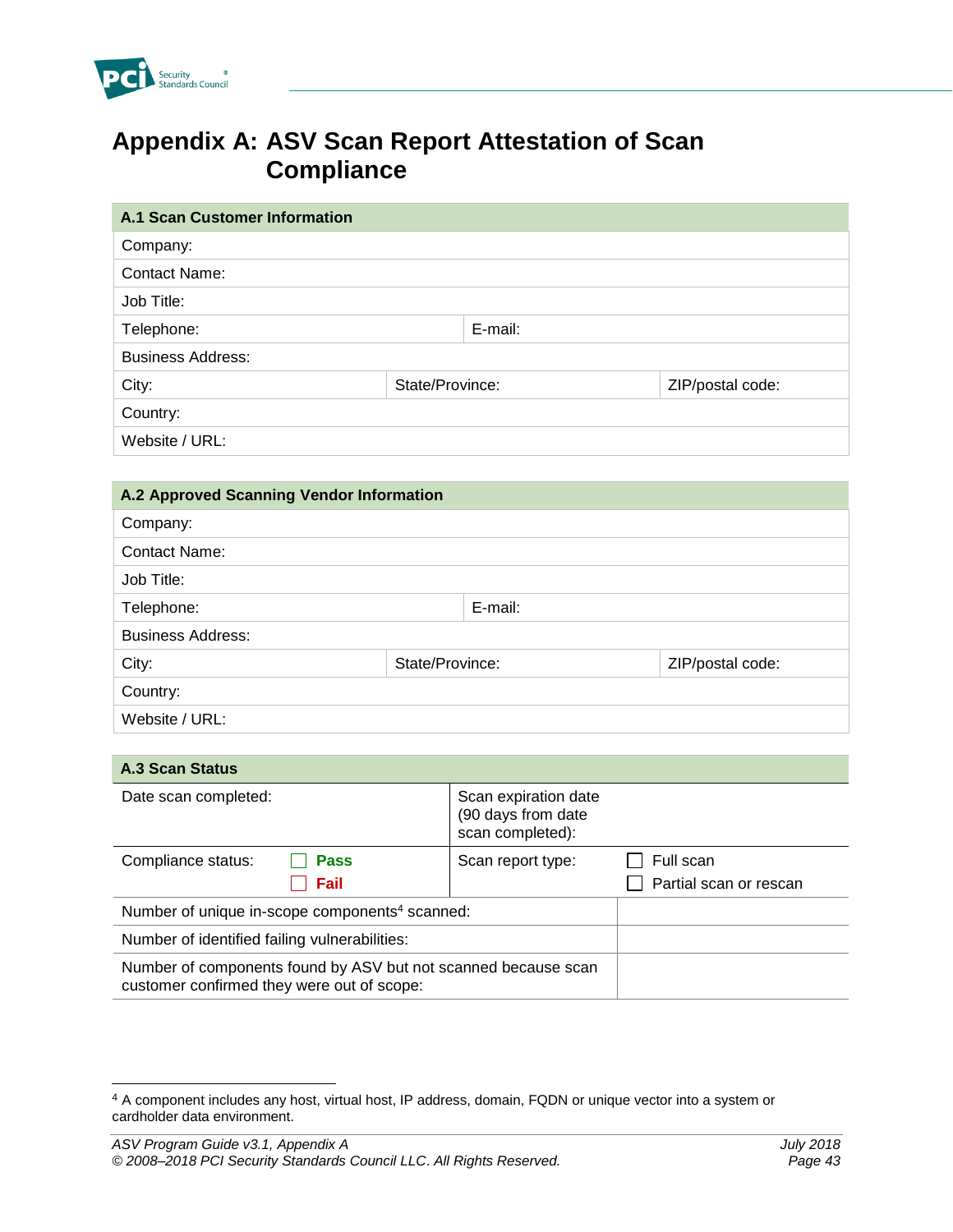

### **A.4 Scan Customer Attestation**

*(Scan customer name) attests on (date) that this scan (either by itself or combined with multiple, partial, or failed scans/rescans, as indicated in the above Section A.3, "Scan Status") includes all components which should be in scope for PCI DSS, any component considered out of scope for this scan is properly segmented from my cardholder data environment, and any evidence submitted to the ASV to resolve scan exceptions—including compensating controls if applicable—is accurate and complete. (Scan customer name) also acknowledges 1) accurate and complete scoping of this external scan is my responsibility, and 2) this scan result only indicates whether or not my scanned systems are compliant with the external vulnerability scan requirement of PCI DSS; this scan result does not represent my overall compliance status with PCI DSS or provide any indication of compliance with other PCI DSS requirements.*

### **A.5 ASV Attestation**

*This scan and report was prepared and conducted by (ASV name) under certificate number (insert number), according to internal processes that meet PCI DSS Requirement 11.2.2 and the ASV Program Guide*.

*(ASV name) attests that the PCI DSS scan process was followed, including a manual or automated Quality Assurance process with customer boarding and scoping practices, review of results for anomalies, and review and correction of 1) disputed or incomplete results, 2) false positives, 3) compensating controls (if applicable), and 4) active scan interference. This report and any exceptions were reviewed by (ASV reviewer name).*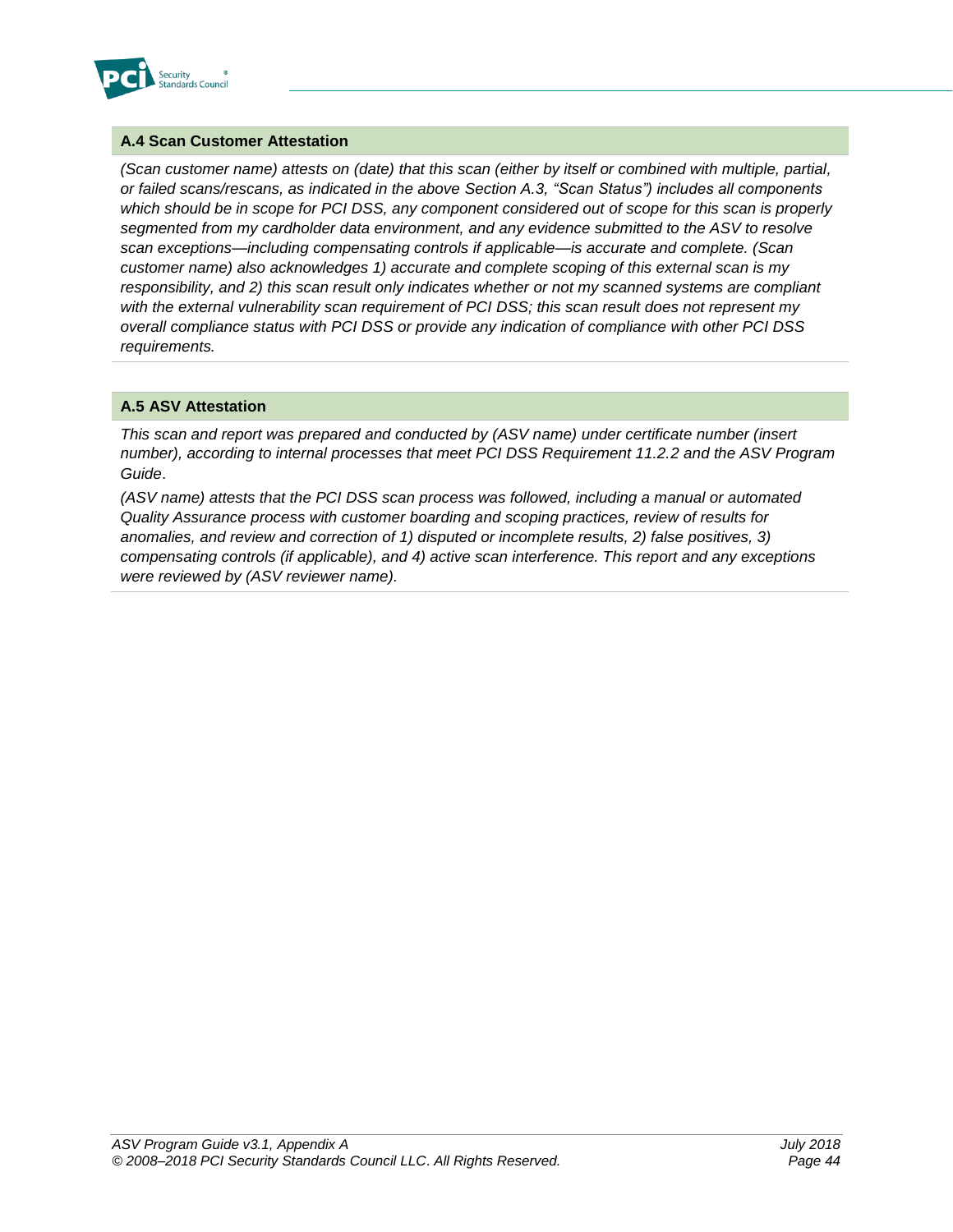

l

# **Appendix B: ASV Scan Report Summary**

Appendix B must be used to create the ASV Scan Report Summary. The ASV Scan Report Summary must be submitted with the Attestation of Scan Compliance cover sheet and can optionally be submitted with the ASV Scan Vulnerability Details at acquirer's or Participating Payment Brand's discretion. See Section 7.1, "Generating, Reading, and Interpreting Scan Reports" for more details.

| <b>Part 1. Scan Information</b>  |  |                       |  |  |  |
|----------------------------------|--|-----------------------|--|--|--|
| Scan customer company:           |  | ASV Company:          |  |  |  |
| Date scan was completed: $\vert$ |  | Scan expiration date: |  |  |  |

<span id="page-45-0"></span>

| Part 2. Component <sup>4</sup> Compliance Summary |  |             |  |      |  |  |
|---------------------------------------------------|--|-------------|--|------|--|--|
| Component:                                        |  | <b>Pass</b> |  | ⊏ail |  |  |
| Component:                                        |  | <b>Pass</b> |  | Fail |  |  |
| Component:                                        |  | <b>Pass</b> |  | Fail |  |  |

### **Part 3a. Vulnerabilities Noted for each Component <sup>4</sup>**

ASV may choose to omit vulnerabilities that do not impact compliance from this section, however, failing vulnerabilities that have been changed to "pass" via exceptions or after remediation / rescan must always be listed.

| <b>Component</b>                                                  | <b>Vulnerabilities Noted</b><br>per Component <sup>5</sup>        | <b>Severity</b><br>Level <sup>6</sup><br>Score <sup>7</sup> | <b>CVSS</b> | <b>Compliance</b><br><b>Status</b> |             | <b>Exceptions, False Positives, or Compensating Controls 8</b><br>(Noted by the ASV for this vulnerability) |  |
|-------------------------------------------------------------------|-------------------------------------------------------------------|-------------------------------------------------------------|-------------|------------------------------------|-------------|-------------------------------------------------------------------------------------------------------------|--|
|                                                                   |                                                                   |                                                             |             | <b>Pass</b>                        | <b>Fail</b> |                                                                                                             |  |
|                                                                   |                                                                   |                                                             |             |                                    |             |                                                                                                             |  |
|                                                                   | <b>Consolidated Solution/Correction Plan for above Component:</b> |                                                             |             |                                    |             |                                                                                                             |  |
|                                                                   |                                                                   |                                                             |             |                                    |             |                                                                                                             |  |
| <b>Consolidated Solution/Correction Plan for above Component:</b> |                                                                   |                                                             |             |                                    |             |                                                                                                             |  |
|                                                                   |                                                                   |                                                             |             |                                    |             |                                                                                                             |  |

<sup>4</sup> A component includes any host, virtual host, IP address, domain, FQDN or unique vector into a system or cardholder data environment

<sup>&</sup>lt;sup>5</sup> Include CVE identifier and title and rank in descending order by CVSS score.

<sup>6</sup> High, Medium or Low Severity in accordance with Table 2 of the *ASV Program Guide*.

 $^7$  Common Vulnerability Scoring System (CVSS) base score, as indicated in the National Vulnerability Database (NVD), where available.

<sup>8</sup> Based on the information provided by scan customer, ASV agrees that the Compensating Control is relevant, applicable, and/or appropriate to address the vulnerability.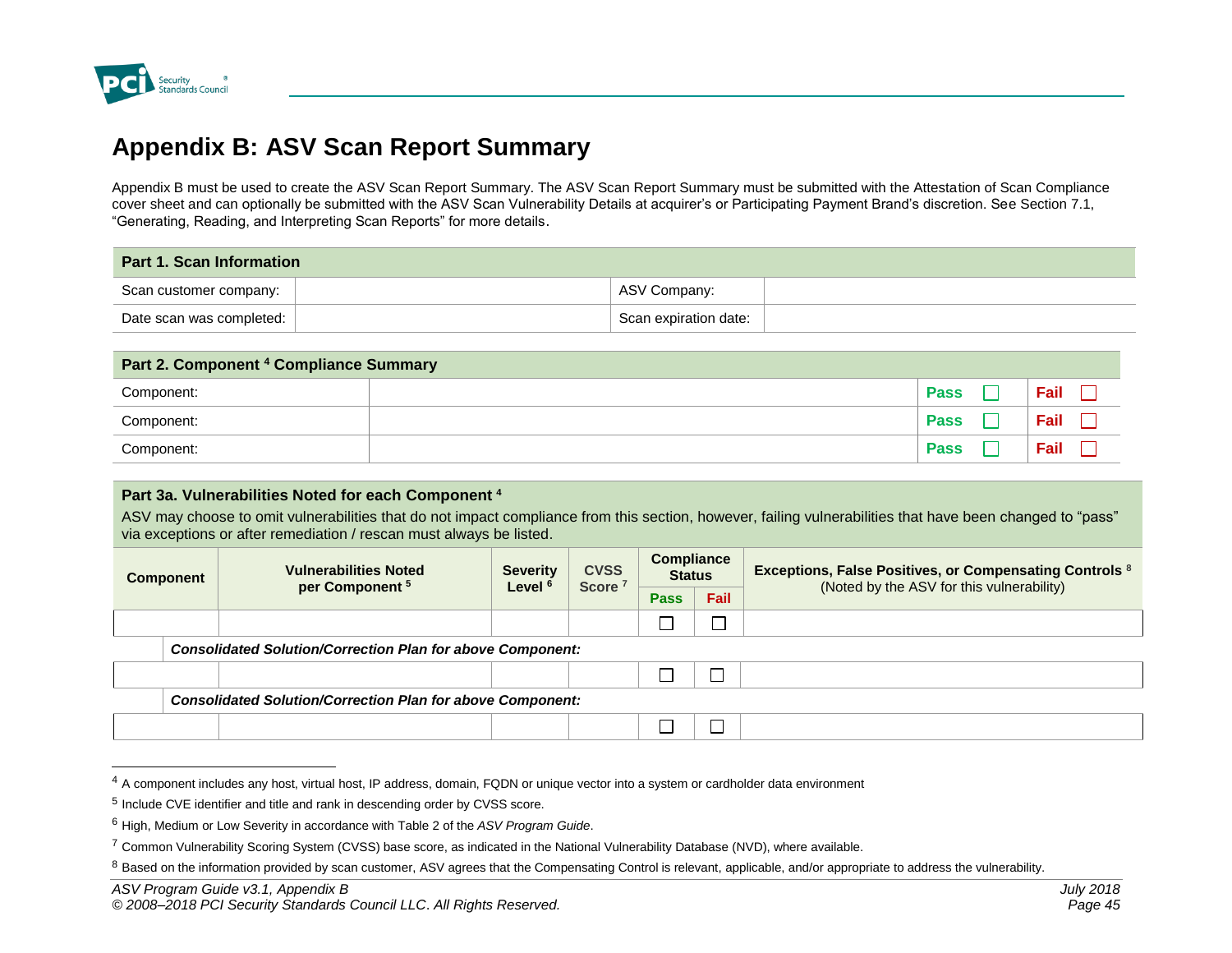

#### **Part 3a. Vulnerabilities Noted for each Component <sup>4</sup>**

ASV may choose to omit vulnerabilities that do not impact compliance from this section, however, failing vulnerabilities that have been changed to "pass" via exceptions or after remediation / rescan must always be listed.

| Component | <b>Vulnerabilities Noted</b><br>per Component <sup>3</sup> | <b>Severity</b><br>Level <sup>e</sup> | <b>CVSS</b><br><b>Score</b> | Compliance<br><b>Status</b> | <b>Exceptions, False Positives, or Compensating Controls 8</b><br>(Noted by the ASV for this vulnerability) |
|-----------|------------------------------------------------------------|---------------------------------------|-----------------------------|-----------------------------|-------------------------------------------------------------------------------------------------------------|
|           |                                                            |                                       |                             | <b>Fail</b><br><b>Pass</b>  |                                                                                                             |

*Consolidated Solution/Correction Plan for above Component:* 

| Part 3b. Special Notes by Component <sup>4</sup> |                           |               |                                                                                                                        |  |  |  |  |
|--------------------------------------------------|---------------------------|---------------|------------------------------------------------------------------------------------------------------------------------|--|--|--|--|
| <b>Component</b>                                 | Special Note <sup>9</sup> | Item Noted 10 | Scan customer's description of action taken and declaration that software is either<br>implemented securely or removed |  |  |  |  |
|                                                  |                           |               |                                                                                                                        |  |  |  |  |
|                                                  |                           |               |                                                                                                                        |  |  |  |  |
|                                                  |                           |               |                                                                                                                        |  |  |  |  |
|                                                  |                           |               |                                                                                                                        |  |  |  |  |
| Part 3c. Special Notes - Full Text               |                           |               |                                                                                                                        |  |  |  |  |

**Note** 

l

### **Part 4a. Scan Scope Submitted by Scan Customer for Discovery**

IP Addresses/ranges/subnets, domains, URLs, etc.

#### **Part 4b. Scan Customer Designated "In-Scope" Components (Scanned)**

IP Addresses/ranges/subnets, domains, URLs, etc.

 $9$  Use appropriate text for each Special Note as outlined in Table 1.

 $10$  Use the appropriate scan component (for example, remote access software, POS software, etc.) as outlined in Table 1.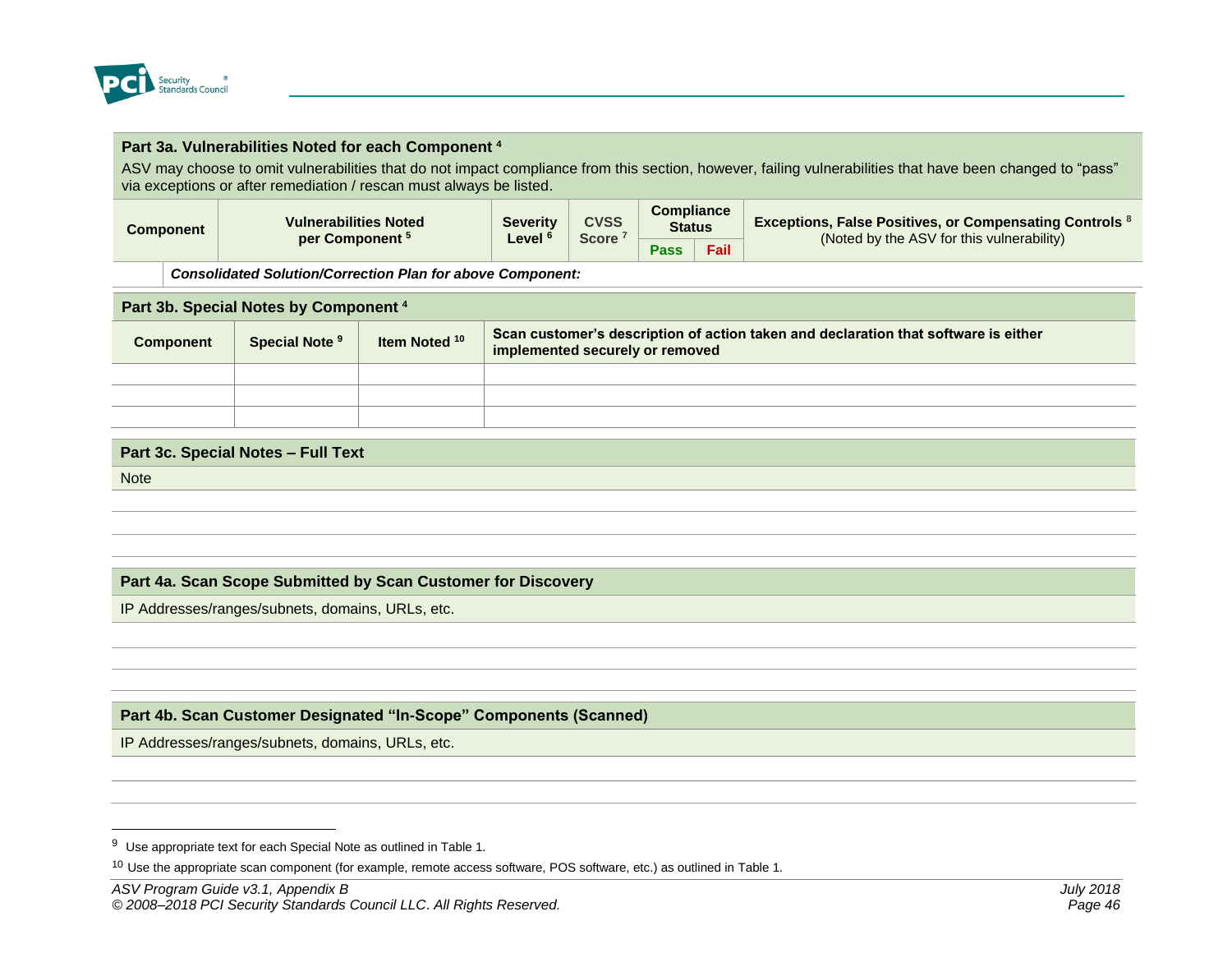

### **Part 4b. Scan Customer Designated "In-Scope" Components (Scanned)**

IP Addresses/ranges/subnets, domains, URLs, etc.

### **Part 4c. Scan Customer Designated "Out-of-Scope" Components (Not Scanned)**

IP Addresses/ranges/subnets, domains, URLs, etc.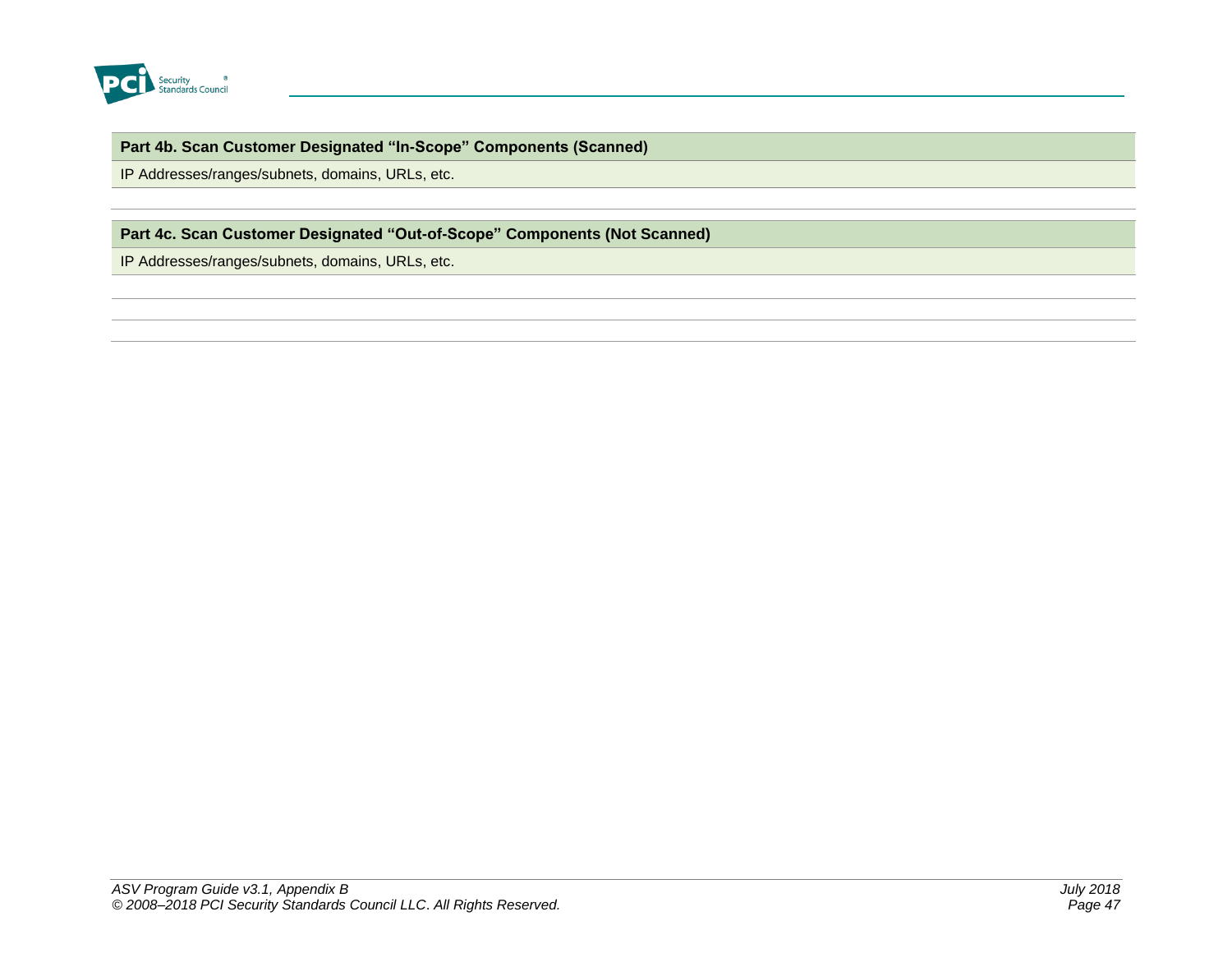

l

# **Appendix C: ASV Scan Report Vulnerability Details**

Appendix C can optionally be used to create the ASV Scan Report Vulnerability Details. However, if the template is not used, each item included herein must be included in the ASV Scan Report Vulnerability Details.

The ASV Scan Vulnerability Details must be submitted with the *Attestation of Scan Compliance* cover sheet, and can optionally be submitted with the *ASV Scan Report Summary* at acquirer's or Participating Payment Brand's discretion. See Section 7.1, "Generating, Reading, and Interpreting Scan Reports," for more details.

| <b>Part 1. Scan Information</b> |  |                       |  |  |  |  |  |
|---------------------------------|--|-----------------------|--|--|--|--|--|
| Scan Customer Company:          |  | ASV Company:          |  |  |  |  |  |
| Date scan was completed:        |  | Scan expiration date: |  |  |  |  |  |

<span id="page-48-0"></span>

| <b>Part 2. Vulnerability Details</b> |                                          |                      |                                       |                             |                                   |                                    |        |                |
|--------------------------------------|------------------------------------------|----------------------|---------------------------------------|-----------------------------|-----------------------------------|------------------------------------|--------|----------------|
| <b>Component 4</b>                   | <b>Detected Open</b><br>Ports, Services/ | <b>Vulnerability</b> | <b>Severity</b><br>Level <sup>6</sup> | <b>CVE</b><br><b>Number</b> | <b>CVSS</b><br>Score <sup>7</sup> | <b>Compliance</b><br><b>Status</b> |        | <b>Details</b> |
|                                      | Protocols <sup>11</sup>                  |                      |                                       |                             |                                   | <b>Pass</b>                        | Fail   |                |
|                                      |                                          |                      |                                       |                             |                                   | $\Box$                             | $\Box$ |                |
|                                      |                                          |                      |                                       |                             |                                   | $\Box$                             | $\Box$ |                |
|                                      |                                          |                      |                                       |                             |                                   | $\Box$                             | $\Box$ |                |
|                                      |                                          |                      |                                       |                             |                                   | $\Box$                             | $\Box$ |                |
|                                      |                                          |                      |                                       |                             |                                   | $\Box$                             | $\Box$ |                |
|                                      |                                          |                      |                                       |                             |                                   | $\Box$                             | $\Box$ |                |
|                                      |                                          |                      |                                       |                             |                                   | $\Box$                             | $\Box$ |                |
|                                      |                                          |                      |                                       |                             |                                   | $\Box$                             | $\Box$ |                |
|                                      |                                          |                      |                                       |                             |                                   | $\Box$                             | $\Box$ |                |
|                                      |                                          |                      |                                       |                             |                                   | $\Box$                             | $\Box$ |                |
|                                      |                                          |                      |                                       |                             |                                   | $\Box$                             | $\Box$ |                |
|                                      |                                          |                      |                                       |                             |                                   | $\Box$                             | $\Box$ |                |

<sup>11</sup> The ASV must list *all detected open ports* and, where possible, the service/protocol identified by the ASV.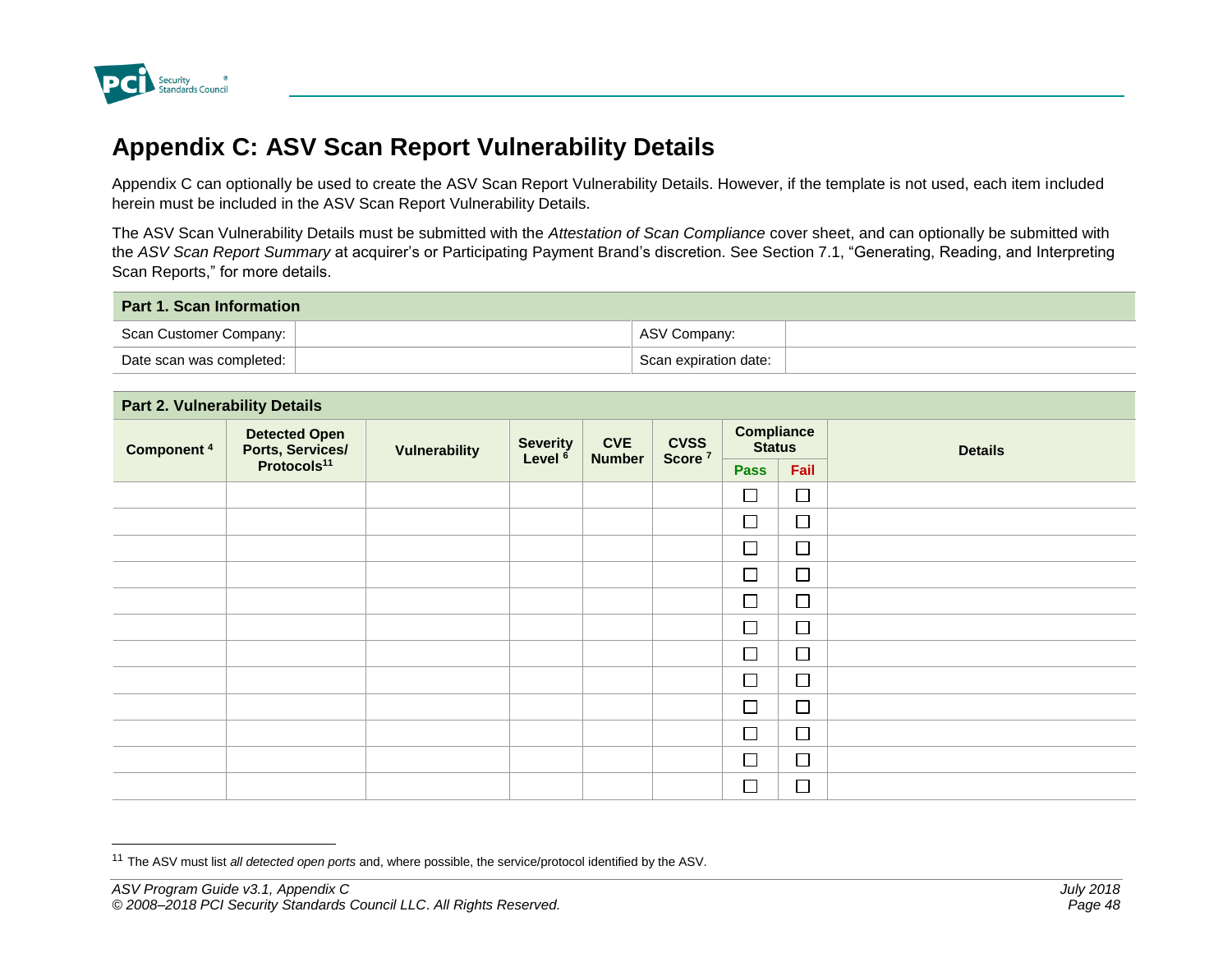

# **Appendix D: ASV Scan Report Summary Example**

Appendix B must be used to create the ASV Scan Report Summary. The ASV Scan Report Summary must be submitted with the Attestation of Scan Compliance cover sheet and can optionally be submitted with the ASV Scan Vulnerability Details at acquirer's or Participating Payment Brand's discretion. See Section 7.1, "Generating, Reading, and Interpreting Scan Reports" for more details.

| <b>Part 1. Scan Information</b>                                                    |                                                                              |              |             |  |  |  |  |  |
|------------------------------------------------------------------------------------|------------------------------------------------------------------------------|--------------|-------------|--|--|--|--|--|
| Scan Customer Company:                                                             | <b>ABC Industries</b>                                                        | ASV Company: | AwesomeScan |  |  |  |  |  |
| 30 May, 2018<br>Date scan was completed:<br>1 March, 2018<br>Scan expiration date: |                                                                              |              |             |  |  |  |  |  |
|                                                                                    |                                                                              |              |             |  |  |  |  |  |
| Part 2. Component <sup>4</sup> Compliance Summary                                  |                                                                              |              |             |  |  |  |  |  |
| Component: w.x.y.116                                                               | $\boxtimes$<br>Fail<br>Pass<br>$\sim$                                        |              |             |  |  |  |  |  |
| $\boxtimes$<br>Fail<br><b>Pass</b><br>Component: w.x.y.117, www. company1.com      |                                                                              |              |             |  |  |  |  |  |
|                                                                                    | $\boxtimes$<br>Fail<br><b>Pass</b><br>Component: w.x.y.118, www.company1.net |              |             |  |  |  |  |  |
| $\boxtimes$<br>Fail<br><b>Pass</b><br>Component: w.x.y.119, vpn.company1.com       |                                                                              |              |             |  |  |  |  |  |
| $\boxtimes$<br>Fail<br><b>Pass</b><br>Component: w.x.y.119, remote.company1.com    |                                                                              |              |             |  |  |  |  |  |
| $\boxtimes$<br>Fail<br><b>Pass</b><br>Component: w.x.y.120, mail.company1.com      |                                                                              |              |             |  |  |  |  |  |

#### <span id="page-49-0"></span>**Part 3a. Vulnerabilities Noted for each Component <sup>4</sup>**

ASV may choose to omit vulnerabilities that do not impact compliance from this section, however, failing vulnerabilities that have been changed to "pass" via exceptions or after remediation / rescan must always be listed.

| <b>Component</b> | <b>Vulnerabilities Noted</b><br>per Component <sup>5</sup>                       | <b>Severity</b><br>Level <sup>6</sup> | <b>CVSS</b><br>Score <sup>7</sup> | <b>Compliance</b><br><b>Status</b> |             | <b>Exceptions, False Positives, or Compensating Controls 8</b><br>(Noted by the ASV for this vulnerability)                                          |
|------------------|----------------------------------------------------------------------------------|---------------------------------------|-----------------------------------|------------------------------------|-------------|------------------------------------------------------------------------------------------------------------------------------------------------------|
|                  |                                                                                  |                                       |                                   | <b>Pass</b>                        | <b>Fail</b> |                                                                                                                                                      |
| w.x.y.116        | CVE-2008-1483 OpenSSH X<br><b>Connections Session Hijacking</b><br>Vulnerability | Medium                                | 6.9                               |                                    | $\boxtimes$ |                                                                                                                                                      |
| w.x.y.116        | MySql Detected                                                                   | <b>NA</b>                             | <b>NA</b>                         |                                    | $\boxtimes$ |                                                                                                                                                      |
| w.x.y.116        | CVE-2007-2010 bftpd<br><b>GET/MGET Command File</b><br>Transfer DoS              | Medium                                | 6.8                               | $\boxtimes$                        |             | This is purely a denial-of-service (DoS) vulnerability with both<br>a CVSS Confidentiality Impact of "None" and a CVSS Integrity<br>Impact of "None" |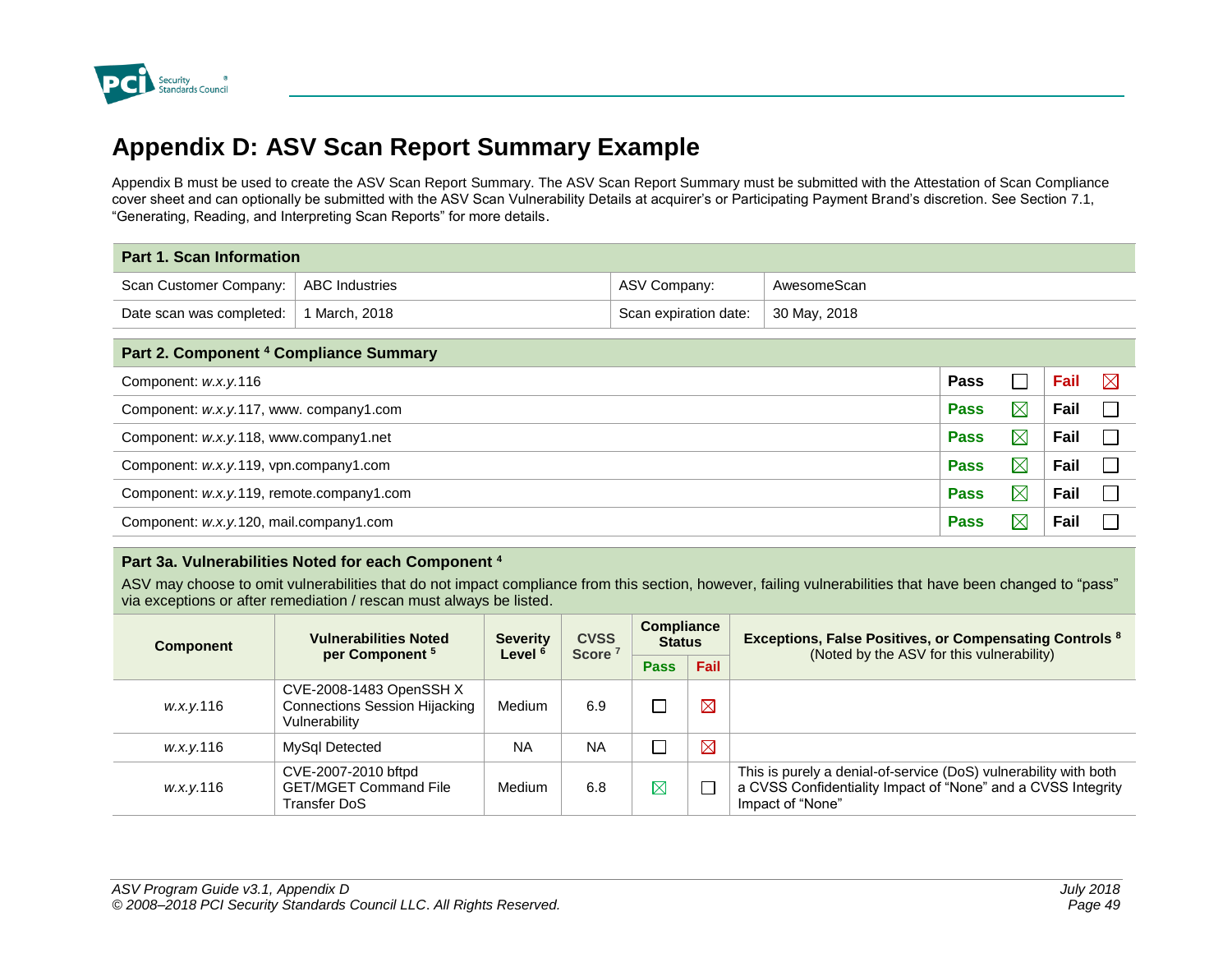

#### **Part 3a. Vulnerabilities Noted for each Component <sup>4</sup>**

ASV may choose to omit vulnerabilities that do not impact compliance from this section, however, failing vulnerabilities that have been changed to "pass" via exceptions or after remediation / rescan must always be listed.

| Component | <b>Vulnerabilities Noted</b><br>per Component <sup>5</sup> | <b>Severity</b><br>$L$ evel <sup>6</sup> | <b>CVSS</b><br><b>Score</b> | <b>Compliance</b><br><b>Status</b> |             | <b>Exceptions, False Positives, or Compensating Controls 8</b> |
|-----------|------------------------------------------------------------|------------------------------------------|-----------------------------|------------------------------------|-------------|----------------------------------------------------------------|
|           |                                                            |                                          |                             | <b>Pass</b>                        | <b>Fail</b> | (Noted by the ASV for this vulnerability)                      |

*Consolidated Solution/Correction Plan for above IP Address:* All openssh versions shipped in Red Hat Enterprise Linux 5 include the patch for this issue. This issue was fixed in Red Hat Enterprise Linux 4 via: https://rhn.redhat.com/errata/RHSA-2005-527.html Red Hat Enterprise Linux 3 is affected by this issue. The Red Hat Security Response Team has rated this issue as having low security impact.

https://bugzilla.redhat.com/show\_bug.cgi?id=CVE-2008-1483. Recommend applying vendor patch or upgrading version.

Automatic Failure: Open access to databases from the Internet. (Vulnerability is not included in the NVD). Restrict access to databases from the Internet.

ASV recommends updating software to latest supported version; Apply all current vendor-issued security patches; Configure system security state (for example, per Center for Internet Security (CIS) Red Hat Enterprise Linux 6 Benchmark version X.Y.Z).

| vpn.company1.com    | CVE-2008-1657 OpenSSH     |               |     |             | False Positive: RedHat RPL-2419 installed                  |
|---------------------|---------------------------|---------------|-----|-------------|------------------------------------------------------------|
| remote.company1.com | ForceCommand Command      | <b>Medium</b> | 6.5 | $\boxtimes$ | Screen capture provided by [scan customer name], exception |
| w.x.v.119           | <b>Execution Weakness</b> |               |     |             | validated by [ASV Employee name]                           |

*Consolidated Solution/Correction Plan for above Component:* Compliance status updated from "fail" to "pass" per exception (false positive) noted above. No additional corrections required for this IP address to achieve a passing scan.

| <b>Part 3b. Special Notes by Component</b> |                                  |                           |                                                                                                                                                                                                                                                                                           |  |  |  |  |  |
|--------------------------------------------|----------------------------------|---------------------------|-------------------------------------------------------------------------------------------------------------------------------------------------------------------------------------------------------------------------------------------------------------------------------------------|--|--|--|--|--|
| <b>Component</b>                           | Special Note <sup>9</sup>        | Item Noted 10             | Scan customer's description of action taken and declaration that software is either<br>implemented securely or removed                                                                                                                                                                    |  |  |  |  |  |
| w.x.y.116                                  | <b>HTTP</b> directory<br>listing | Web Server                | All HTTP directory listing capabilities have been disabled per vendor support documentation.                                                                                                                                                                                              |  |  |  |  |  |
| w.x.y.119                                  | VPN detected                     | Remote Access<br>Software | The VPN service is essential for conducting business and used to connect remote offices.<br>The VPN service is securely implemented per vendor documentation and uses strong cryptography<br>and authentication in accordance with PCI DSS Requirement 8. Validated by QSA in March 2018. |  |  |  |  |  |

#### **Part 3c. Special Notes – Full Text**

#### **Note**

#### **HTTP directory Listing**

*Note to scan customer: Browsing of directories on web servers can lead to information disclosure or potential exploit. Due to increased risk to the cardholder data environment, please 1) justify the business need for this configuration to the ASV, or 2) confirm that it is disabled. Please consult your ASV if you have questions about this Special Note.*